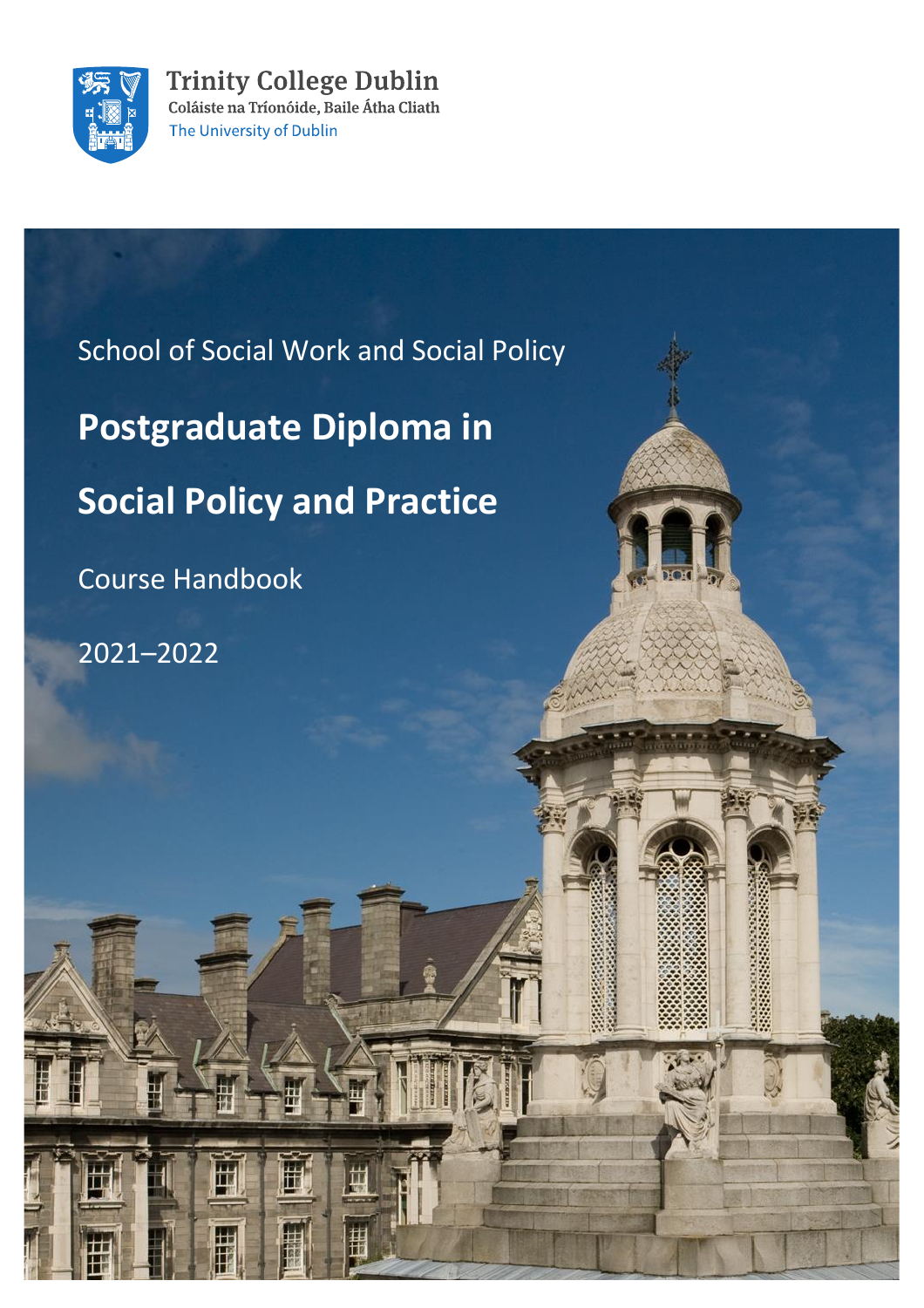# TABLE OF CONTENTS

# **CONTENTS**

| 1. |  |  |  |
|----|--|--|--|
| 2. |  |  |  |
| 3. |  |  |  |
|    |  |  |  |
|    |  |  |  |
|    |  |  |  |
|    |  |  |  |
|    |  |  |  |
|    |  |  |  |
|    |  |  |  |
|    |  |  |  |
|    |  |  |  |
|    |  |  |  |
|    |  |  |  |
|    |  |  |  |
|    |  |  |  |
|    |  |  |  |
|    |  |  |  |
|    |  |  |  |
|    |  |  |  |
| 4. |  |  |  |
| 5. |  |  |  |
| 6. |  |  |  |
| 7. |  |  |  |
| 8. |  |  |  |
|    |  |  |  |
| 9. |  |  |  |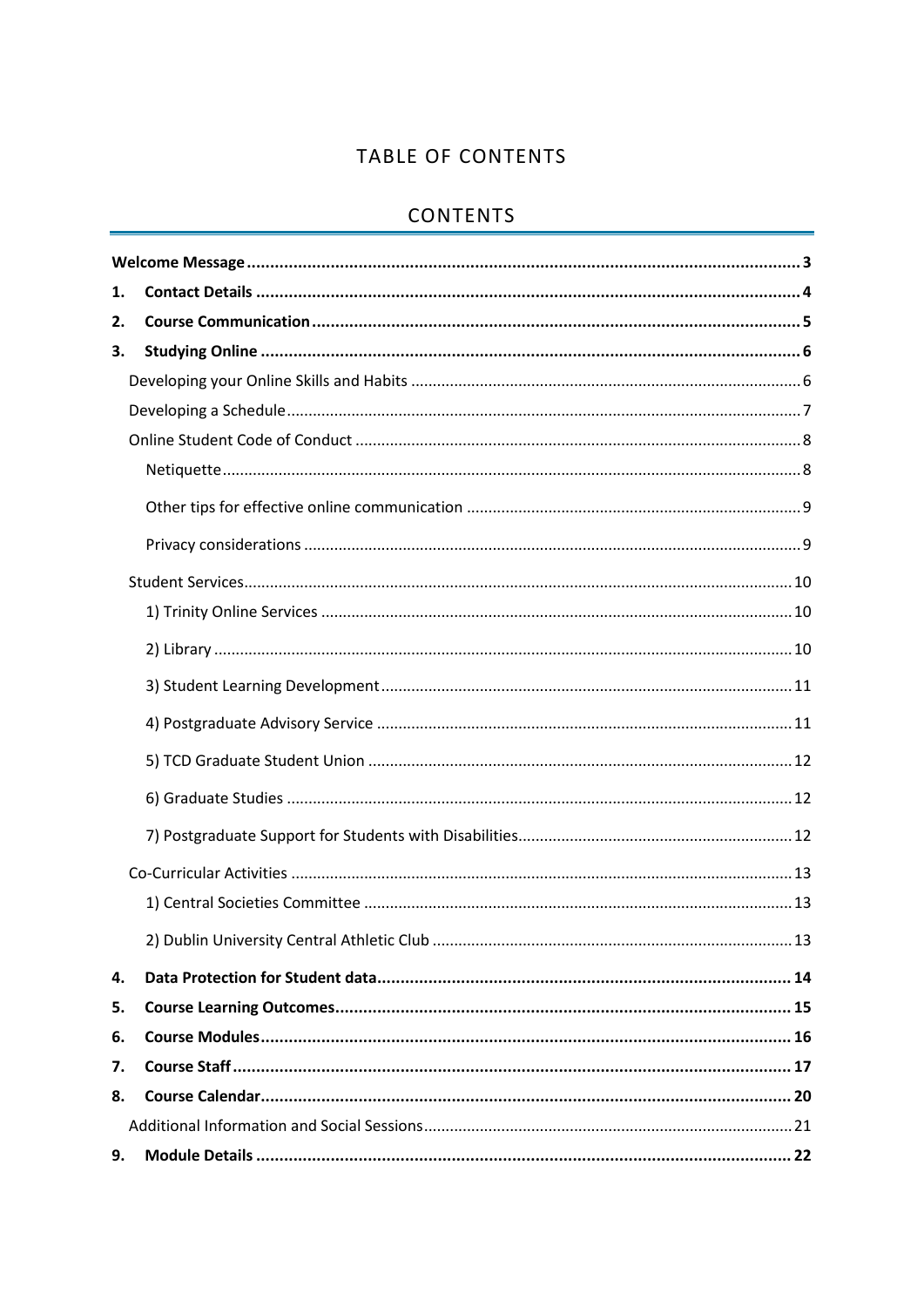|  | SS765 |                                                                     |  |  |
|--|-------|---------------------------------------------------------------------|--|--|
|  | SS762 |                                                                     |  |  |
|  | SS764 |                                                                     |  |  |
|  | SS761 |                                                                     |  |  |
|  | SS772 | Responding to Homelessness: International and Irish Experiences  26 |  |  |
|  | SS773 |                                                                     |  |  |
|  |       |                                                                     |  |  |
|  |       |                                                                     |  |  |
|  |       |                                                                     |  |  |
|  |       |                                                                     |  |  |
|  |       |                                                                     |  |  |
|  |       |                                                                     |  |  |
|  |       |                                                                     |  |  |
|  |       |                                                                     |  |  |
|  |       |                                                                     |  |  |
|  |       |                                                                     |  |  |
|  |       |                                                                     |  |  |
|  |       |                                                                     |  |  |
|  |       |                                                                     |  |  |
|  |       |                                                                     |  |  |
|  |       |                                                                     |  |  |
|  |       |                                                                     |  |  |
|  |       |                                                                     |  |  |
|  |       |                                                                     |  |  |

Alternative formats of the Handbook can be made available on request.

In the event of any conflict or inconsistency between the General Regulations published in the University Calendar https://www.tcd.ie/calendar/ and information contained in programme of local handbooks, the provisions of the General Regulations in the Calendar will prevail.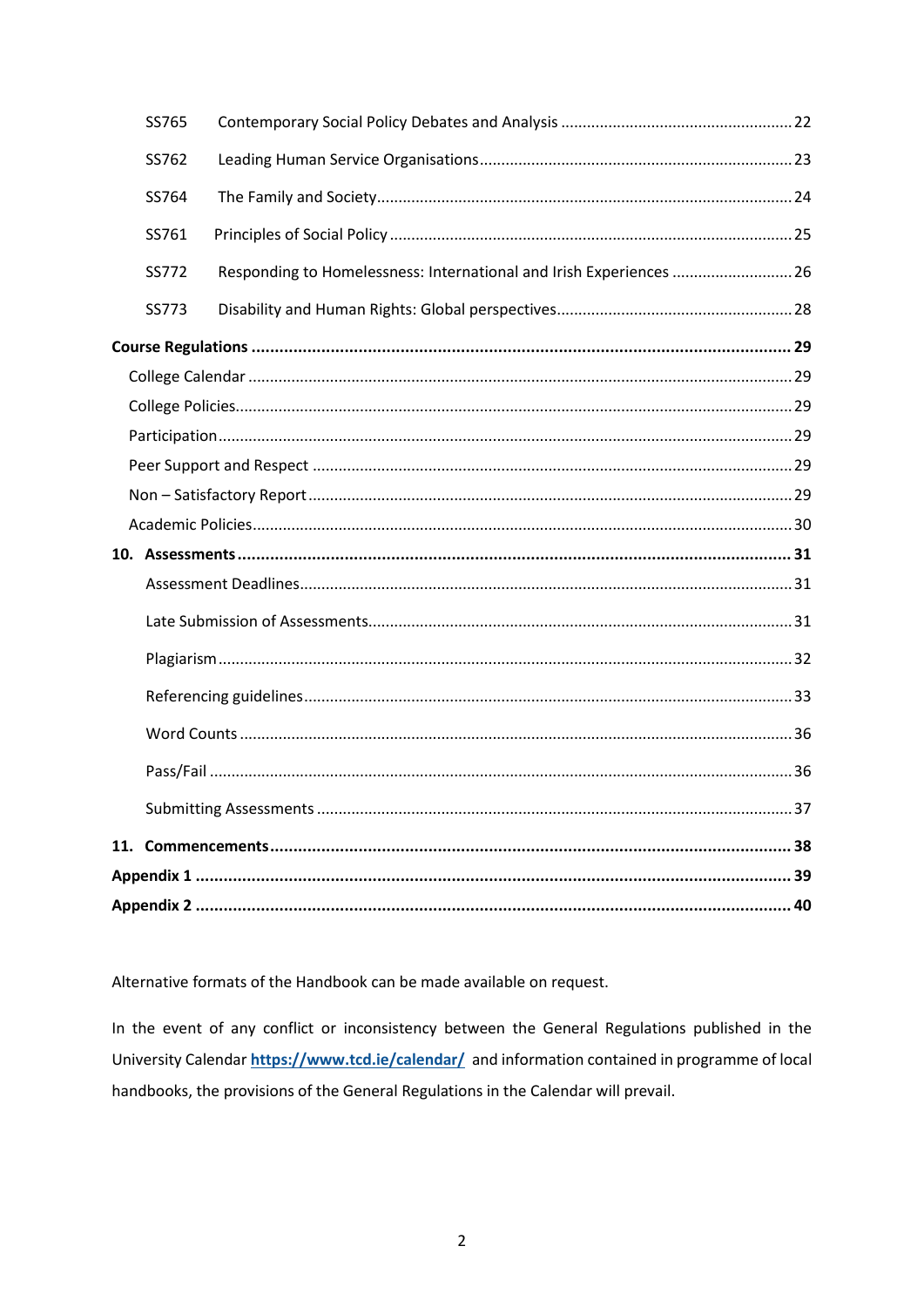<span id="page-3-0"></span>We would like to warmly welcome you to Trinity College Dublin and to the School of Social Work and Social Policy. We are delighted that you have chosen the Postgraduate Diploma in Social Policy and Practice. Online learning may be new to many of you. Whilst it may feel strange at first I would encourage you to throw yourself into the experience - click on the links, post your thoughts on the forum, turn on your microphone and reach out! When you combine a high level of engagement with the flexibility, structure and support offered on the course you can expect to get the best from this new way of learning.

Postgraduate studies are both challenging and rewarding, providing an opportunity to develop new insights about the world and about yourself. Over the coming year we hope your interactions with staff and fellow students will enhance your academic learning, lead you to further career opportunities and help you contribute to change in society. If we in the School can be of assistance along the way, please just let us know.

Good wishes for an enjoyable and fruitful year,



 **Dr. Louise Caffrey** Course Director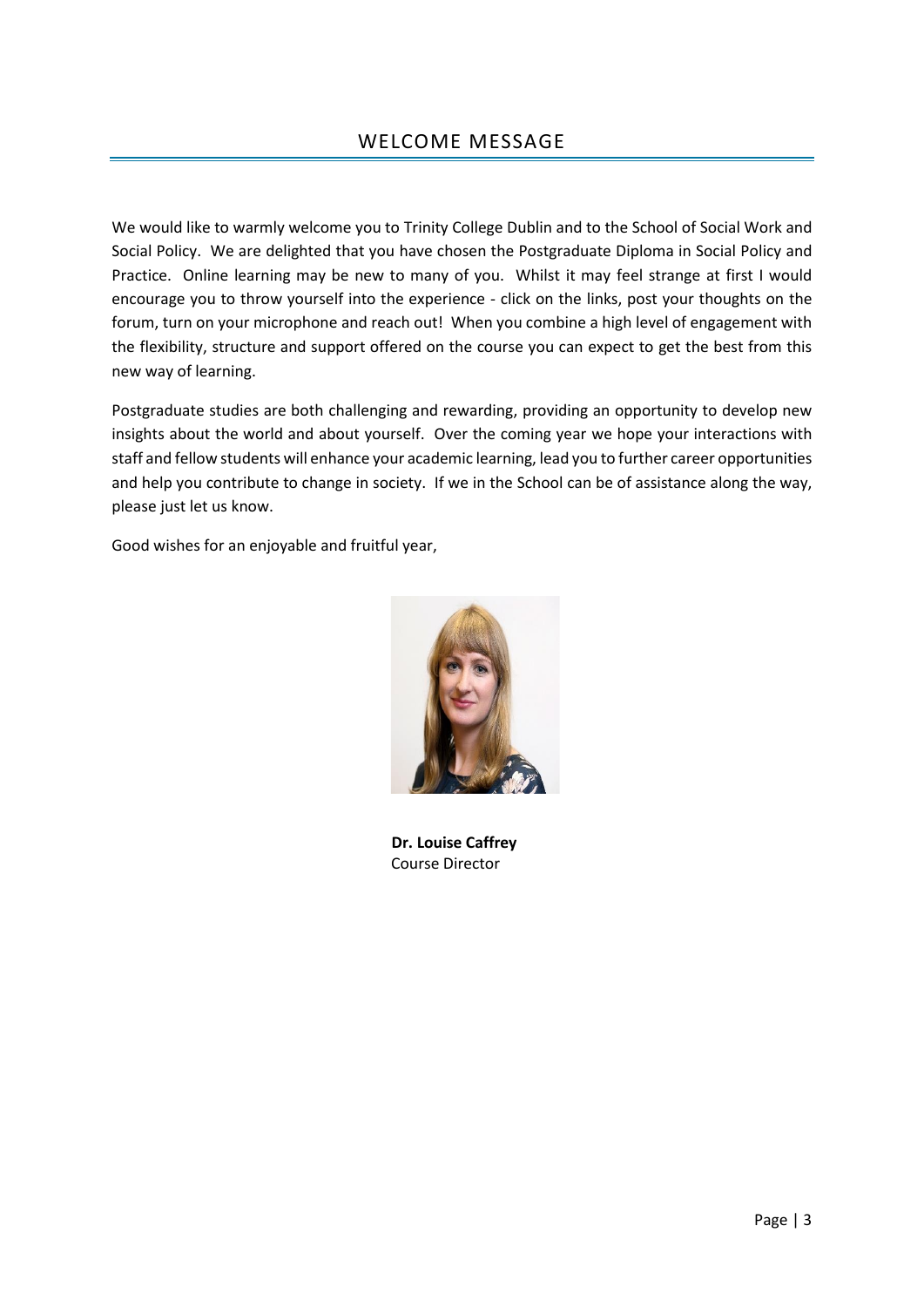# 1. CONTACT DETAILS

<span id="page-4-0"></span>

| Head of School &<br>Module Leader: Family &<br>Society                                    | Dr Stephanie Holt<br>Email: sholt@tcd.ie<br>Telephone: +353-1-896-3908                                                      |
|-------------------------------------------------------------------------------------------|-----------------------------------------------------------------------------------------------------------------------------|
| Course Director &<br>Module Leader: Contemporary<br>Social Policy Debates and<br>Analysis | Dr Louise Caffrey<br>Email: louise.caffrey@tcd.ie<br>Telephone: +353-1-896-3708                                             |
| Director of Teaching and<br>Learning Postgraduate                                         | Dr Paula Mayock<br>Email: pmayock@tcd.ie<br>Telephone: +353-1-896-2636                                                      |
| Module Leader: Disability and<br>Human Rights: Global<br>Perspectives                     | Dr Edurne Garcia Iriarte<br>Email: iriartee@tcd.ie<br>Telephone: +353-1-896 2200                                            |
| Module Leader: Principles of<br><b>Social Policy</b>                                      | Dr Catherine Conlon<br>Email: conlonce@tcd.ie<br>Telephone: +353-1-896-1312                                                 |
| Module Leader: Leading<br>Human Service Organisations                                     | Dr Julie Byrne<br>Email: byrnej18@tcd.ie<br>Telephone: +353-1-896 4648                                                      |
| Module Leader: Responding to<br>Homelessness: International<br>and Irish Experiences      | Prof. Eoin O'Sullivan<br>Email: tosullvn@tcd.ie<br>Telephone: +353-1-896-2548                                               |
| Course Administrator                                                                      | Jason O'Callaghan<br>Email: OCALLAJW@tcd.ie<br>Telephone: +353 1 896 3593                                                   |
| <b>Office Location</b>                                                                    | School of Social Work and Social Policy<br>Room 3063, Arts Building<br><b>Trinity College Dublin</b><br>Dublin 2<br>Ireland |
| Blackboard                                                                                | mymodule.tcd.ie                                                                                                             |
| <b>Trinity Online Services</b>                                                            | helponed@tcd.ie                                                                                                             |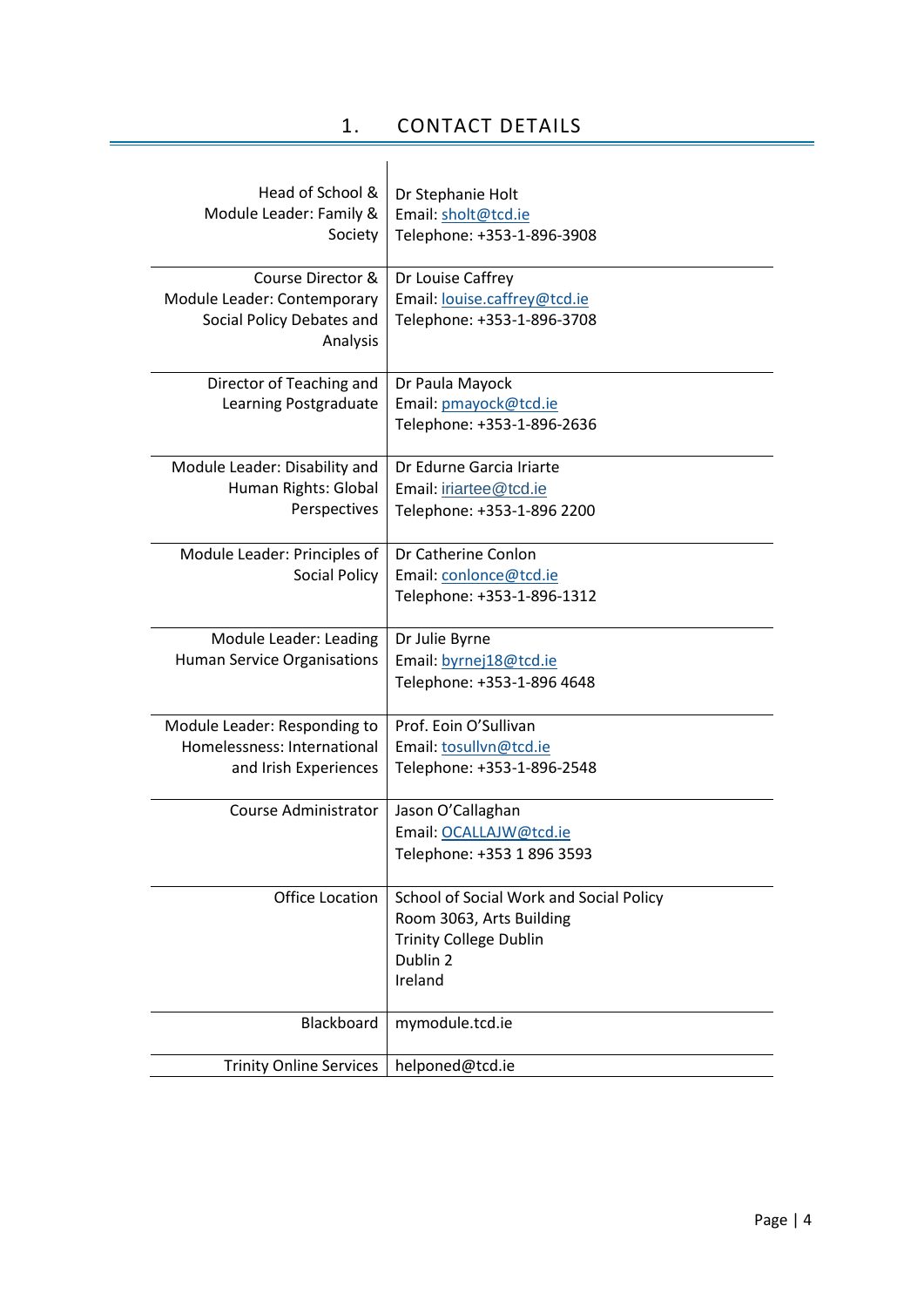<span id="page-5-0"></span>On all course related matters we will communicate with you primarily using the Blackboard learning environment and your TCD email account. In Blackboard we use the Announcements and Discussion Forum in the module *SS760 Course Information* to interact with you about course issues.

Lecturers will also use email and the Announcements and Discussion Forum in their modules to communicate with you about their individual modules.

From time-to-time other services in college may use email address, your telephone number or postal address.

You can communicate with the course staff and lecturers using the 'Discussion Forum' channels, email and telephone. We will endeavor to reply to your communication promptly. Unless otherwise advised you can expect staff to respond to queries in normal business hours i.e. 9.00am – 5.00pm, Monday to Friday.

On occasion, students may wish to discuss something on an individual basis with a lecturer or the course director outside of the scheduled tutorial time. To arrange a meeting, please email the staff member to arrange a time to meet, either online in a one-to-one Blackboard Collaborate session or in person.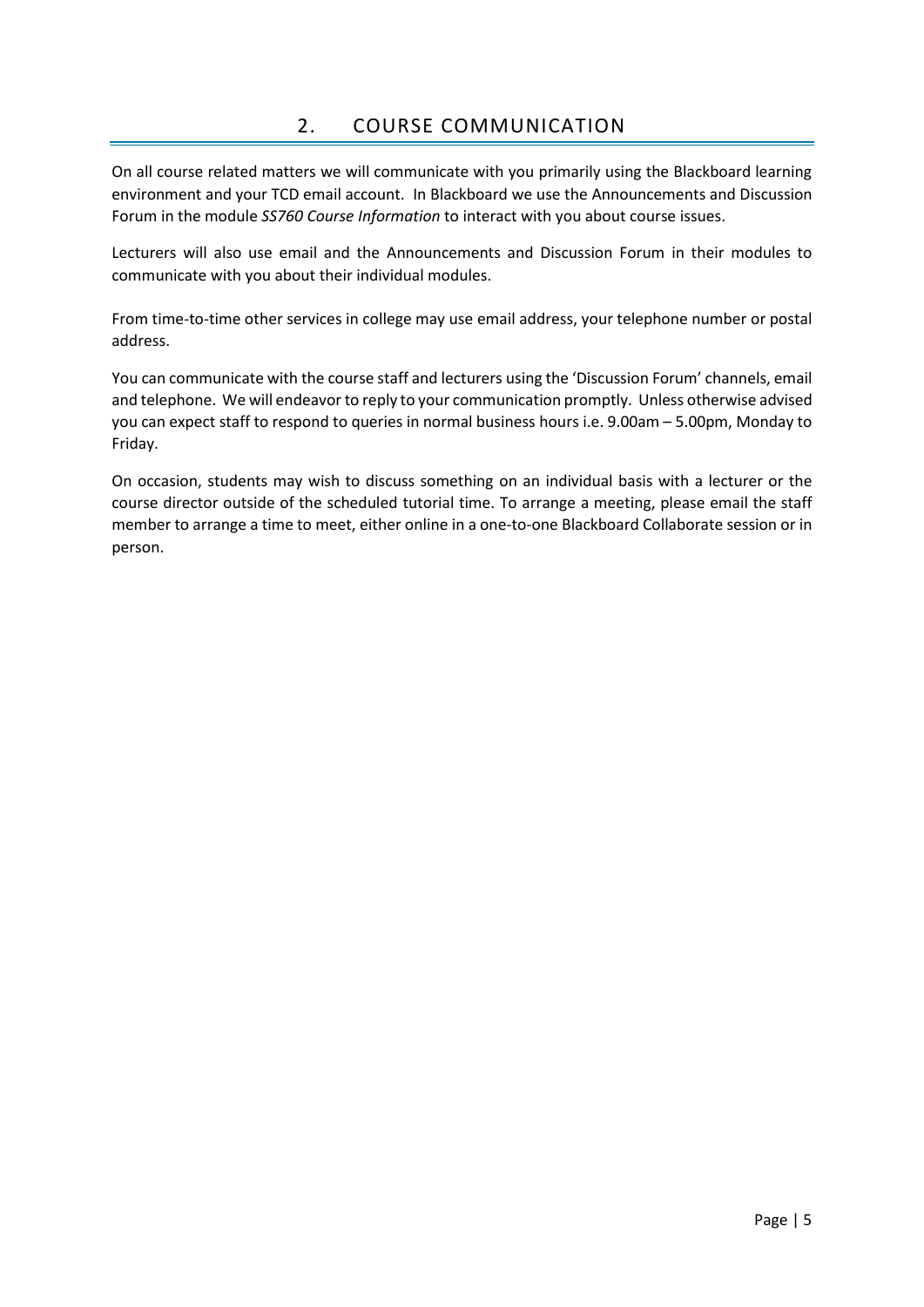# 3. STUDYING ONLINE

<span id="page-6-0"></span>Online learning is a flexible and effective way to study. It is different to traditional classroom-based learning and as such it requires some different skills. Successful online learners are organised, connected, engaged and motivated. Developing these skills and building good habits early on will allow you to get the most out of your studies.

# <span id="page-6-1"></span>Developing your Online Skills and Habits

## **#1 Get organised**

Online learning requires more self-organisation than traditional classroom-based learning. Developing good organisational habits early will help your learning journey.

- Learn how to organise your study time
	- o Have a regular time for studying and stick to it
	- $\circ$  Become familiar with the syllabus and plan for the work
	- o Review when assignments are due and plan for them.
- Create a specific study place
	- o Preferably a quiet location
	- o Avoid games or web surfing
	- o Have good lighting and a comfortable environment.
- Be prepared
	- $\circ$  Work your way through each week's learning materials ensuring that you open each folder
	- o You will get the best value from the live tutorials when you are prepared.

## **#2 Stay Connected**

Online students can sometimes feel a bit isolated. To overcome this you should stay connected with your fellow students and academics. A healthy online class community will benefit every student on the course.

- Login in to the online environment at least three times a week
	- o Allows you to stay up to date with announcements
	- o Participate in ongoing discussions.
- Recognise that you are in a class with fellow students
	- o They are a great resource for both learning support and camaraderie
	- Communicate with your peers regularly.
		- Successful online learners are those that communicate with their fellow students online – become a respected contributor to the online discussions
	- Use the communication facilities in the online learning environment
		- o Be polite and respectful online.
- o Turn on your camera at the start and end of live tutorials so students and lecturers can see you.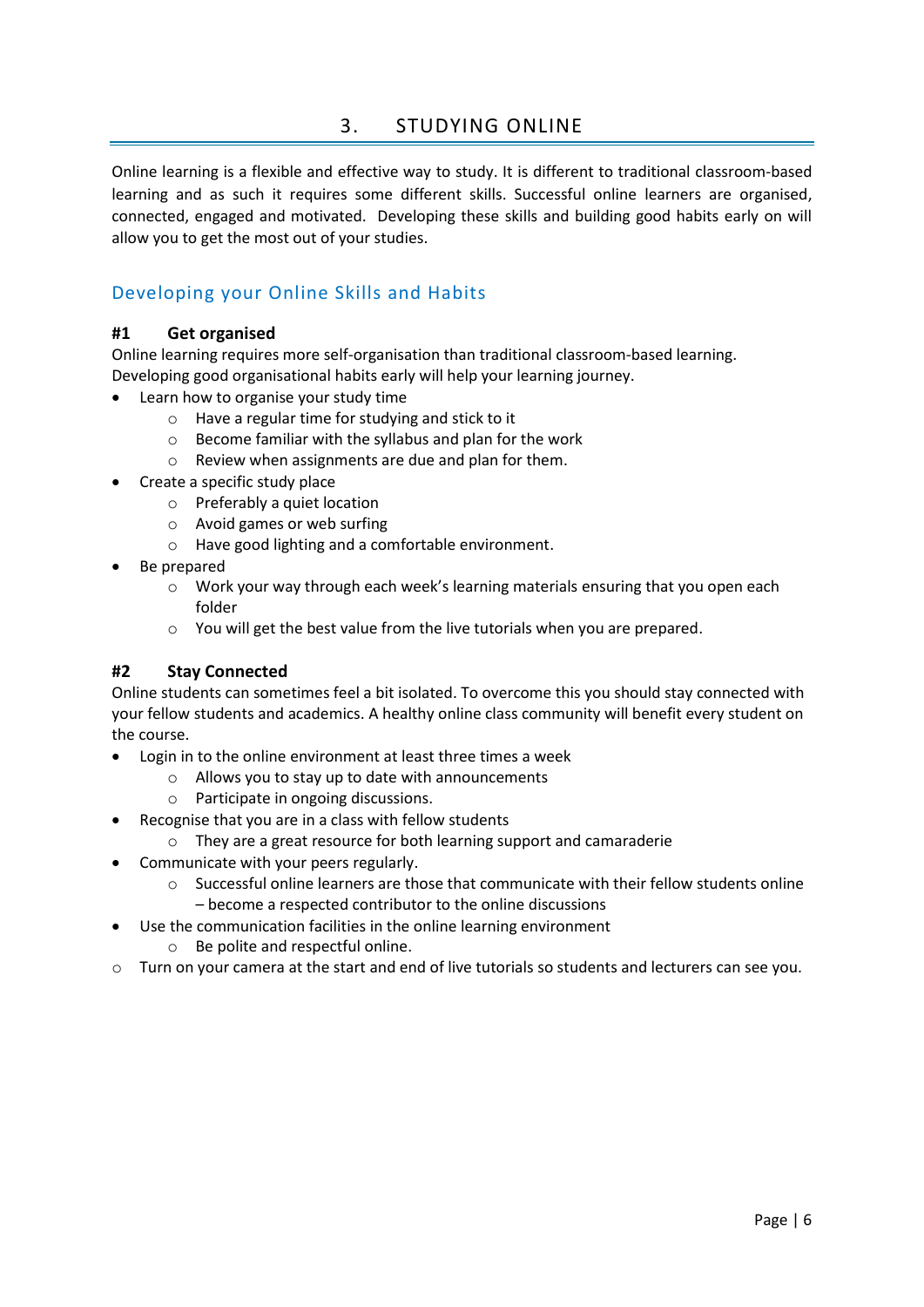## **#3 Be Engaged**

Successful online learning is an active process so be engaged and be heard. If you have questions or problems arise, talk about them.

- Ask questions
	- o Use the live tutorial to ask your lecturer questions. This will hopefully address gaps in your knowledge and any concerns that you might have.
	- $\circ$  Post your responses to the tasks set each week so that lecturers can see how you're getting on and give the class feedback during the tutorial to address any issues with learning.
- Use the course and College supports outlined in your induction and Course Handbook if needed. If you are not sure what a college service can offer you, drop an email to the service contact person and they will advice you.

## **#4 Balance Personal Obligations**

Many online learners take online courses as the flexibility allows them to meet their personal commitments such as family or work. Recognise the obligations and commitments you have and plan for them.

- Tell family and friends about your course and how you are going to manage expectations.
- If necessary negotiate your working schedule to free up time for study.
- Being available to attend the live tutorials, as outlined in your timetable and submit assessments, is particularly important and may require some rearrangement of your work, family or social commitments.

## <span id="page-7-0"></span>Developing a Schedule

The flexibility afforded by online learning does not mean that you can or should let things drift. As you may be working or caring for family alongside your studies, it is crucial that you develop both a weekly and term schedule that takes into account both regular and periodic learning requirements of the course as well as the other commitments in your life.

- Your weekly schedule should cover all weekly learning requirements e.g. watching prerecorded lectures, finding and reading reference materials, posting to you learning journal or to the discussion forum. To develop a weekly schedule you should take into account the release of materials and the live tutorial by which all weekly learning tasks should be completed Between these two days, alongside your other commitments in life, you need to find the time to engage with course materials and complete the tasks set out.
- Your term schedule should take into account the periodic learning requirements e.g. the time to research, consider, write and edit assignments. Pay careful attention to the submission date for assessments as you will be penalised if you are late. For many students the time around assessment submission is associated with a high intensity of work so if you can, reducing other commitments at these times may be of benefit.

Actually putting your schedule down on paper or in a Word or Excel document rather than keeping it in your head is very helpful. This can allow you to reschedule tasks you didn't manage to achieve when planned. It can also be helpful to make note of the reasons your schedule slipped e.g. *watching TV, too tired, had to help child with homework*. Some of these reasons may be reoccurring in which case it would make sense to adjust the schedule.

Without the physical stimulus of sitting in class a few times a week, online students need to be particularly aware of the sources of distraction when studying. Aligning your schedule with your motivation will help to reduce these distractions. Actively contributing to the online community on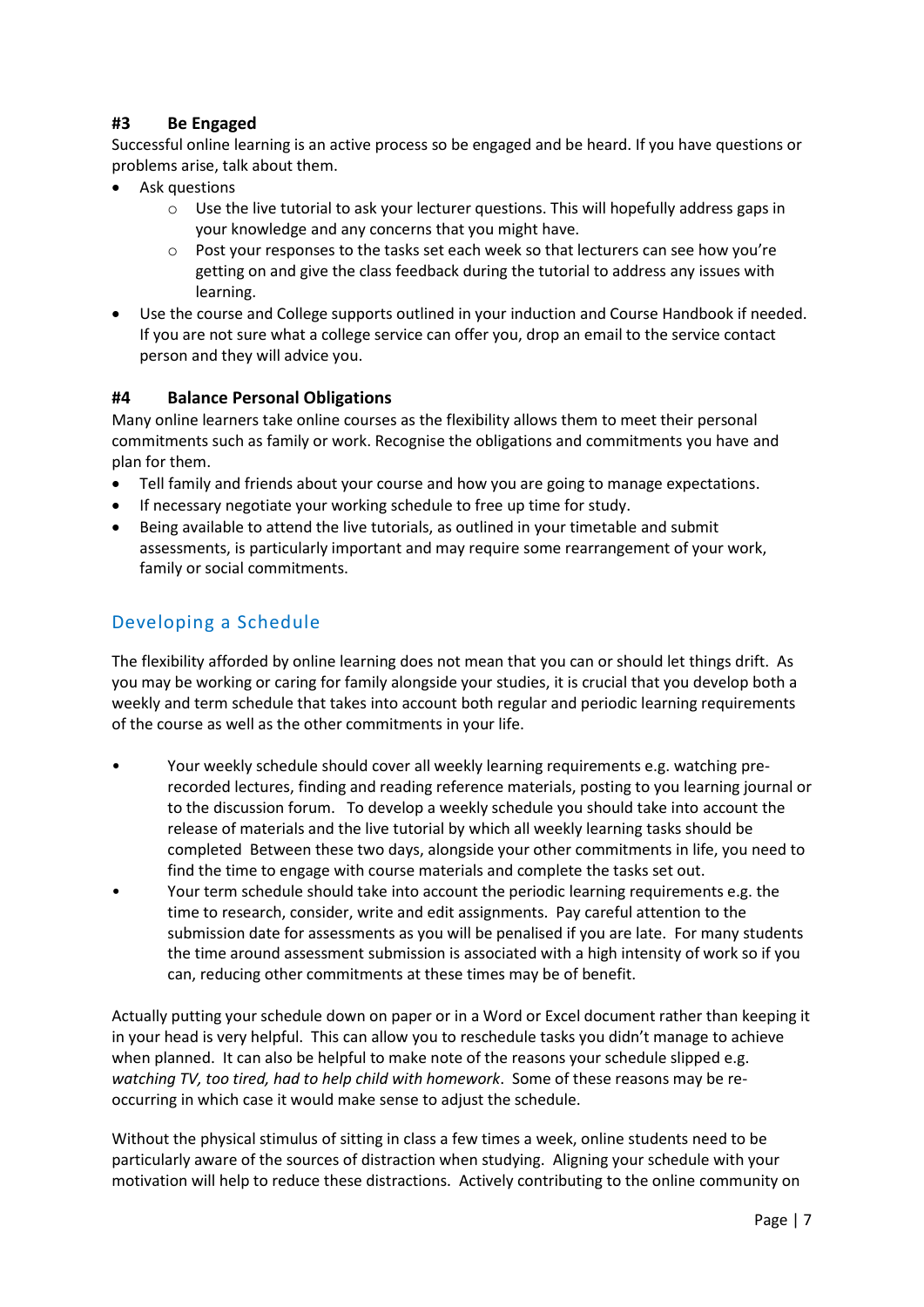your course is also advisable as colleagues can help you to benchmark your progress, help you over any learning bumps and share successful strategies for managing your time and learning.

# <span id="page-8-0"></span>Online Student Code of Conduct

As a student in a post-graduate course in Trinity College, you are expected to behave appropriately when communicating and interacting with colleagues and staff. This expectation applies to all students, including those completing their courses online. While the standards set out below will not be onerous for the vast majority of students, those who exhibit inappropriate behaviors when interacting with colleagues and staff are liable to face disciplinary measures.

Two key elements to keep in mind when studying online are netiquette and privacy.

#### <span id="page-8-1"></span>*Netiquette*

Netiquette is a term coined to describe the commonly accepted norms and behaviors used when communicating in online environments.

At one level, the same rules of regular communication apply when communicating online. By adopting the same respectful manner that you would expect in all communications, you are unlikely to encounter many issues.

That said, it has to be recognised that the online environment lacks some of the face-to-face element of regular discussions and interactions, where people can rely on body language and tone of voice to capture the full meaning. In the online environment, without these visual cues, miscommunications and misunderstandings can occur and some extra care when interacting can be warranted.

Netiquette has slowly developed into an informal standard that helps transmit tone and emphasis when online and helps to address many of these communication issues.

Keeping the few simple rules of netiquette in mind will help ensure that what you say will be better understood by those listening and reading.

- 1. Typing in 'all caps' (all upper case letters) denotes anger when communicating online. A message delivered in all caps is likely to be read as if sent in an aggressive tone. When possible, refrain from using all caps, even when emphasising certain words in sentences (italics may be used as an alternative for emphasis).
- 2. Emoticons, also known as emojis, are commonly used in online chat box communication to transmit the tone in which the message was sent. Emoticons/emojis can take the form of a series of characters or be little images of faces which aid in the transmission of the sender's facial expression when communicating. For example:
	- 'I got a great result in my first assignment. Yay!  $\odot'$
	- 'I am unable to attend this evening due to work commitments, sorry. :-('

These can be more useful than it first seems as they help to ensure messages are received in the spirit in which they were sent.

- 3. Be careful when using irony and sarcasm online. This can be easily misinterpreted by those receiving your message.
- 4. Conduct debates and discussions in a respectful manner. Do not attempt to provoke personal debates and remember that it's better to reply when calm should you ever feel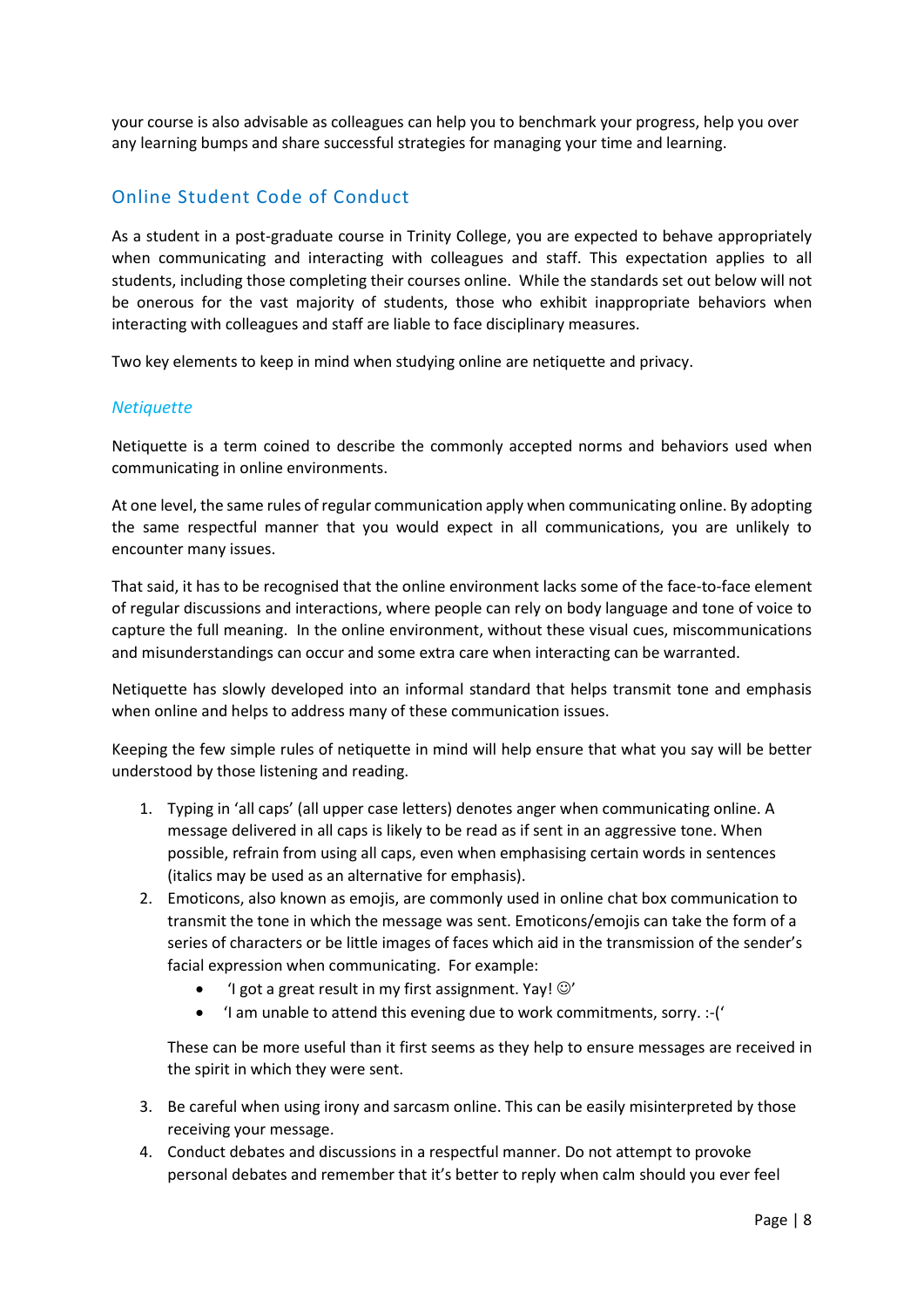provoked. If you feel angry it is often best to take a moment to think about what you are posting online. Keep all messages on the topic and aim to never get personal. Healthy disagreement can be very informative and lead to key learning but be constructive in any criticism you give and always aim to be respectful.

## <span id="page-9-0"></span>*Other tips for effective online communication*

Some tips for engaging with other students online to have a healthy and engaging online classroom experience include:

- Participate! Interact with other students and don't just 'lurk' in the background. This helps create a community of learners and allows you to better get to know your class. This will be very useful in terms of support as you progress through your course.
- Include a picture in your Blackboard profile so that your fellow students and lecturers can put a face to your voice and contributions.
- Thank other students for their comments. Be mindful of the time and effort that has gone into posting comments.
- Acknowledge other students before disagreeing with them.
- Help other students. Some students may not have as much experience in communicating online.
- Comment using your own perspective (i.e. It is my opinion) rather than being dogmatic ('it is a fact that').
- Quote other messages when replying to them. This helps other students follow the thread of conversation.
- Stay on topic. Don't post irrelevant links, comments or pictures.
- Read all of the comments in the discussion before replying. This helps avoid the same questions or comments being repeated.
- Write full sentences with correct spelling and grammar when communicating with other students and lecturers.
- Remember that online comments will shape how other students and lecturers will perceive you. Think about what you are going to post before submitting.

## <span id="page-9-1"></span>*Privacy considerations*

Considerations of privacy are critical when completing your course online. Remember the permanence of online communications. It is for that reason and your own protection that we employ an anonymity policy for posts, assessments etc. It is good practice to anonymise all those who you mention in any tasks or assignments that you complete. Please do not mention any real organisation names or disclose the names of any real individuals in your course. Be mindful that you do not know the personal histories of all your classmates, and all your academics who may be in view of your communications.

Note that information presented or shared throughout the course, from the academics and fellow students, should not be used for any purpose other than the course itself. Do not present others' opinions as your own and also make sure not to present content shared on the course for any other purpose outside of the course. Those deemed to have transgressed these privacy measures are liable to be disciplined by the School.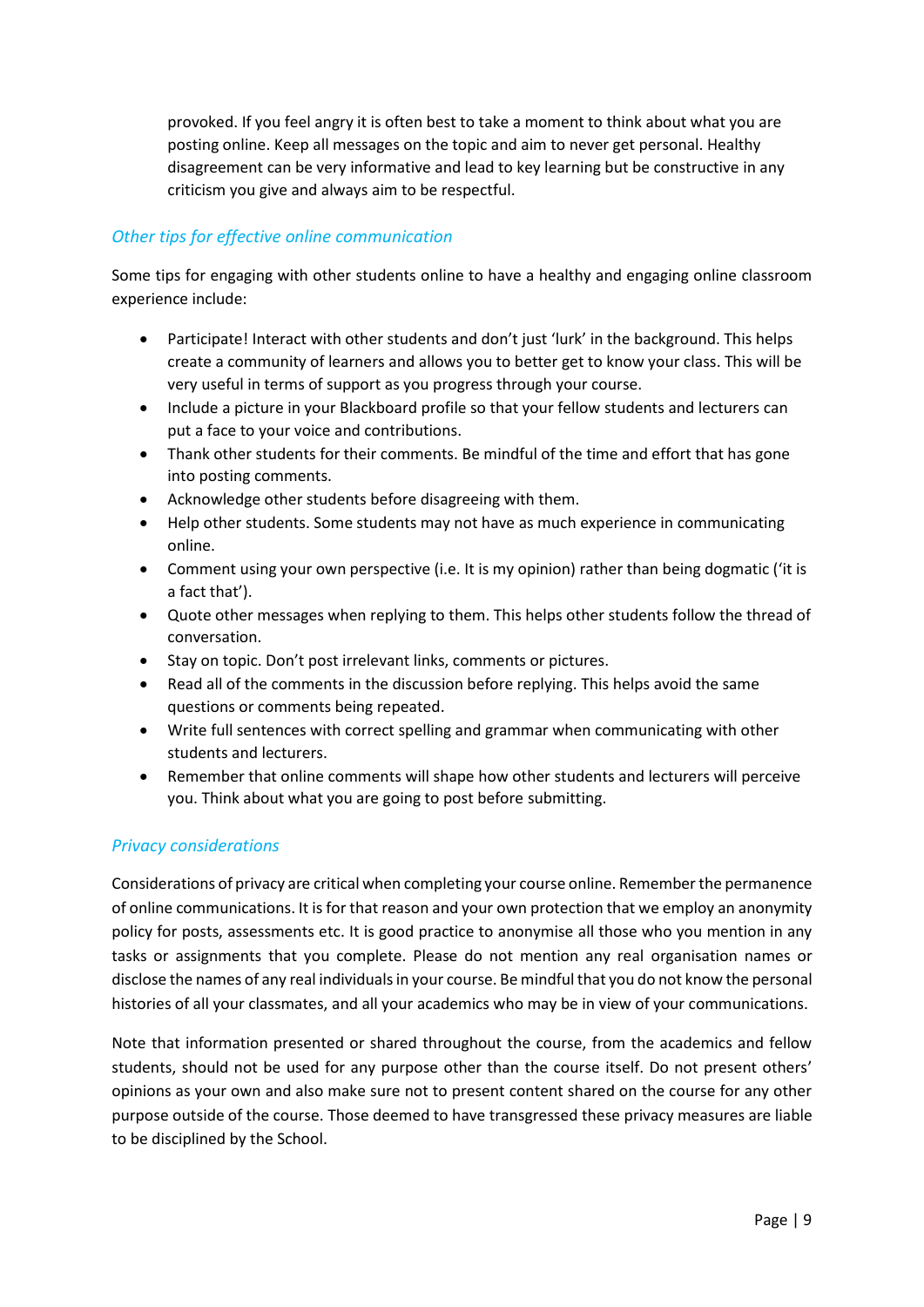## <span id="page-10-0"></span>Student Services

Students can see a full range of the services available to them at [www.tcd.ie/students/supports](http://www.tcd.ie/students/supports-services/)[services/.](http://www.tcd.ie/students/supports-services/) This includes library services, careers advisory, etc. Seven key student services for online postgraduate students are: 1) Trinity Online Services; 2) the Library; 3) Student Learning Development; 4) the Postgraduate Advisory Service; 5) the Graduate Students Union; and 6) Graduate Studies 7) Support for Students with Disabilities. More information about student services can be found at <https://www.tcd.ie/students/orientation/> Please be sure to introduce yourself in the first few weeks

## <span id="page-10-1"></span>*1) Trinity Online Services*

Trinity Online Services are responsible for the quality and the delivery of the content to the online students. They will also be the point of contact for resolving any issues relating to the online environment that arise throughout the running of the course. Issues that can arise include access to material, submission of assignments etc. The preferred way of contacting Trinity Online for issues regarding the use of the online learning environment is through the discussion forum dedicated for this purpose in *SS760 Course Information* module on Blackboard. They can also be contacted at [helponed@tcd.ie.](mailto:helponed@tcd.ie) These channels are monitored regularly during College business hours.

## <span id="page-10-2"></span>*2) Library*

The Library supports the learning and research needs across all disciplines of the College; it is a major research library of international repute; it provides services to a wide range of external users and institutions.

As a student of the university, you have a dedicated Subject Librarian, Siobhan Dunne (siobhan.dunne@tcd.ie), who can support your learning and research needs throughout your time in Trinity. Make sure you attend any search skills workshops that are organised for you and check out the social policy and practice library resources available on your library portal <https://libguides.tcd.ie/social-work-social-policy/guide>

The library has developed some quick video guides on lots of topics, including searching the library catalogue, accessing your library account, finding books from your reading list, finding journal articles/e-books etc.. You will find links to the library's 'quick guide' videos here: <https://www.tcd.ie/library/support/tutorials/>

As an online student there is no requirement to visit the library but if you happen to be in Dublin, you are very welcome to. Please see the 'Plan Your Visit' guide: [https://libguides.tcd.ie/plan-your](https://libguides.tcd.ie/plan-your-visit)[visit](https://libguides.tcd.ie/plan-your-visit)

#### **Off Campus Access**

Access is available to licensed electronic resources (books, databases and journals) to registered students and staff, irrespective of where they are located. Please note that off campus access is not available for UK electronic legal deposit, [eLD \(UK\),](http://www.tcd.ie/Library/using-library/eLD/) material. In these cases, the library catalogue will indicate that the electronic resource is only available from Library Reading Room computers.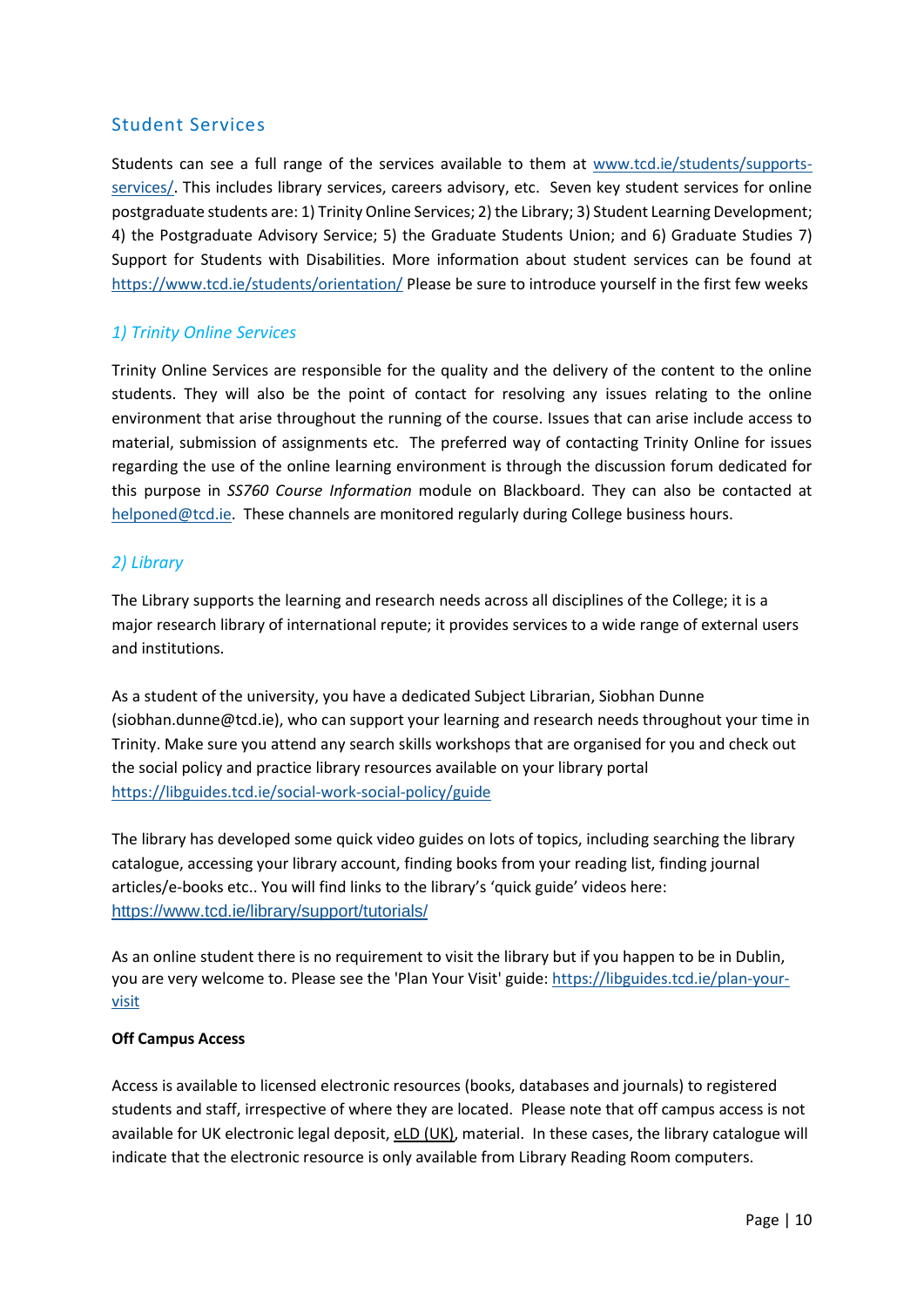College members linking to an electronic resource from outside Trinity College Dublin campus locations will select a resource from Stella Search. When they click on the link to the resource, they will be directed to a secure login page to authenticate with their College username and network login password. Please see the website for more information [http://www.tcd.ie/Library/using](http://www.tcd.ie/Library/using-library/off-campus.php)[library/off-campus.php.](http://www.tcd.ie/Library/using-library/off-campus.php)

#### **History of the Library**

The Library's history dates back to the establishment of the College in 1592 and it is the largest library in Ireland. Today it has over 6 million printed volumes with extensive collections of journals, manuscripts, maps and music reflecting over 400 years of academic development. The most famous of its manuscripts, the [Book of Kells](http://www.tcd.ie/Library/old-library/) and the Book of Durrow, were presented by Henry Jones, Bishop of Meath and former vice-chancellor of the University, in the 1660s. The Library was endowed with Legal Deposit privilege in 1801 and continues to receive copies of material published in the United Kingdom and Ireland.

## <span id="page-11-0"></span>*3) Student Learning Development*

Student Learning Development are here to help you achieve your academic potential while studying in Trinity. They have a range of online resources for postgraduate students – see [https://student](https://student-learning.tcd.ie/postgraduate/)[learning.tcd.ie/postgraduate/](https://student-learning.tcd.ie/postgraduate/)

As a postgraduate student, you will have demonstrated your ability to produce well-structured and organised written responses to assignment topics based on evidence which is critically analysed. It can be challenging to produce written work for academic purposes, particularly if it has been a while since you last had to do so. Support, additional to that in the course, is available from Student Learning Development on a wide variety of topics including, for example, academic writing, study strategies, reading and note-making, time management, motivation and procrastination, using stress positively, writing strategies, structuring and referencing/plagiarism. Learning Resources, individual appointments and webinars are available at the link above.

#### **Blackboard Student Learning Development Module**

The Student Learning Development Blackboard Module provides a range of resources to supplement your learning on the course and help you develop your independent learning and academic skills. These resources are available 24/7 from wherever you are. In this module you will find audio and video files, downloadable documents as well as interactive websites and useful links on topics such as Essay Writing, basic Critical thinking, Literature Reviewing and much more. You can also find copies of presentations for all the workshops that are run over the Academic year.

The module is a self-enrol module on Blackboard. Instructions to enroll are available at this link: <https://student-learning.tcd.ie/blackboard/enrolment/>It only takes about 30 seconds!

## <span id="page-11-1"></span>*4) Postgraduate Advisory Service*

The Postgraduate Advisory Service is a unique and confidential service available to all registered postgraduate students in Trinity College. It offers a comprehensive range of academic, pastoral and professional supports dedicated to enhancing your student experience. The Postgraduate Advisory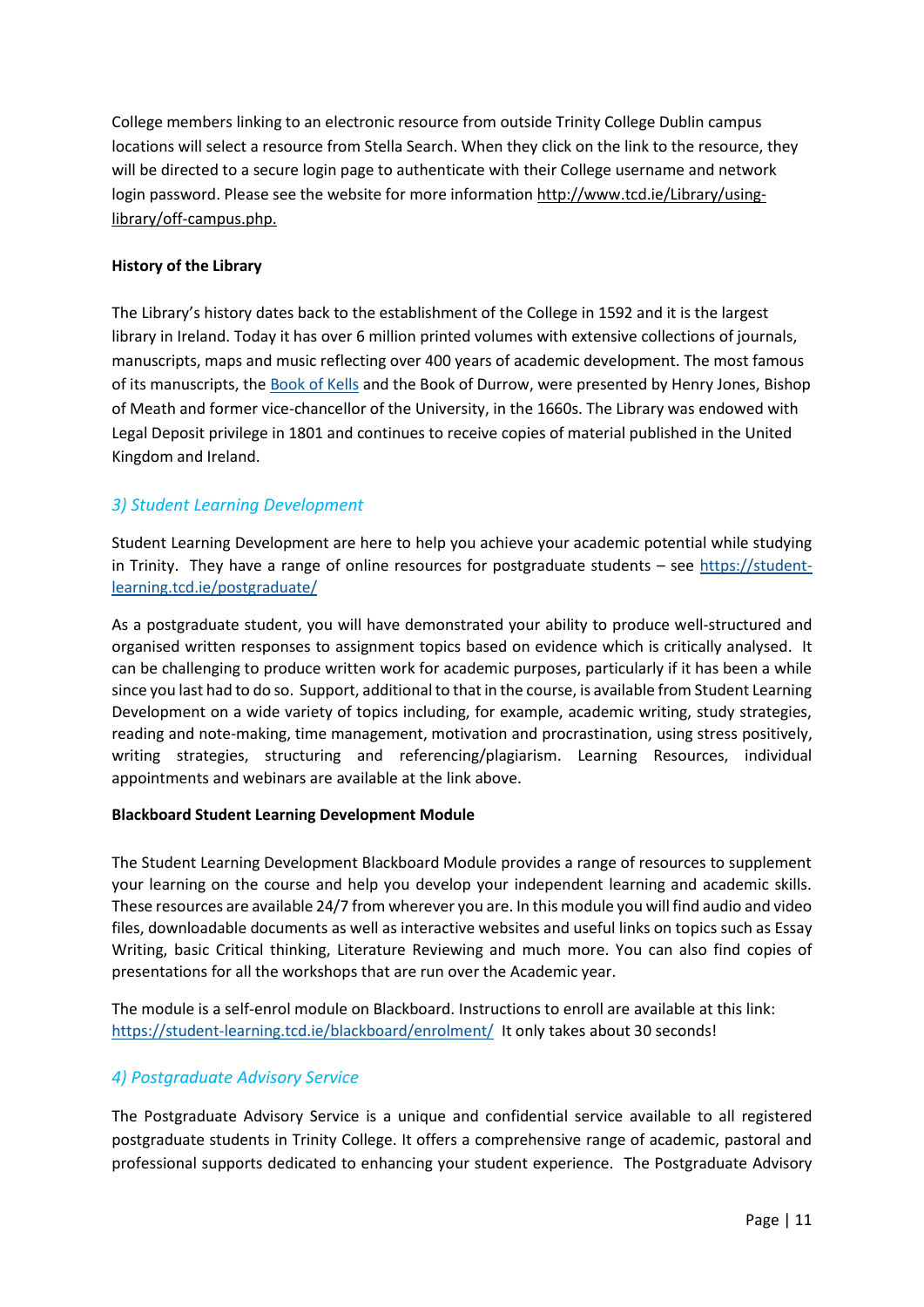Service is led by the Postgraduate Support Officer who provides frontline support for all Postgraduate students in Trinity. The Postgrad Support Officer will act as your first point of contact and a source of support and guidance regardless of what stage of your Postgrad you're at. In addition each Faculty has three members of Academic staff appointed as Postgraduate Advisors who you can be referred to by the Postgrad Support Officer for extra assistance if needed.

The PAS exists to ensure that all Postgrad students have a contact point who they can turn to for support and information in college services and academic issues arising. Representation assistance to Postgrad students is offered in the area of discipline and/ or academic appeals arising out of examinations or thesis submissions, supervisory issues, general information on Postgrad student life and many others. All queries will be treated with confidentiality. For more information on PAS please see their website [https://www.tcd.ie/Senior\\_Tutor/postgraduateadvisory/](https://www.tcd.ie/Senior_Tutor/postgraduateadvisory/)

## <span id="page-12-0"></span>*5) TCD Graduate Student Union*

The Graduate Students' Union is an independent body which represent all postgraduate students in Trinity. Every postgraduate student is automatically a full member of the union upon entering their course. The union is available to assist you with academic and welfare issues and provides you with facilities including the 1937 Postgraduate Reading Room and the Postgraduate Common Room. They also schedule social events for postgraduate students. More information about the GSU can be found a[t https://www.tcdgsu.ie/.](https://www.tcdgsu.ie/) For more information about student representation please see [https://www.tcdgsu.ie/becomearep/.](https://www.tcdgsu.ie/becomearep/)

## <span id="page-12-1"></span>*6) Graduate Studies*

The Graduate Studies Office offers centralised information on admissions, assessment, progression and funding. For more information about their services please see [http://www.tcd.ie/graduatestudies/.](http://www.tcd.ie/graduatestudies/)

## <span id="page-12-2"></span>*7) Postgraduate Support for Students with Disabilities*

Postgraduate students (both taught and research) who have a disability are encouraged to apply to the Disability Service for reasonable accommodation.

Supports for Postgraduate Students includes:

- Academic Support
- Assistive Technology
- Occupational Therapy
- Support on Placements and Internships
- Preparation for Viva Voce examinations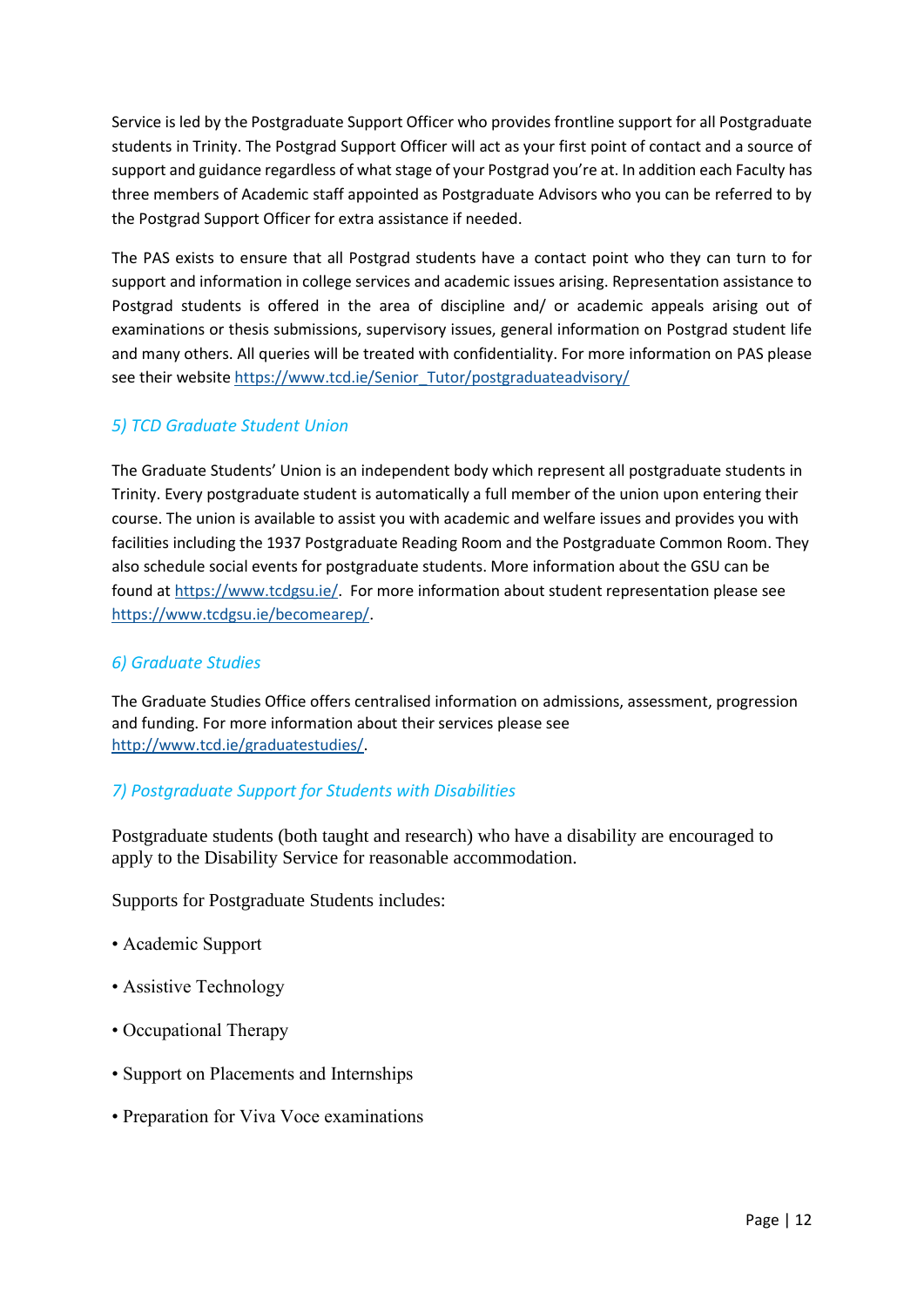An application can be made through my.tcd.ie via the 'My Disability Service' tab. Additional information is available in a step-by-step How to apply for Reasonable Accommodations guide.

Any postgraduate student in Trinity (or prospective student) is welcome to contact the Disability Service to informally discuss their needs prior to making a formal application. Please email askds@tcd.ie or visit the Disability Service Contact page.

<https://www.tcd.ie/disability/contact/>

<https://www.tcd.ie/disability/current/Postgrad.php>

# <span id="page-13-0"></span>Co-Curricular Activities

## <span id="page-13-1"></span>*1) Central Societies Committee*

The Central Societies Committee (CSC) is the sole body on campus with the power to grant recognition to societies. As the governing body of societies the CSC represents their interests in dealings with College authorities. More information about College Societies and the CSC can be found a[t http://trinitysocieties.ie/.](http://trinitysocieties.ie/)

## <span id="page-13-2"></span>*2) Dublin University Central Athletic Club*

Dublin University Central Athletic Club (DUCAC) is the governing body for Sport Clubs at Trinity. DUCAC is responsible for the overall administration of DU Sports Clubs in cooperation with Club Officers and for their interests and development in Trinity. More information about DUCAC can be found at [http://www.tcd.ie/Sport/student-sport/ducac/?nodeId=94&title=Sports\\_Clubs.](http://www.tcd.ie/Sport/student-sport/ducac/?nodeId=94&title=Sports_Clubs)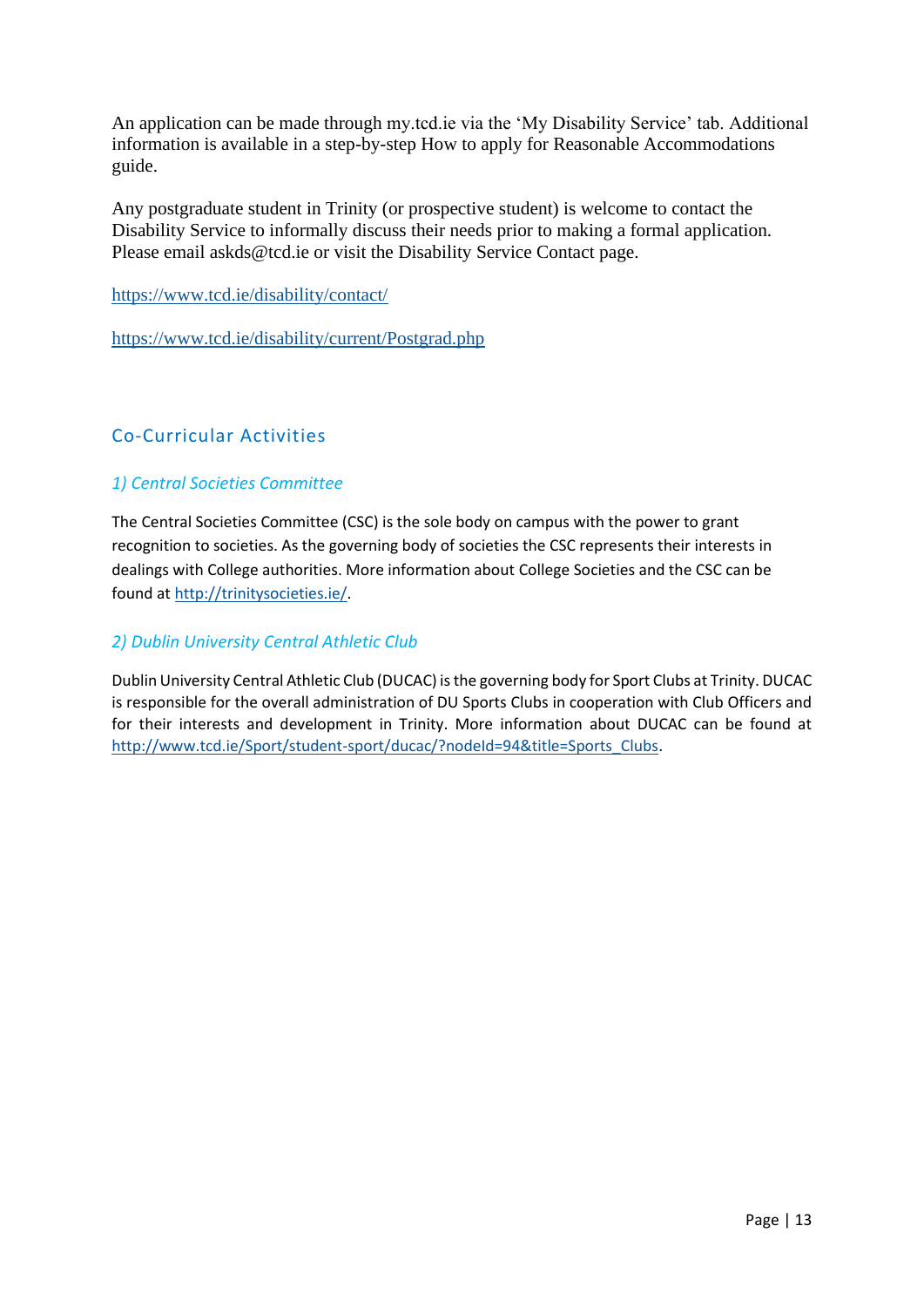<span id="page-14-0"></span>Trinity College Dublin uses personal data relating to students for a variety of purposes. We are careful to comply with our obligations under data protection laws and have prepared a short guide at [https://www.tcd.ie/info\\_compliance/data-protection/student-data/](https://www.tcd.ie/info_compliance/data-protection/student-data/) to help you understand how we obtain, use and disclose student data in the course of performing University functions and services. This guidance note is intended to supplement the University's Data Protection Policy which can be found a[t https://www.tcd.ie/info\\_compliance/data-protection/student-data/.](https://www.tcd.ie/info_compliance/data-protection/student-data/)

Further information is available on the School of Social Work & Social Policy Website: <https://www.tcd.ie/swsp/privacy/>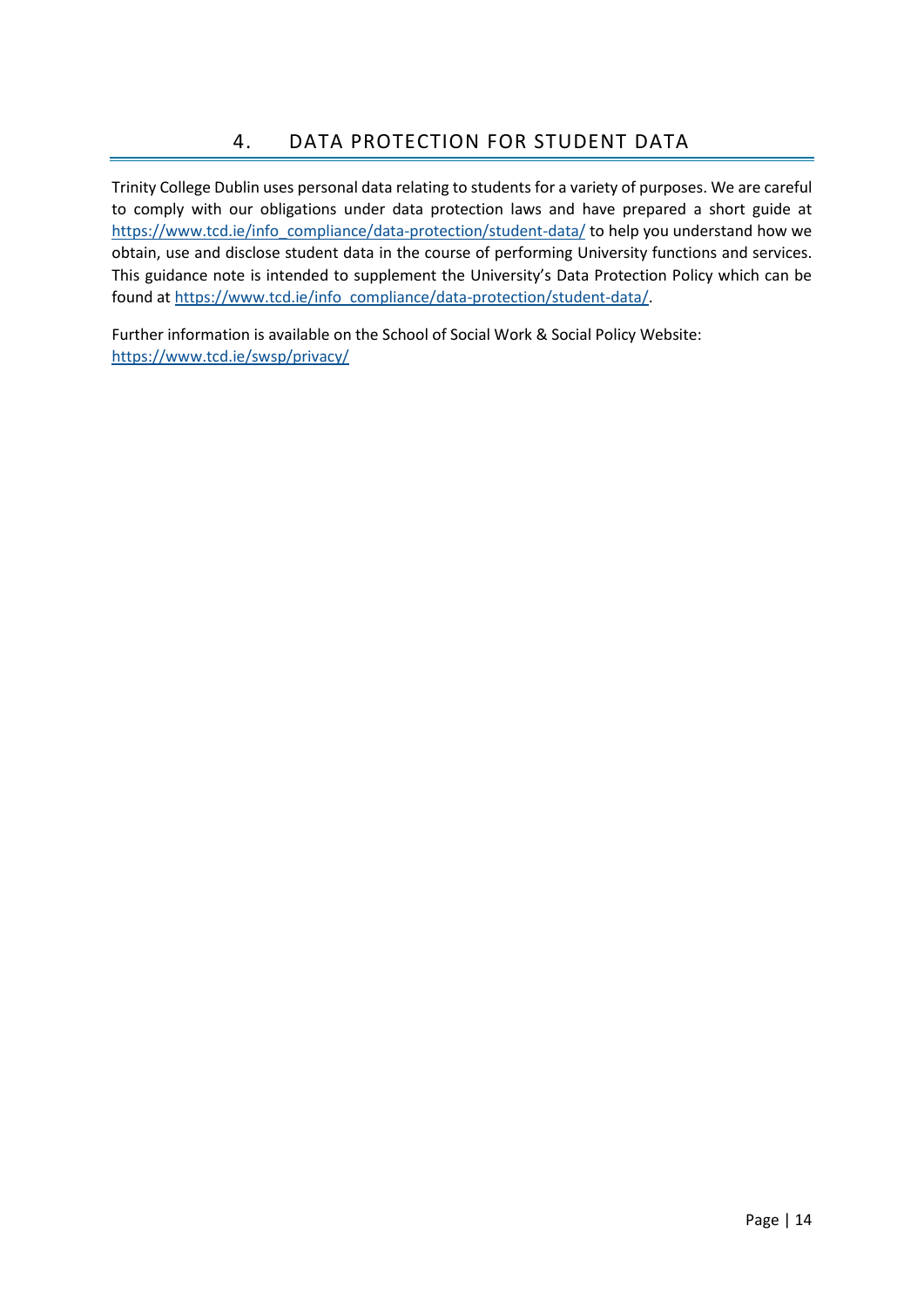# 5. COURSE LEARNING OUTCOMES

<span id="page-15-0"></span>The overall objective of this course is to provide students from all disciplines with the opportunity to develop their understanding of the social policy options open to governments and how the implementation of social policy can impact on practice in areas such as personal social services, family, disability, work and housing. By the end of this programme students will have demonstrated an ability to:

- ❖ Bring to bear an evidence-based perspective on social policy formulation;
- ❖ Apply social science theories and social research evidence to the critical analysis and evaluation of contemporary social policies and their implementation;
- $\cdot \cdot$  Implement documentary research techniques and methods in the analysis of social policies;
- ❖ Critically analyse interventions by the state and civil society to address social problems;
- ❖ Identify improvements to the delivery and practice of social and public services and voluntary sector social service activities.

The course carries 60 ECTS credits. The European Credit Transfer and Accumulation System (ECTS) is an academic credit system based on the estimated student workload required to achieve the objectives of a module or programme of study. It is designed to enable academic recognition for periods of study, to facilitate student mobility and credit acumination and transfer. The ECTS is the recommended credit system for higher education in Ireland and across the European Higher Education Area.

The ECTS weighting for a module is a measure of the student input or workload required for that module, based on factors such as the number of contact hours, the number and length of written or verbally presented assessment exercises, class preparation and private study time, laboratory classes, examinations, clinical attendance, professional training placements, and so on as appropriate. There is no intrinsic relationship between the credit volume of a module and its level of difficulty.

The European norm for full-time study over one academic year is 60 credits. 1 credit represents 20-25 hours estimated student input, so a 10 credit module will be designed to require 200-250 hours of student input including class contact time, assessments and examinations.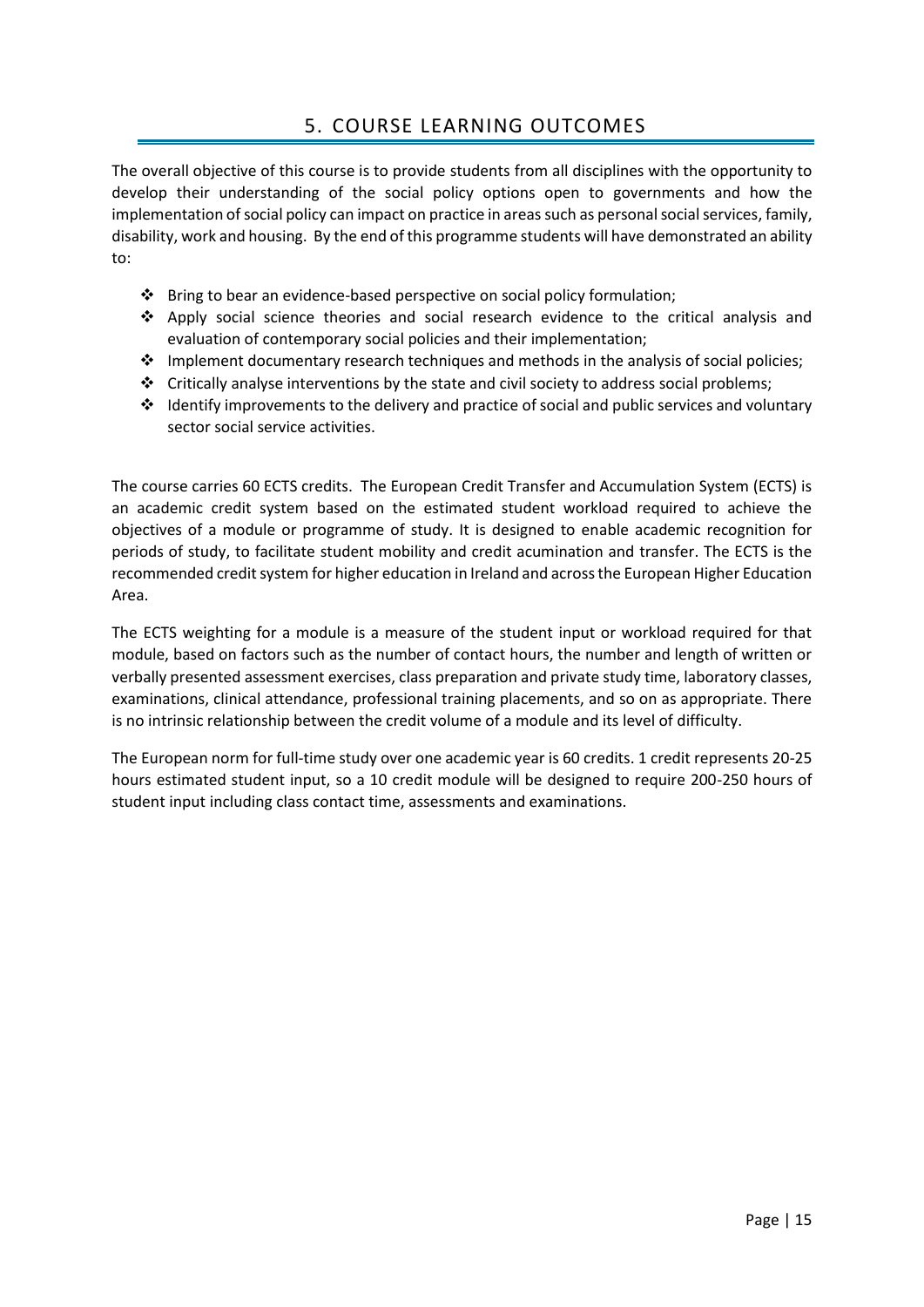<span id="page-16-0"></span>

|                                           | <b>Module</b><br>Code | <b>Module Title</b>                                                                                 | <b>ECTS</b>                               | <b>Module Leader</b>     |
|-------------------------------------------|-----------------------|-----------------------------------------------------------------------------------------------------|-------------------------------------------|--------------------------|
|                                           | SS760                 | Course Information                                                                                  | $\Omega$                                  | Jason O'Callaghan        |
| Term 1                                    | SS765                 | <b>Contemporary Social Policy</b><br><b>Debates and Analysis</b>                                    | 10                                        | Dr Louise Caffrey        |
|                                           | SS769                 | <b>Leading Human Service</b><br>Organisations                                                       | 10                                        | Dr Julie Byrne           |
| Term 2<br>SS764<br>The Family and Society |                       | 10                                                                                                  | Dr Stephanie Holt/<br>Ms. Karen O'Mahoney |                          |
|                                           | SS761                 | Principles of Social Policy                                                                         | 10                                        | Dr Catherine Conlon      |
| Term 3                                    | <b>SS772</b>          | The Family and Society<br><b>Responding to Homelessness:</b><br>International and Irish Experiences | 10                                        | Prof. Eoin O'Sullivan    |
|                                           | <b>SS773</b>          | Disability & Human Rights. A Global<br>Perspective                                                  | 10                                        | Dr Edurne Garcia Iriarte |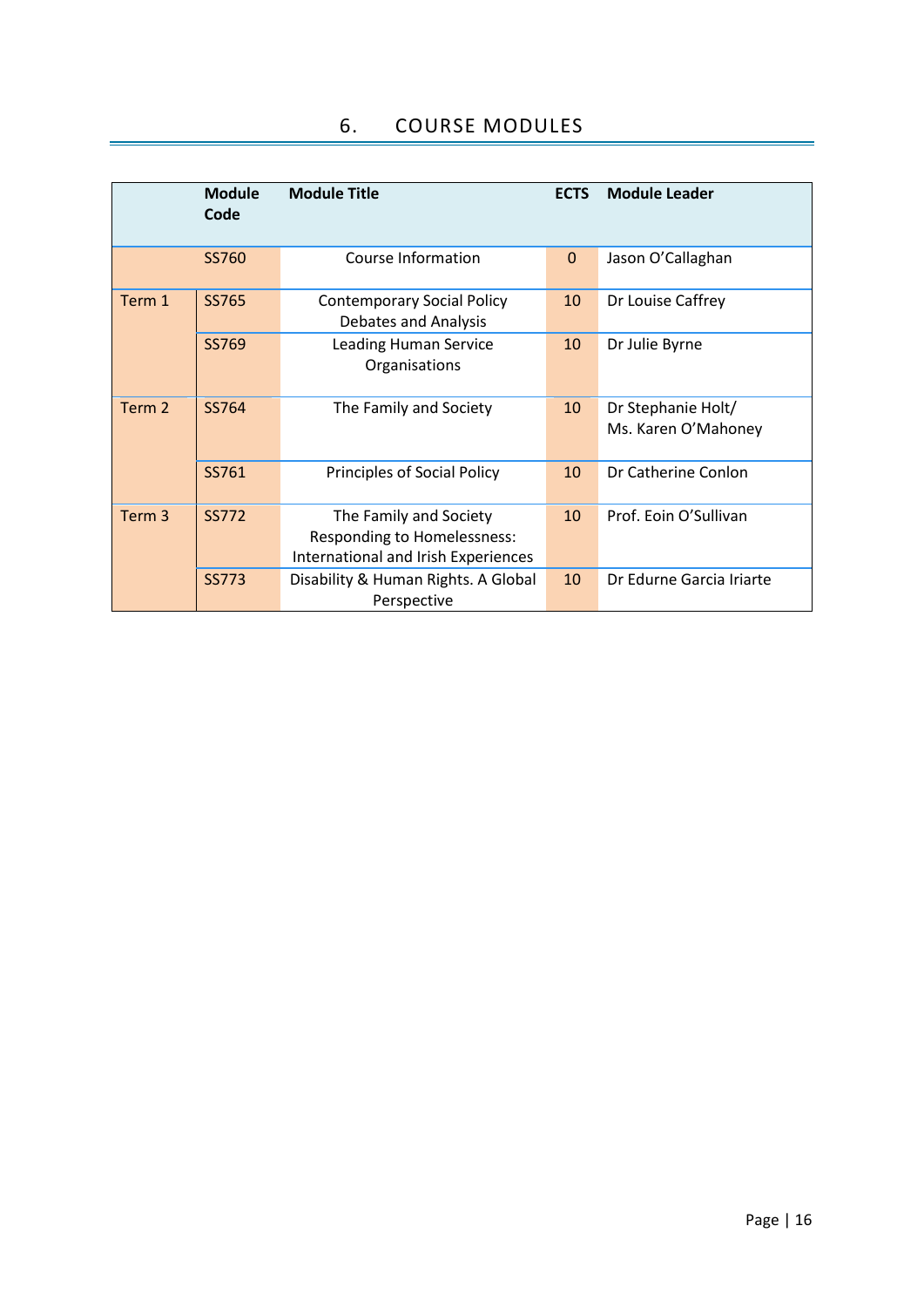#### <span id="page-17-0"></span>**Dr Julie Byrne**

Julie is Assistant Professor in Online Education and Development (Part-Time) in the School of Social Work and Social Policy. She is the School's Director of Undergraduate Teaching and Learning and Programme Director of the Joint Honors Social Policy degree. Her academic background is in people management and leadership which she studied at Dublin City University and University College Dublin. She completed her doctoral thesis on professional careers at the University of Limerick. Julie was the Director of Academic Programmes at National College of Ireland and a founding director of the Institute of Managers in Community and Voluntary Organisations. Her research interests include the leadership and management of human service organisations, the impact of technology on human services and the development and regulation of professionals. In addition to her academic role Julie provides consulting services to professional bodies, educational institutions and regulators on education, training and continuing professional development matters.

**Profile:** <https://www.tcd.ie/research/profiles/?profile=byrnej18>

#### **Dr Louise Caffrey**

Louise is an Assistant Professor in Social Policy in the School of Social Work and Social Policy at Trinity College Dublin and Course Coordinator of the Postgraduate Diploma in Social Policy and Practice. She holds a PhD in Social Policy as well as a Full Post-Graduate Certificate in Higher Education Teaching (PGCHE) from the London School of Economics and Political Science (LSE). Prior to joining TCD, Louise worked as a Research Fellow in the Division of Health and Social Care, King's College London, and prior to entering academia she worked as a research consultant, delivering numerous reports for government and NGO clients in Ireland and the UK. Louise's research interests centre on substantive areas of social policy as well as questions of research methodology. Substantively, Louise's research focuses on the challenges organisational complexity presents for policy implementation and organisational safety; theorising service-user engagement; and investigating the intended and unintended consequences of public management approaches. Louise's research has investigated these issues in both child & family services and health services. Louise has published in the areas of child protection, child contact, inter-professional working, domestic violence, health research systems, welfare to work policy, public management and gender equity initiatives. Methodologically Louise specialises in conceptual frameworks that seek to address organizational complexity, including systems approaches and Realist Evaluation.

**Profile:** <http://peoplefinder.tcd.ie/Profile?Username=CAFFRELO>

#### **Dr Catherine Conlon**

Catherine is Assistant Professor in Social Policy at the School of Social Work and Social Policy, Trinity College Dublin. Her research interests are: gender, sexuality and reproductive health; intergenerational family relations; sexual socialisation and; critical qualitative methodologies. Her teaching areas include Families and Social Policy, Introduction to Social Policy and Research Methods for Practitioners. She has a strong track record of applied policy research and is currently Principal Investigator of HSE commissioned study of Unplanned Pregnancy and Abortion Care (UnPAC) study. Academic publications include: 'Challenges When Using Grounded Theory: A Pragmatic Introduction to Doing GT Research' in International Journal of Qualitative Method (2018 with Timonen and Foley); 'Intergenerational Friendships of Older Adults why do we know so little about them?' in Ageing and Society(2017 with O'Dare and Timonen) and lead authored articles in Gender & Society" (Women (Re)Negotiating Care Across Family Generations: Intersections of Gender and Socioeconomic Status. 28, (5) 729-751, 2014) and Qualitative Research (Emergent Reconstruction' in Grounded Theory: Learning from Team Based Interview Research. 15, (1) 39-56, 2015). She co-edited (with Aideen Quilty and Sinead Kennedy) The Abortion Papers Ireland Volume Two published by cork University Press in 2015. An interest in innovative translation of applied policy research led to a translation of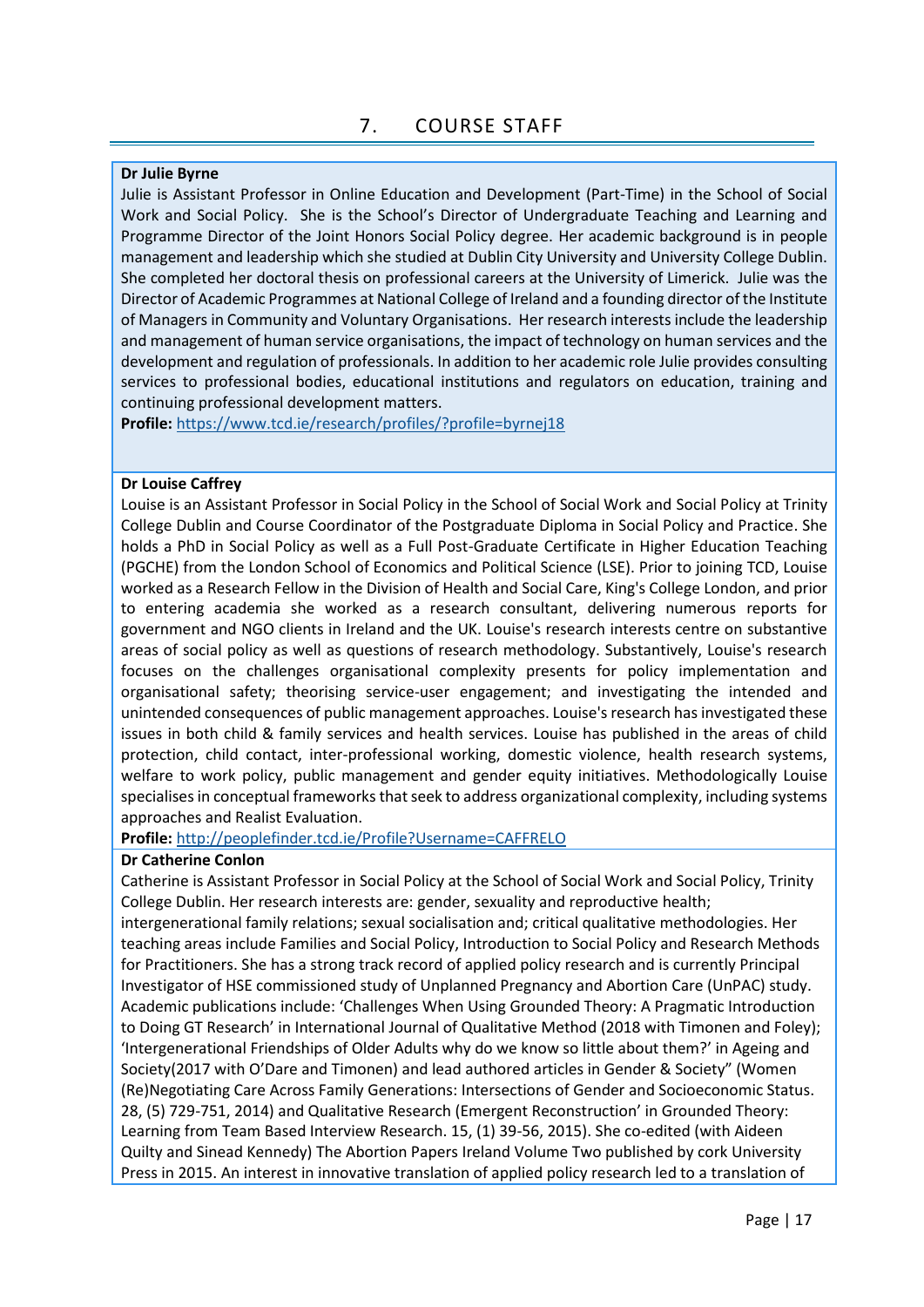her PhD research with women concealing pregnancy into an Opera performance in collaboration with colleagues in Music and English entitled 'The Pregnant Box' at Trinity College Dublin in 2014. Profile: [https://www.tcd.ie/research/profiles/?profile=conlonce.](https://www.tcd.ie/research/profiles/?profile=conlonce)

#### **Dr Edurne García Iriarte**

Edurne Garcia Iriarte is an Assistant Professor at the School of Social Work and Social Policy, Trinity College Dublin (TCD). She is the director of the Post-Graduate Diploma in Social Policy and Practice and the former director of the MSc in Disability Studies. From 2009 to 2011, she was appointed as a Marie Curie Post-Doctoral Research fellow at the National Institute for Intellectual Disability. Prior to joining TCD, Edurne graduated with a MSc in Disability and Human Development (2005) and a PhD in Disability Studies (2009) from the University of Illinois at Chicago (USA), where she also worked as a researcher and expert evaluator at the Centre for Capacity Building on Minorities with Disabilities Research (2005- 2008). Edurne's research interests focus on the social inclusion of people with disabilities, particularly on the areas of education and community living. A methodological interest underpinning the above themes is the development and implementation of participatory research and evaluation approaches with people with disabilities, more specifically inclusive research with people with intellectual disabilities. Edurne has collaborated and led on several research and evaluation studies. Some of her most recent projects have explored the intersection between disability and migration in Ireland; the support provided to people with disabilities moving from residential institutions to the community in Ireland; co-lecturing with people with intellectual disabilities in third level education; and the development of inclusive education in China. Since 2009, Edurne has been a university supporter of the Inclusive Research Network, a group of people with intellectual disabilities and their supporters, who conduct inclusive research in Ireland. She has published articles and book chapters on the above topics and she is the lead co-editor of a Disability Studies textbook "Disability and Human Rights: Global Perspectives" (Palgrave Macmillan, 2016). She has lectured in several under-graduate and postgraduate programmes in Ireland and internationally on the subjects of disability and human rights, inclusive research, programme evaluation and inclusive education. She is also appointed as Online Evaluation Instructor at the United Nations System Staff College.

**Profile:** <https://www.tcd.ie/research/profiles/?profile=iriartee>

#### **Dr Stephanie Holt**

Stephanie is Associate Professor in Social Work, Head of the School of Social Work & Social Policy and Course Director for the Postgraduate Diploma in Child Protection and Welfare. Following her graduation from the University of Ulster in 1991, Stephanie spent the next decade working as a social worker in a number of areas including Adolescent Residential Child Care, Children and Families and Family Support. Stephanie developed a Family Support Service and directed that for six years before taking up her lecturing post. Stephanie also spent one year in the Children's Research Centre conducting research on family support and educational disadvantage. Stephanie was successful in securing a prestigious Health Research Board scholarship in 2006, enabling her to take a three-year leave of absence from her lecturing post in order to undertake research leading to the award of a PhD. She has previously been the Director of the Master in Social Work programme and the School's Director of Postgraduate Teaching and Learning. She has conducted research and published on a wide range of issues related to gender based violence, child contact, intimate partner homicide and related areas including the experiences of children in State care. Stephanie is a member of the recently established Irish branch of BASPCAN.

**Profile:** <https://www.tcd.ie/research/profiles/?profile=sholt>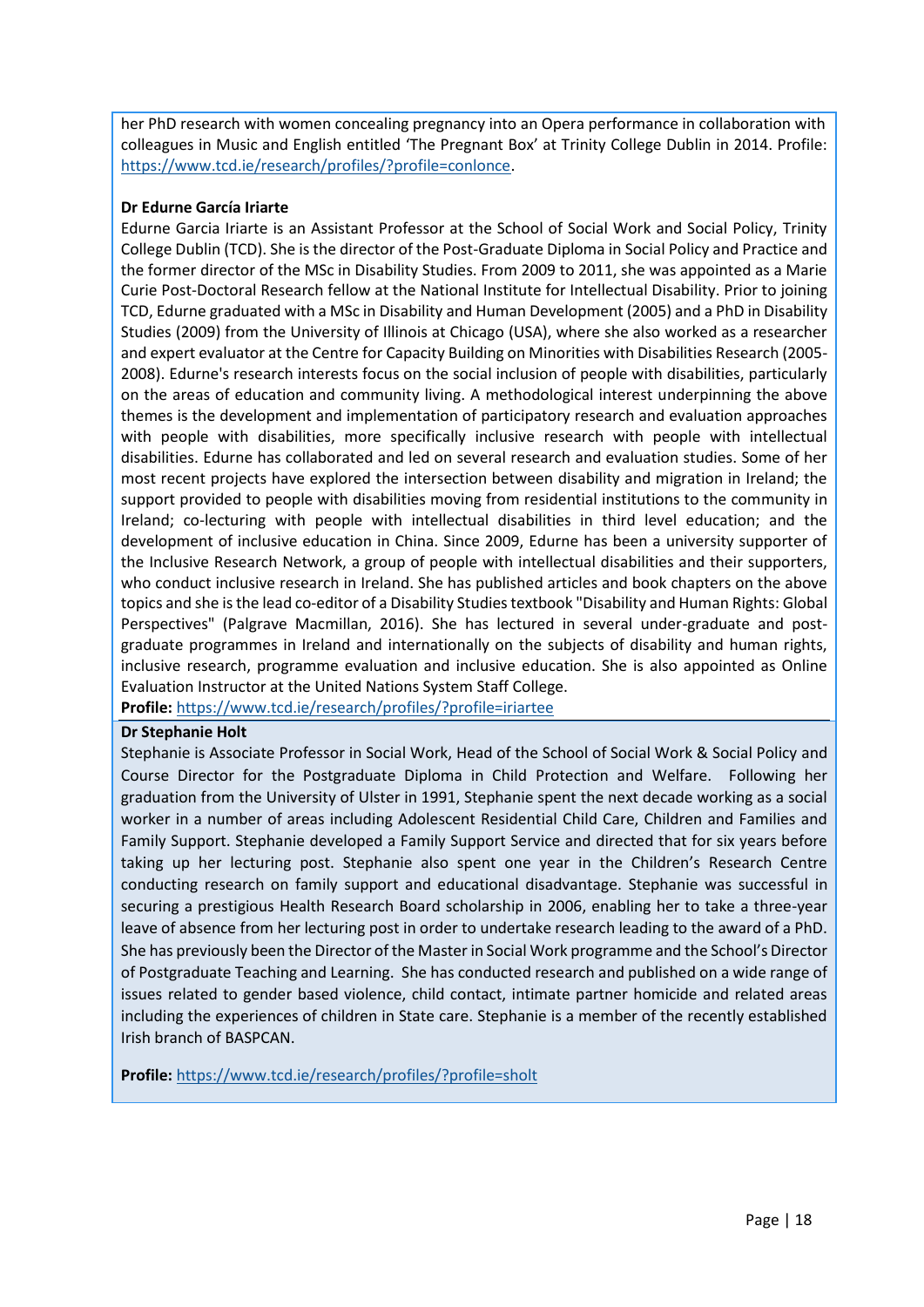## **Dr Eoin O'Sullivan**

Eoin is a Fellow of Trinity College Dublin, Professor in Social Policy and was Head of the School of Social Work and Social Policy between 2011-2018. He is a member of the *European Observatory on Homelessness* since 1992, and editor of the *European Journal of Homelessness s*ince 2009. He is currently Chair of the statutory *National Traveller Accommodation Consultative Committee* since 2013, and a member of the statutory *Residential Tenancies Board* between 2004 and 2013. His books include include *Reimagining Homelessness for Policy and Practice* (2020), *Ending Homelessness? The Contrasting Experience of Denmark, Finland and* Ireland (2020) *Coercive Confinement in Ireland: Patients, Prisoners and Penitents* (2012), *Homelessness and Homeless Policies in Europe: Lessons from Research* (2010) *Young People's Homeless Pathways* (2008), *Lives in Crisis: Homeless Young People in Dublin* (2007), *Crime, Punishment and the Search for Order in Ireland* (2004), *Crime Control in Ireland: The Politics of Intolerance* (2001) and *Suffer the Little Children: The Inside Story of Ireland's Industrial Schools* (2001).

#### **Profile:**

[https://www.tcd.ie/research/profiles/?profile=tosullvn&mc\\_cid=8fbdb1ce37&mc\\_eid=\[UNIQID\]](https://www.tcd.ie/research/profiles/?profile=tosullvn&mc_cid=8fbdb1ce37&mc_eid=%5bUNIQID%5d)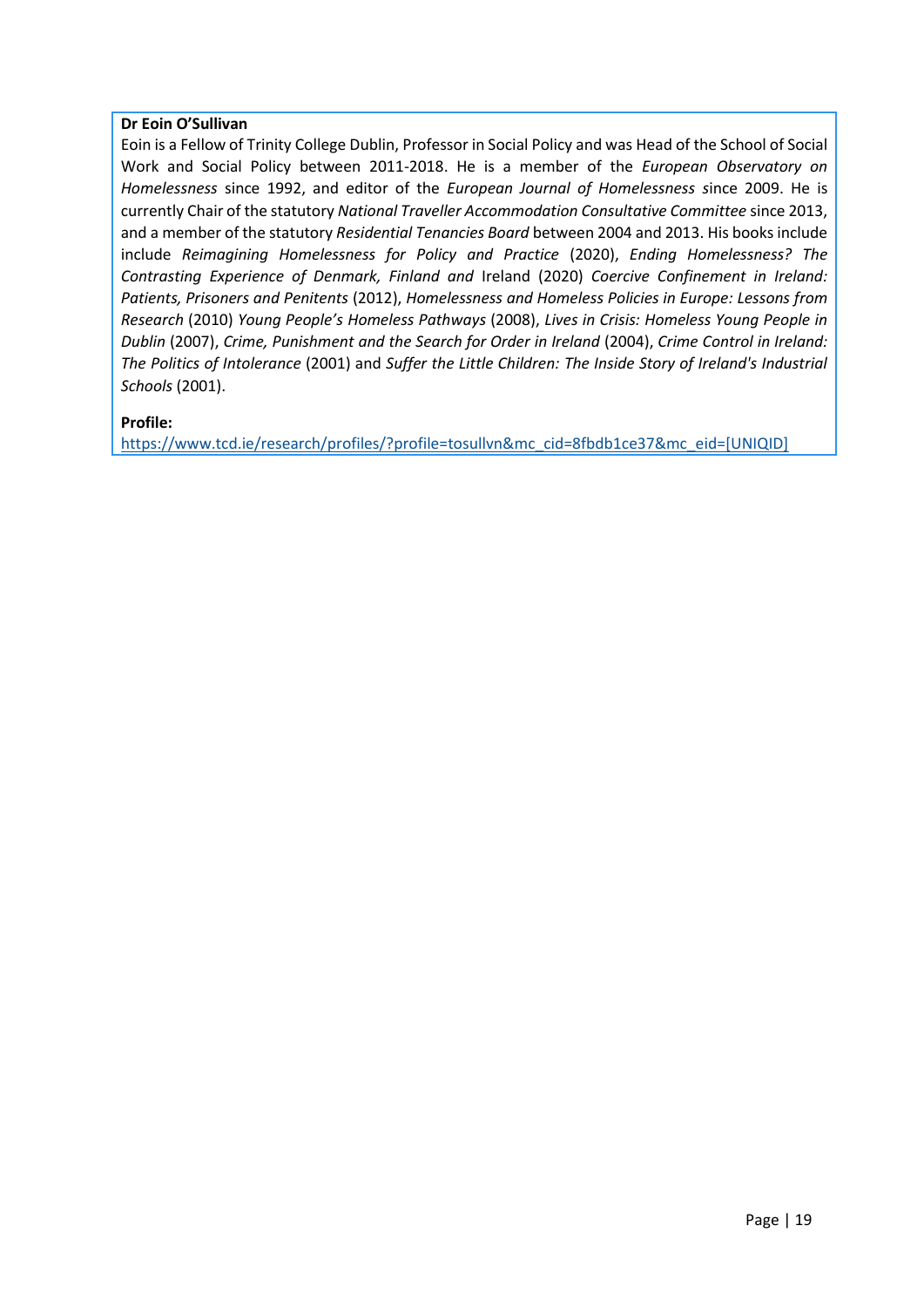# 8. COURSE CALENDAR

<span id="page-20-0"></span>

|                                                                                              | <b>TERM 1</b>                                                                                                                                                                                                                                          |
|----------------------------------------------------------------------------------------------|--------------------------------------------------------------------------------------------------------------------------------------------------------------------------------------------------------------------------------------------------------|
| Tutorials:<br>Start 14 September, 2021<br>$\bullet$<br>Finish 02 November, 2021<br>$\bullet$ | Course and Online Inductions<br>Library and Academic Writing Inductions<br>Term 1 modules<br><b>Contemporary Social Policy Debates and Analysis</b><br>$\overline{\phantom{a}}$<br>Leading Human Service Organisations<br>$\qquad \qquad \blacksquare$ |
| Week beginning 25 October, 2021                                                              | <b>Study Week</b>                                                                                                                                                                                                                                      |
| Week beginning 08 November, 2021                                                             | <b>Study Week</b>                                                                                                                                                                                                                                      |
| Week beginning 15 November 2021                                                              | <b>Study Week</b>                                                                                                                                                                                                                                      |
|                                                                                              |                                                                                                                                                                                                                                                        |

|                                                                                | <b>TERM 2</b>                                                                                          |
|--------------------------------------------------------------------------------|--------------------------------------------------------------------------------------------------------|
| Tutorials:<br>Start 23 November, 2021<br>Finish 08 February, 2021<br>$\bullet$ | Term 2 modules<br>Principles in Social Policy<br>$\overline{\phantom{a}}$<br><b>Family and Society</b> |
| Week beginning 20 December, 2021                                               | <b>Christmas Period</b>                                                                                |
| Week beginning 27 December, 2021                                               | <b>Christmas Period</b>                                                                                |
| Week beginning 10 January, 2022                                                | <b>Christmas Period</b>                                                                                |
| Week beginning 17 January, 2022                                                | <b>Study Week</b>                                                                                      |
| Week beginning 14 February, 2022                                               | <b>Study Week</b>                                                                                      |
| Week beginning 21 February, 2022                                               | <b>Study Week</b>                                                                                      |
| Week beginning 28 February, 2022                                               | <b>Study Week</b>                                                                                      |

|                                                                                              | <b>TERM 3</b>                                                                                                           |  |
|----------------------------------------------------------------------------------------------|-------------------------------------------------------------------------------------------------------------------------|--|
| Tutorials:<br><b>Start 08 March, 2022</b><br>$\bullet$<br>Finish 19 April, 2022<br>$\bullet$ | Term 3 modules<br>Disability and Human Rights - Global<br><b>Responding to Homelessness</b><br>$\overline{\phantom{a}}$ |  |
| Week beginning 26 April, 2021                                                                | <b>Study Week</b>                                                                                                       |  |
| Week beginning 03 May 2021                                                                   | <b>Study Week</b>                                                                                                       |  |
| Week beginning 10 May 2021                                                                   | <b>Study Week</b>                                                                                                       |  |

A detailed weekly schedule is published at the start of each term in the module *SS760 Course Information* in Blackboard. This includes the dates for submission of assessments.

Live tutorials take place from 6.30-7.25pm and 7.30-8.25pm on Tuesday during each week of term apart from study breaks and the Christmas period.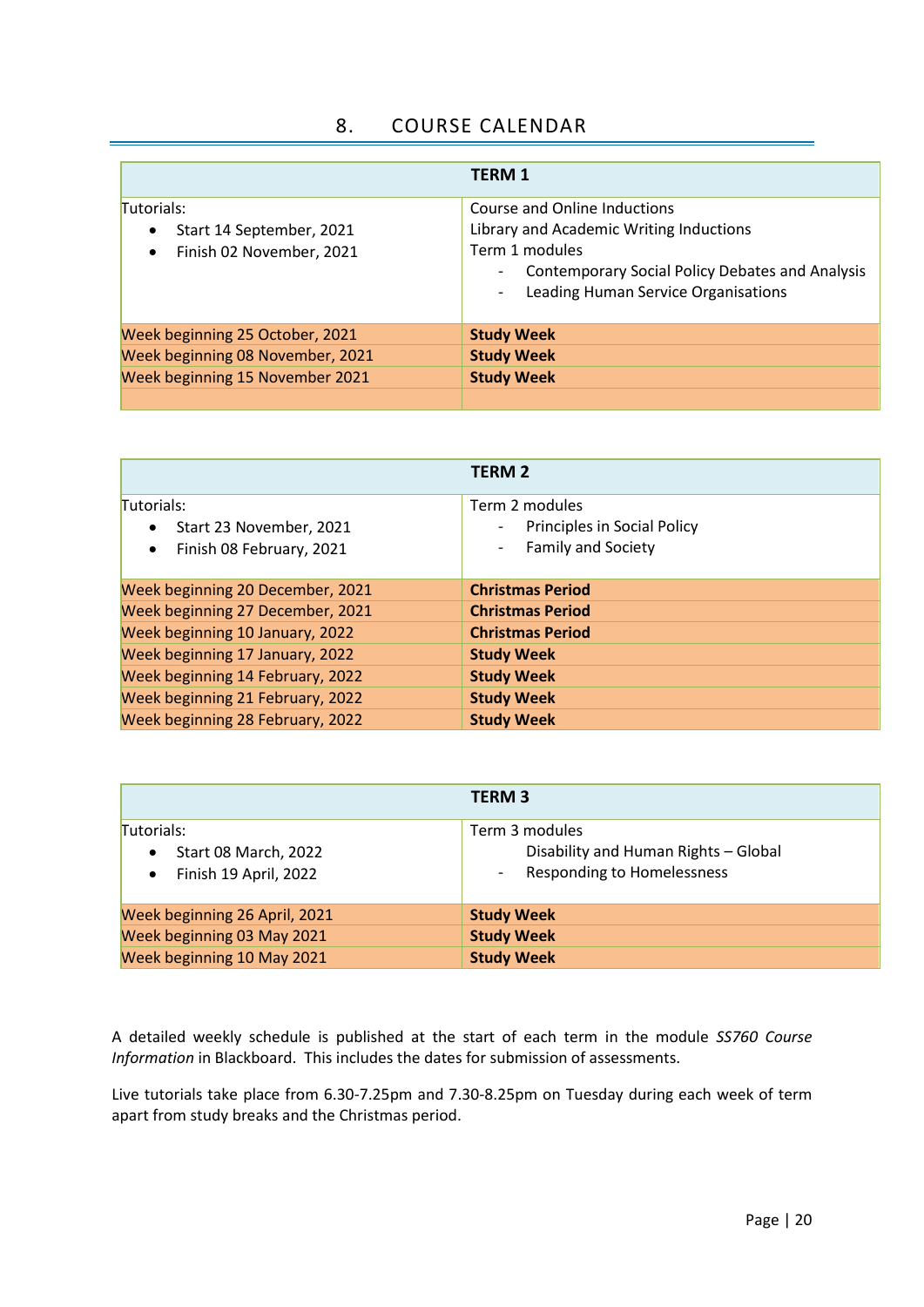The material for each week is released on the Wednesday before the tutorial. Tutorials may occasionally be rescheduled or additional sessions organized. Where this happens an announcement will be made in Blackboard.

Times for this course are given in *Irish Standard Time up to 28 October 2021 and from 31 March 2022 and in Greenwich Mean Time otherwise*

# <span id="page-21-0"></span>Additional Information and Social Sessions

In addition to teaching sessions we hold online social get togethers before the Winter holidays and at the end of the year, an opportunity to enjoy an informal chat and catch up with classmates and the course team. Students can also choose to attend information sessions that might be of interest on further study in the School of Social Work & Social Policy and careers workshops.

Further details on the careers service is available at the following link where you will find other services and information available to you from the careers team[: https://www.tcd.ie/Careers/](https://www.tcd.ie/Careers/)

| <b>Session title</b>                                                                            | <b>Date</b>               | <b>Delivered by</b>                               |
|-------------------------------------------------------------------------------------------------|---------------------------|---------------------------------------------------|
| Meet & Greet                                                                                    | Tues 7-Sept 8.30-9pm      | Course team                                       |
| Avoiding plagiarism workshop                                                                    | Thurs 23-Sept 6.30-7.30pm | <b>Student Learning Development</b>               |
| <b>TCD Masters in Social Work</b><br>Information Session                                        | Tues 19th-Oct 8.30-9pm    | Dr. Evan Brady                                    |
| <b>Career Planning and Decision</b><br>Marking                                                  | Thurs 10-Sept 6.30-7.30pm | Orla O'Dwyer                                      |
| <b>Holiday Social</b>                                                                           | Thurs 16-Dec 6.30pm       | Course team                                       |
| TCD MSc Social Policy &<br>Practice & MSc Applied Social<br><b>Research Information Session</b> | Tues 8-Feb 8.30-9pm       | Dr. Catherine Conlon & Dr.<br><b>Philip Curry</b> |
| Labour Market Intelligence,<br>making applications and<br>interview skills                      | Thurs 10-Feb 6.30-7.30pm  | Oral O'Dwyer                                      |
| End of term social                                                                              | Thurs 21-Apr 6.30pm       | Course Team                                       |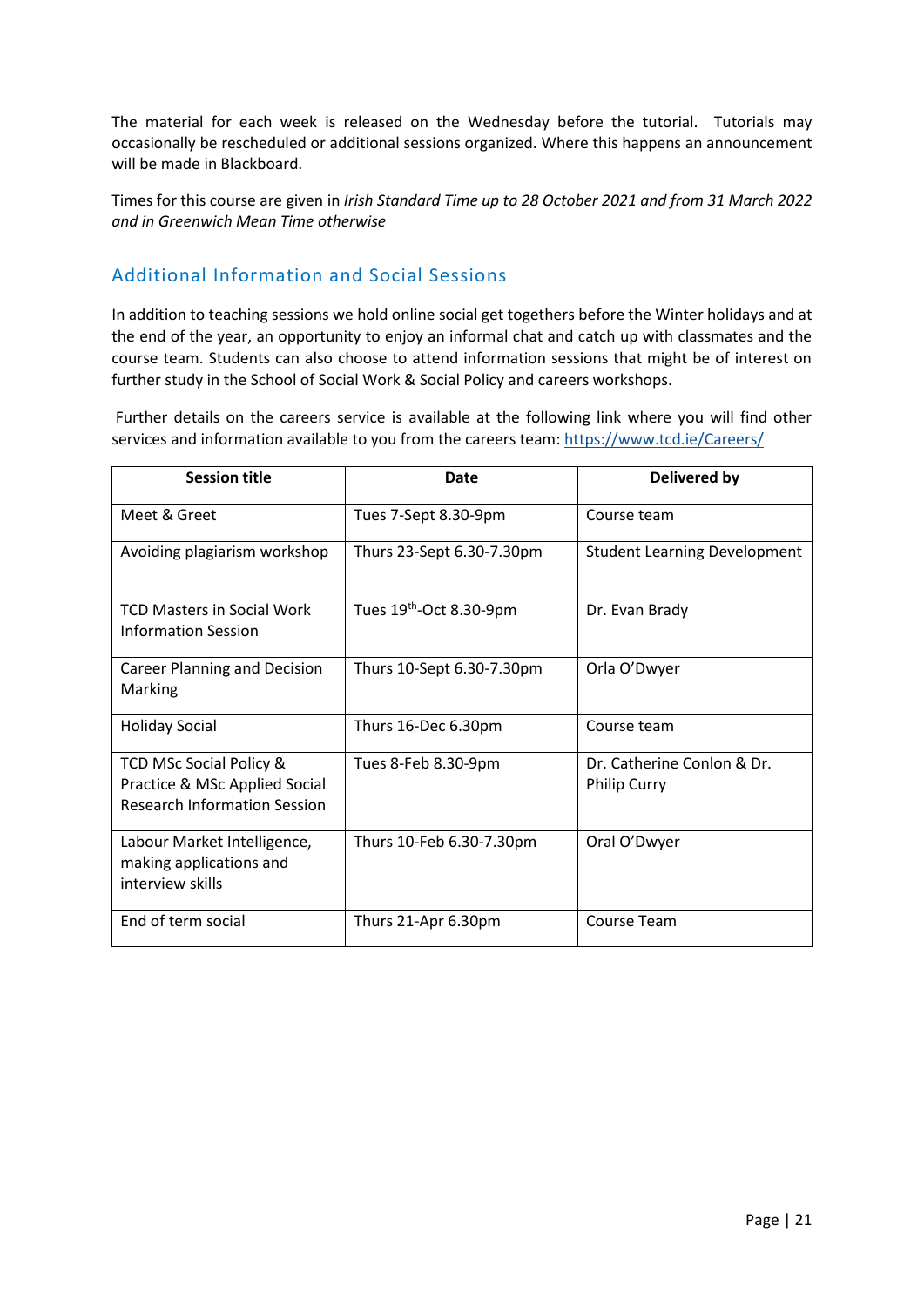# 9. MODULE DETAILS

# <span id="page-22-1"></span><span id="page-22-0"></span>*SS765 Contemporary Social Policy Debates and Analysis*

| <b>Module Details</b>                                                                                                                                                                                                                                                                                                                                                                                                                                                                                                                                                                                                                                                                     |                                  |                                                                                                                                                                                                                                                                                                    |
|-------------------------------------------------------------------------------------------------------------------------------------------------------------------------------------------------------------------------------------------------------------------------------------------------------------------------------------------------------------------------------------------------------------------------------------------------------------------------------------------------------------------------------------------------------------------------------------------------------------------------------------------------------------------------------------------|----------------------------------|----------------------------------------------------------------------------------------------------------------------------------------------------------------------------------------------------------------------------------------------------------------------------------------------------|
| Module Code                                                                                                                                                                                                                                                                                                                                                                                                                                                                                                                                                                                                                                                                               |                                  | SS765                                                                                                                                                                                                                                                                                              |
| <b>Module Title and Credits</b>                                                                                                                                                                                                                                                                                                                                                                                                                                                                                                                                                                                                                                                           |                                  | Contemporary Social Policy Debates and Analysis (10<br>ECTS)                                                                                                                                                                                                                                       |
| <b>Module Leaders</b>                                                                                                                                                                                                                                                                                                                                                                                                                                                                                                                                                                                                                                                                     |                                  | Dr Louise Caffrey                                                                                                                                                                                                                                                                                  |
|                                                                                                                                                                                                                                                                                                                                                                                                                                                                                                                                                                                                                                                                                           |                                  | <b>Module Overview and Objectives</b>                                                                                                                                                                                                                                                              |
| The overarching objective of this module is to develop students' core social policy skills: critical<br>analysis and argument development. It does so by introducing students to key social policy issues,<br>focusing on the topics of work, social security and gender income inequality. These topics are used<br>to facilitate students' critical engagement in contemporary social policy debates using a critical<br>analytic, evidence-based approach. Students are supported to critically appraise how explanations<br>of, and solutions to social issues may be influenced by conceptual interpretations, competing<br>perspectives and a complex web of inter-related factors. |                                  |                                                                                                                                                                                                                                                                                                    |
| <b>Learning Outcomes</b>                                                                                                                                                                                                                                                                                                                                                                                                                                                                                                                                                                                                                                                                  |                                  | Having completed this module, you should be able to:                                                                                                                                                                                                                                               |
|                                                                                                                                                                                                                                                                                                                                                                                                                                                                                                                                                                                                                                                                                           | 1.<br>2.<br>3.<br>4.<br>debates. | Recall knowledge on key debates in the areas of work, social<br>security and gender income inequality.<br>Identify competing perspectives on social policy issues.<br>Critically evaluate competing explanations using evidence.<br>Develop balanced, evidence-informed arguments on social policy |
| <b>Indicative Content</b>                                                                                                                                                                                                                                                                                                                                                                                                                                                                                                                                                                                                                                                                 |                                  |                                                                                                                                                                                                                                                                                                    |
| Engaging Debate: Critical analysis & argument development<br>$\bullet$<br><b>Using Evidence</b><br>The Changing Context of work<br><b>Labour Market Activation Policies</b><br>Universal Basic Income<br>Gender Income Inequality<br>Contemporary Debates & Analysis: key themes                                                                                                                                                                                                                                                                                                                                                                                                          |                                  |                                                                                                                                                                                                                                                                                                    |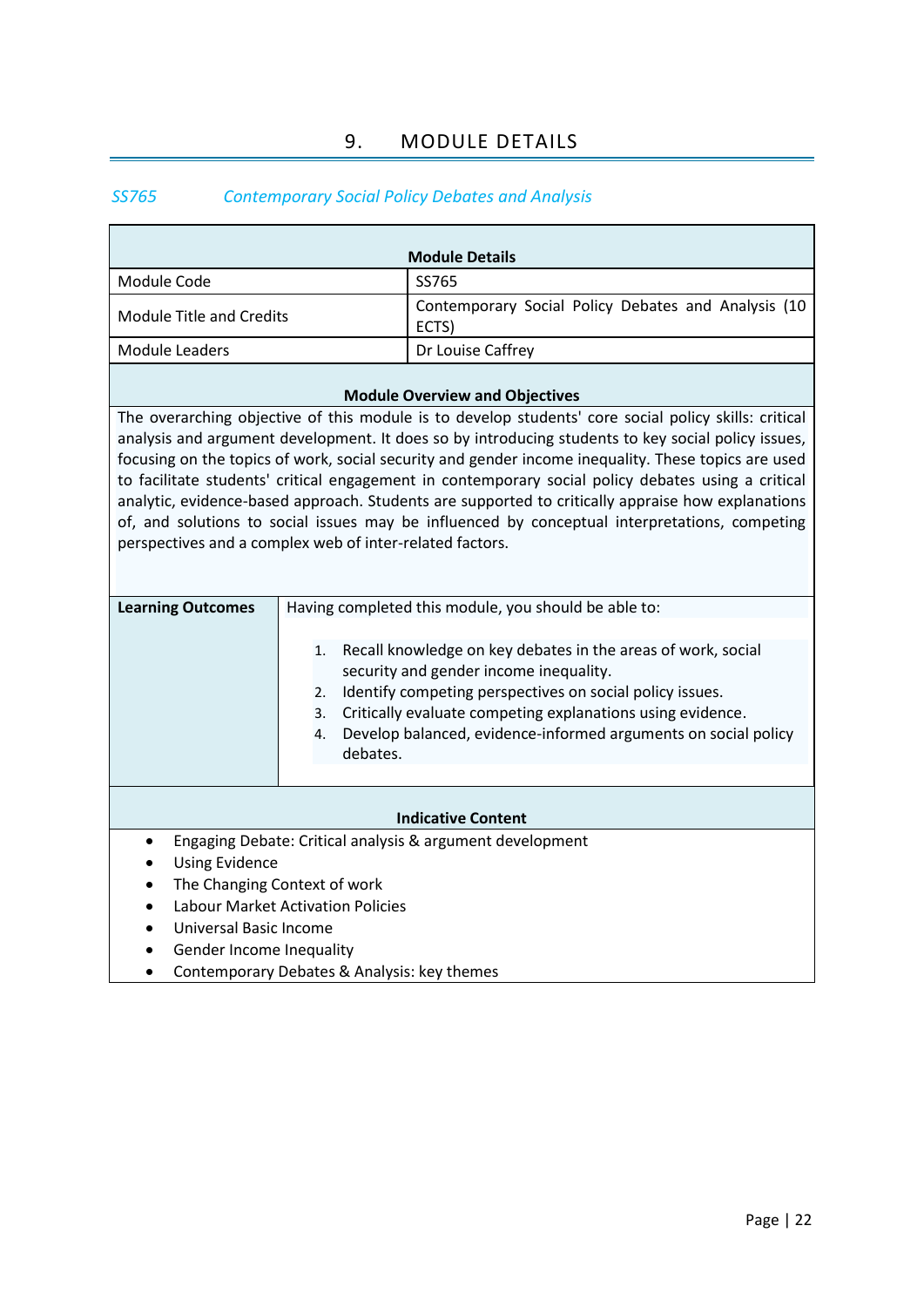## <span id="page-23-0"></span>*SS762 Leading Human Service Organisations*

|                          | <b>Module Details</b>                         |
|--------------------------|-----------------------------------------------|
| Module Code              | SS762                                         |
| Module Title and Credits | Leading Human Service Organisations (10 ECTS) |
| Module Leader            | Dr Julie Byrne                                |
|                          |                                               |

#### **Module Overview and Objectives**

Social policy is often implemented in human service organisations, such as schools and hospitals, and through the staff who work in them. We all have a stake in human service organisations- as service users, funders and perhaps, as staff. Human service organisations have a number of distinct features and operate in dynamic and demanding environments. Their leaders and managers are under pressure to achieve effectiveness and efficiency against a backdrop of budget cuts, staffing challenges and diverse population needs. The choices they make and the practices they implement are critical to the successful implementation of social policy and its responsiveness to a changing society.

This module explores the nature and context of human service organisations in Ireland. Using organisation and management theory the module considers how these organisations can be successfully led and managed. Drawing on this theory, and their own experiences, students will assess the impact of leadership and management practices on the stakeholders of human service organisations.

| <b>Learning Outcomes</b>                      | At the end of this module the student should be able to:                                                                                                                                                                                                                                                                                                                                                                                                                                                                                                                                                    |
|-----------------------------------------------|-------------------------------------------------------------------------------------------------------------------------------------------------------------------------------------------------------------------------------------------------------------------------------------------------------------------------------------------------------------------------------------------------------------------------------------------------------------------------------------------------------------------------------------------------------------------------------------------------------------|
|                                               | Explain the nature and purpose of human service organisations<br>1.<br>and how they differ from other organisation types.<br>Analyse the context within which human service organisations<br>2.<br>operate.<br>Explain key leadership and management theories, models and<br>3.<br>concepts.<br>Analyse the impact of leadership and management on human<br>4.<br>services organisation stakeholders such as service users, staff and<br>funders.<br>Identify, select and analyse relevant evidence to enhance their<br>5.<br>understanding of leadership and management in human service<br>organisations. |
|                                               | <b>Indicative Content</b>                                                                                                                                                                                                                                                                                                                                                                                                                                                                                                                                                                                   |
| $\bullet$                                     | Nature and Purpose of Human Service Organisations                                                                                                                                                                                                                                                                                                                                                                                                                                                                                                                                                           |
| <b>Context of Human Service Organisations</b> |                                                                                                                                                                                                                                                                                                                                                                                                                                                                                                                                                                                                             |
| New Public Management                         |                                                                                                                                                                                                                                                                                                                                                                                                                                                                                                                                                                                                             |
| <b>Management Functions</b><br>٠              |                                                                                                                                                                                                                                                                                                                                                                                                                                                                                                                                                                                                             |
| Culture                                       |                                                                                                                                                                                                                                                                                                                                                                                                                                                                                                                                                                                                             |
| Change                                        |                                                                                                                                                                                                                                                                                                                                                                                                                                                                                                                                                                                                             |
| Leadership<br>$\bullet$                       |                                                                                                                                                                                                                                                                                                                                                                                                                                                                                                                                                                                                             |
| Performance Management                        |                                                                                                                                                                                                                                                                                                                                                                                                                                                                                                                                                                                                             |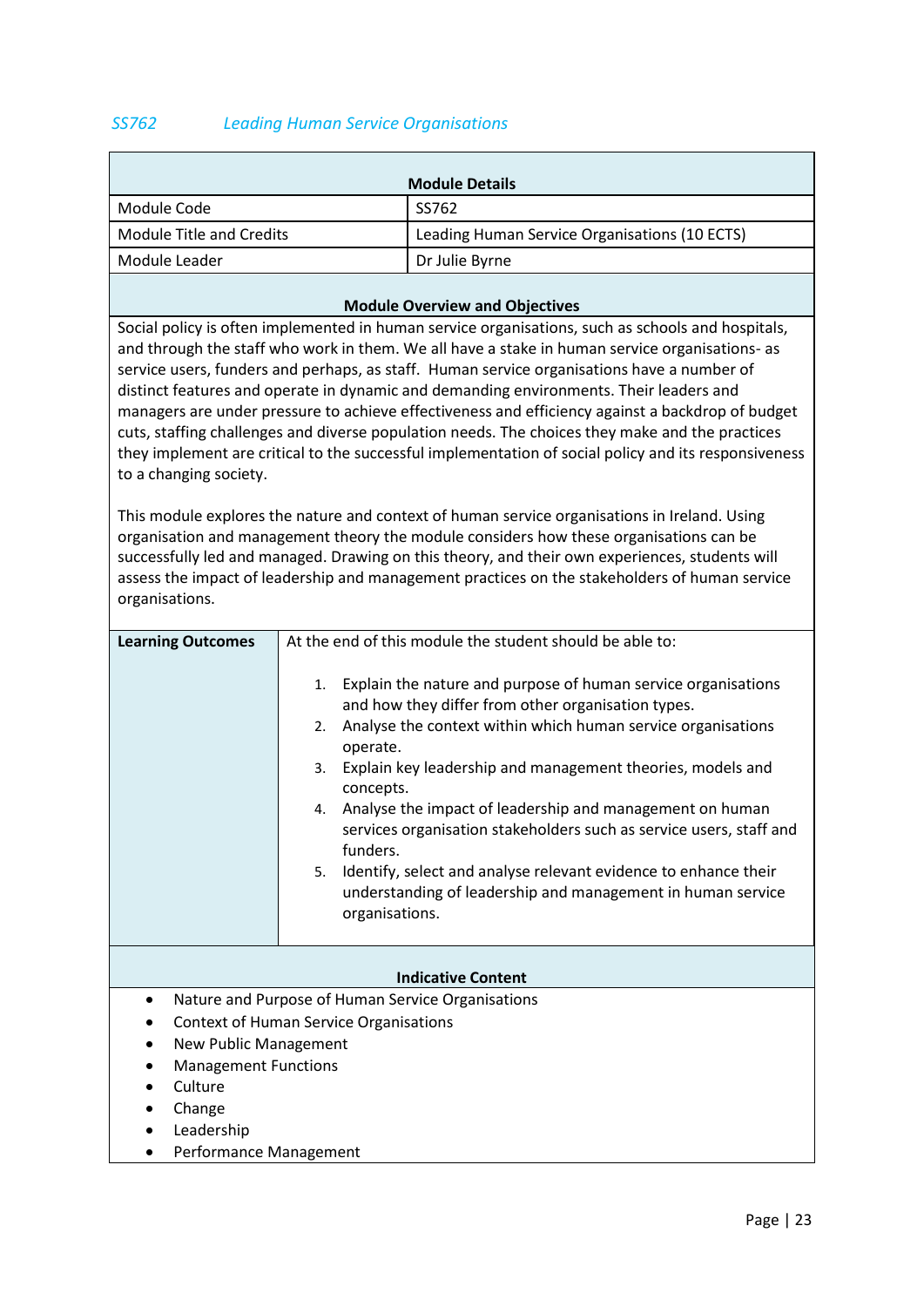# <span id="page-24-0"></span>*SS764 The Family and Society*

 $\blacksquare$ 

|                                                                                                                                                                                                                                                                                                                                                                                                                                                                                                                                                                                                                                                                                                                                | <b>Module Details</b>                                                                                                                                                                                                                                                                                                                                                                                                                                                                                                                    |  |
|--------------------------------------------------------------------------------------------------------------------------------------------------------------------------------------------------------------------------------------------------------------------------------------------------------------------------------------------------------------------------------------------------------------------------------------------------------------------------------------------------------------------------------------------------------------------------------------------------------------------------------------------------------------------------------------------------------------------------------|------------------------------------------------------------------------------------------------------------------------------------------------------------------------------------------------------------------------------------------------------------------------------------------------------------------------------------------------------------------------------------------------------------------------------------------------------------------------------------------------------------------------------------------|--|
| Module Code                                                                                                                                                                                                                                                                                                                                                                                                                                                                                                                                                                                                                                                                                                                    | SS764                                                                                                                                                                                                                                                                                                                                                                                                                                                                                                                                    |  |
| <b>Module Title and Credits</b>                                                                                                                                                                                                                                                                                                                                                                                                                                                                                                                                                                                                                                                                                                | The Family and Society (10 ECTS)                                                                                                                                                                                                                                                                                                                                                                                                                                                                                                         |  |
| Module Leader                                                                                                                                                                                                                                                                                                                                                                                                                                                                                                                                                                                                                                                                                                                  | Dr Stephanie Holt                                                                                                                                                                                                                                                                                                                                                                                                                                                                                                                        |  |
| <b>Module Overview and Objectives</b>                                                                                                                                                                                                                                                                                                                                                                                                                                                                                                                                                                                                                                                                                          |                                                                                                                                                                                                                                                                                                                                                                                                                                                                                                                                          |  |
| This module explores and challenges assumptions about the nature of family and its relation to<br>society, allowing students to critique ideas and beliefs about families and to gain a deeper<br>understanding of the contraindications and complexities of family life.<br>The module will look at the sociological approaches to the family over time, highlighting the<br>diversity of modern family life and consider the implications of different family arrangements. It<br>will explore the developmental trajectory of social policy as it relates to the family in Ireland. It will<br>also consider children's rights in the context of current theoretical frameworks on childhood,<br>parenting and family life. |                                                                                                                                                                                                                                                                                                                                                                                                                                                                                                                                          |  |
| <b>Learning Outcomes</b><br>perspectives of children;                                                                                                                                                                                                                                                                                                                                                                                                                                                                                                                                                                                                                                                                          | At the end of this module the student should be able to:<br>1. Understand and describe the complexity of modern families<br>2. Appreciate how policy on the family has developed in an Irish context;<br>Appreciate that development within a social constructionist framework.<br>3. Develop a critical awareness of the sociological knowledge base for<br>understanding the contemporary family and the experiences and<br>4. Appreciate the complexity of children's human rights within the<br>framework of parenting and families. |  |
| <b>Indicative Content</b>                                                                                                                                                                                                                                                                                                                                                                                                                                                                                                                                                                                                                                                                                                      |                                                                                                                                                                                                                                                                                                                                                                                                                                                                                                                                          |  |
| Understanding human rights<br>$\bullet$<br><b>Understanding Families</b><br>$\bullet$<br>The Irish Policy Context on the Family and Society<br>$\bullet$<br><b>Conceptualising Childhood</b><br>$\bullet$<br>Children's Rights<br>$\bullet$<br>Parenting - A Sociological Analysis<br>$\bullet$<br><b>Family and Diversity</b>                                                                                                                                                                                                                                                                                                                                                                                                 |                                                                                                                                                                                                                                                                                                                                                                                                                                                                                                                                          |  |

 $\overline{\phantom{0}}$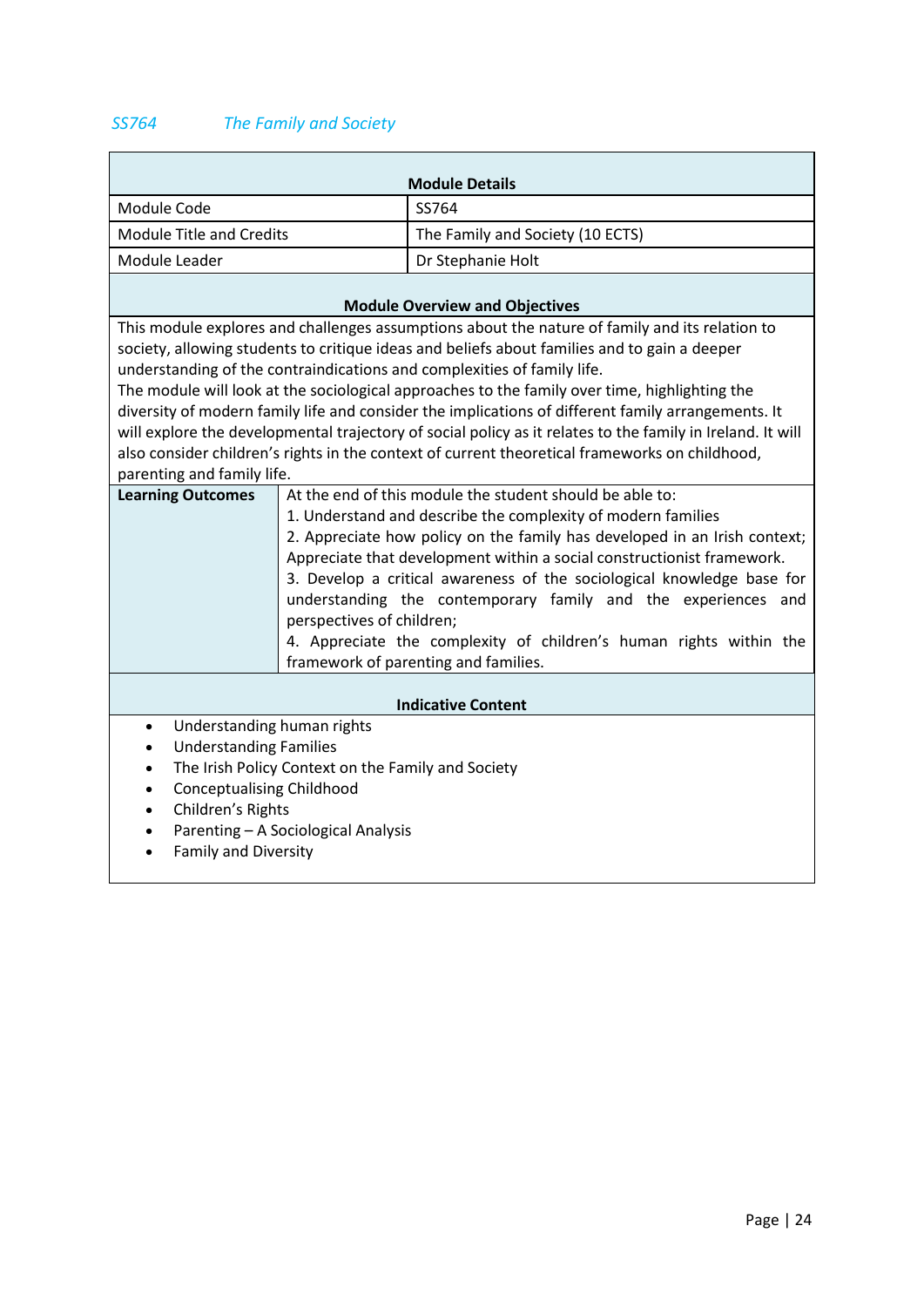# <span id="page-25-0"></span>*SS761 Principles of Social Policy*

| <b>Module Details</b>                                                                                                                                                                                               |                                                                |                                                                                                                                                                                                                                                                                                                                                                                                                                                                                                                                                                                                                                                                                                                                                                                                                                                                                                                                                                                                                                                                                                                                                                                                                                                                                                                                                                              |  |
|---------------------------------------------------------------------------------------------------------------------------------------------------------------------------------------------------------------------|----------------------------------------------------------------|------------------------------------------------------------------------------------------------------------------------------------------------------------------------------------------------------------------------------------------------------------------------------------------------------------------------------------------------------------------------------------------------------------------------------------------------------------------------------------------------------------------------------------------------------------------------------------------------------------------------------------------------------------------------------------------------------------------------------------------------------------------------------------------------------------------------------------------------------------------------------------------------------------------------------------------------------------------------------------------------------------------------------------------------------------------------------------------------------------------------------------------------------------------------------------------------------------------------------------------------------------------------------------------------------------------------------------------------------------------------------|--|
| Module Code                                                                                                                                                                                                         |                                                                | SS761                                                                                                                                                                                                                                                                                                                                                                                                                                                                                                                                                                                                                                                                                                                                                                                                                                                                                                                                                                                                                                                                                                                                                                                                                                                                                                                                                                        |  |
| <b>Module Title and Credits</b>                                                                                                                                                                                     |                                                                | Principles of Social Policy (10 ECTS)                                                                                                                                                                                                                                                                                                                                                                                                                                                                                                                                                                                                                                                                                                                                                                                                                                                                                                                                                                                                                                                                                                                                                                                                                                                                                                                                        |  |
| Module Leader                                                                                                                                                                                                       |                                                                | Dr Catherine Conlon                                                                                                                                                                                                                                                                                                                                                                                                                                                                                                                                                                                                                                                                                                                                                                                                                                                                                                                                                                                                                                                                                                                                                                                                                                                                                                                                                          |  |
|                                                                                                                                                                                                                     |                                                                | <b>Module Overview and Objectives</b>                                                                                                                                                                                                                                                                                                                                                                                                                                                                                                                                                                                                                                                                                                                                                                                                                                                                                                                                                                                                                                                                                                                                                                                                                                                                                                                                        |  |
| analysis, research and investigation.                                                                                                                                                                               |                                                                | The Principles of Social Policy module will introduce you to the field of social policy and provide you with a<br>critical knowledge and understanding of the principles underpinning social policy. You will develop an<br>appreciation of the influences that have shaped the development of social policy to allow you contemplate<br>future directions. The module will critically examine definitions of social policy to facilitate appreciation of the<br>breadth and hybrid nature of the subject, while introducing parameters and frameworks guiding social policy<br>You will be equipped to recognise the extent to which ideology, politics and values influence and shape social<br>policy and encouraged to question patterns, assumptions and normative concepts and constructs generated by<br>social policy. An understanding of the multiple contexts shaping social policy across international, supra-<br>national, national and local levels will be developed. Students will be given an appreciation of the key skills of<br>rigorous analysis and critical reflection informed by continuously evolving political, ethical, theoretical, and<br>material contexts that shape social policy making. The module will equip students for deeper exploration of<br>specific policy issues and debates as they progress in their study of social policy. |  |
| <b>Learning Outcomes</b><br>5.                                                                                                                                                                                      | 2.<br>4.<br>ideological spectrum;<br>policy in welfare states. | At the end of this module the student should be able to:<br>1. Conceptualise social policy and identify the parameters and frameworks guiding<br>social policy measures, analysis and investigation;<br>Understand how history, ideology and politics come together to form normative<br>concepts shaping social practices and policy measures.<br>3. Articulate the contested nature of rights, entitlements, equality, poverty and social<br>justice, while identifying emerging issues and challenges in social policy;<br>Recognise how social policies are influenced by social and political values and<br>ideologies that operate on a continuum from left to right, and identify new political<br>movements, bilateral and multilateral influences that cross-cut the conventional<br>Recognise key ideological, social, cultural and political factors which shape social                                                                                                                                                                                                                                                                                                                                                                                                                                                                                           |  |
|                                                                                                                                                                                                                     |                                                                | <b>Indicative Content</b>                                                                                                                                                                                                                                                                                                                                                                                                                                                                                                                                                                                                                                                                                                                                                                                                                                                                                                                                                                                                                                                                                                                                                                                                                                                                                                                                                    |  |
| The Field of Social Policy<br>The Evolution of Social Policy<br>Founding Ideologies in Social Policy<br>$\bullet$<br>Welfare States Explained and Conceptualised<br><b>Current Ideologies in Social Policy</b><br>٠ |                                                                | The Remit of Social Policy: Need, welfare, well-being, flourishing<br>The Process of Policy Formulation and the development of Evidence-based Policy                                                                                                                                                                                                                                                                                                                                                                                                                                                                                                                                                                                                                                                                                                                                                                                                                                                                                                                                                                                                                                                                                                                                                                                                                         |  |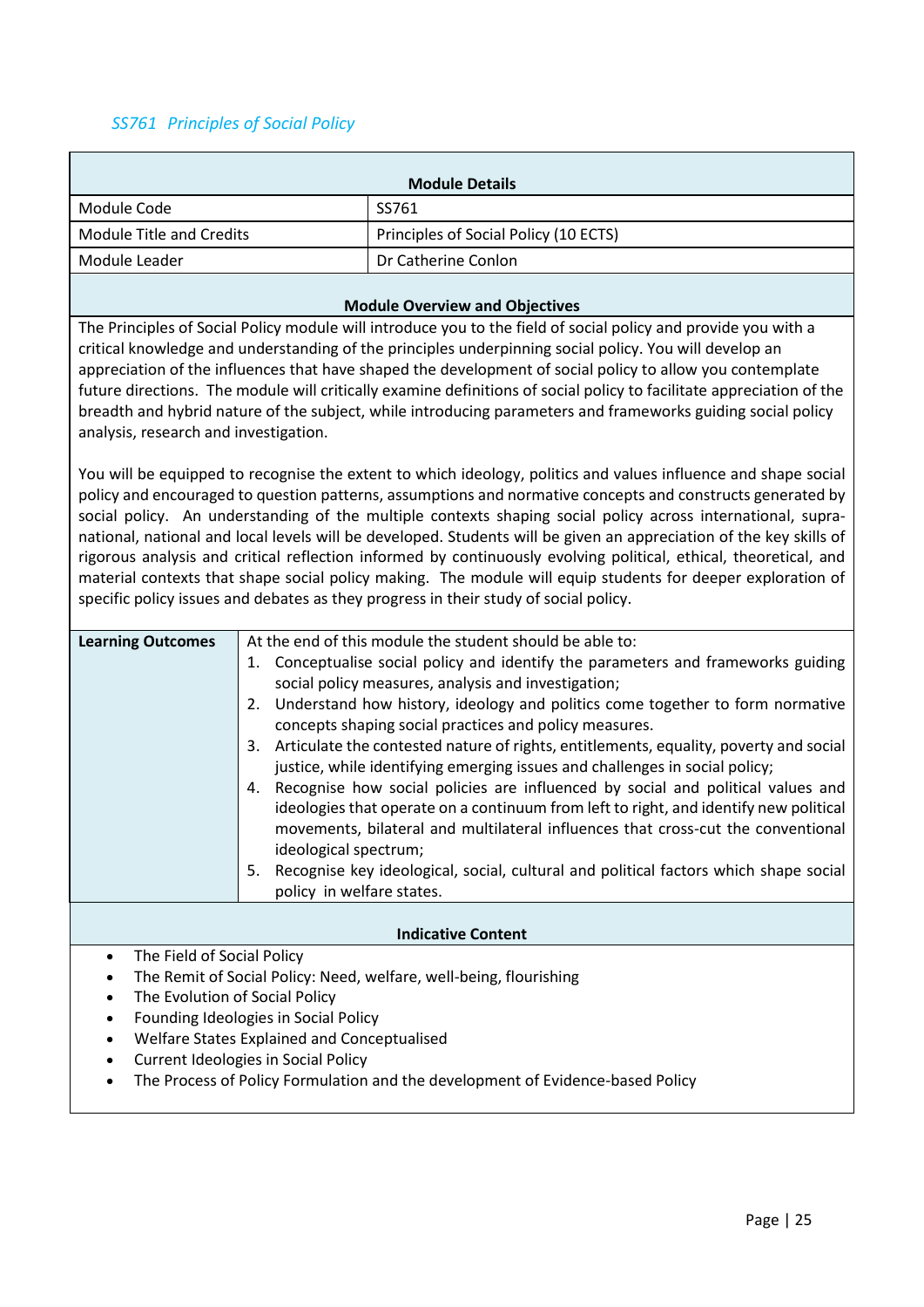## <span id="page-26-0"></span>*SS772 Responding to Homelessness: International and Irish Experiences*

|                          | <b>Module Details</b>                                                        |
|--------------------------|------------------------------------------------------------------------------|
| Module Code              | SS772                                                                        |
| Module Title and Credits | Responding to Homelessness: International and<br>Irish Experiences (10 ECTS) |
| Module Leader            | Prof. Eoin O'Sullivan                                                        |

#### **Module Overview and Objectives**

The number of people experiencing homelessness is rising in the majority of the countries of the Global North. Responses to these rising numbers are variable across these countries, but broadly include elements of congregate emergency accommodation, some long-term supported housing, survivalist services such as the provision of soup and blankets, and degrees of coercion. Attempts to prevent homelessness from occurring in the first instance have gained prominence in some policy responses. There are some examples where homelessness has decreased such as in Finland, or in relation to veteran's homelessness in the USA, but these are the exceptions rather than rule.

This module will provide an accessible account of the contemporary drivers and demographics of homelessness, in particular the feminization of homelessness; the range of possible policy responses availed of and, equally importantly, not availed; the impact of research evidence and data on policy and practice responses; the role of new civil society organisations in constructing contradictory public images of homelessness; and why, despite increased policy prominence and expanded service provision, homelessness continues to rise.

| <b>Learning Outcomes</b> | Having completed this module, you should be able to:                                                         |
|--------------------------|--------------------------------------------------------------------------------------------------------------|
|                          | Appreciate the different definitions and means of measuring<br>1.<br>homelessness in a comparative context.  |
|                          | Recognise the importance of understanding homelessness in<br>2.<br>a historical context.                     |
|                          | Understand the different theoretical frameworks that aim to<br>3.<br>explain homelessness.                   |
|                          | Identify the contemporary drivers and demographics of<br>4.<br>homelessness.                                 |
|                          | Assess the role of emergency accommodation and street<br>5.<br>level services in responding to homelessness. |
|                          | Evaluate the impact of different models of intervention with<br>6.<br>people experiencing homelessness.      |
|                          | Be familiar with policy and practice responses to<br>7.<br>homelessness in comparative perspective.          |
|                          | <b>Indicative Content</b>                                                                                    |
|                          | Defining and Measuring Homelessness                                                                          |
| History of Homplessness  |                                                                                                              |

- History of Homelessness
- Is Homelessness Complex?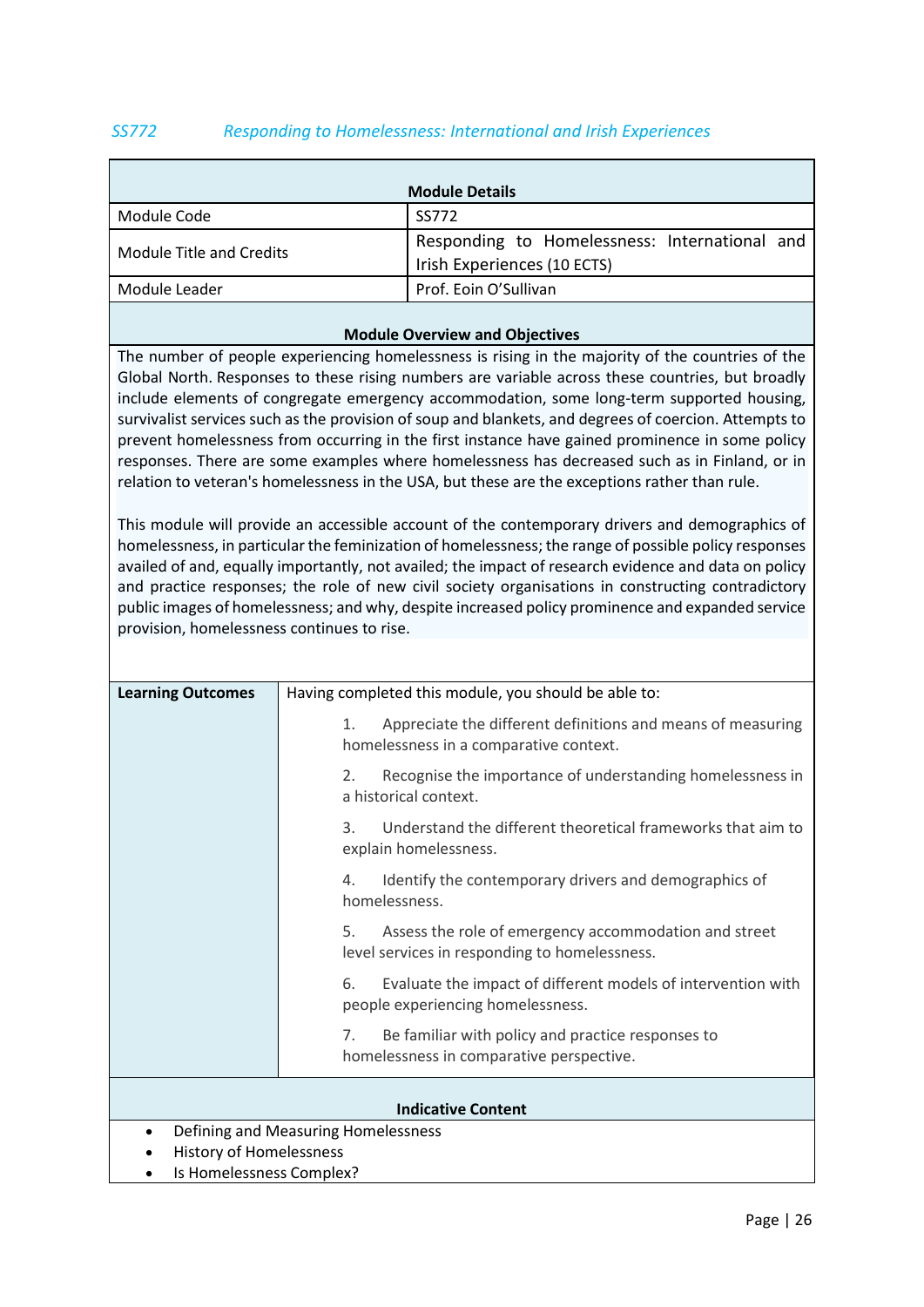- Street Homelessness: Coercion and Care
- Ending Homelessness?
- Ending Homelessness in Denmark, Finland and Ireland
- Ending Homelessness in the US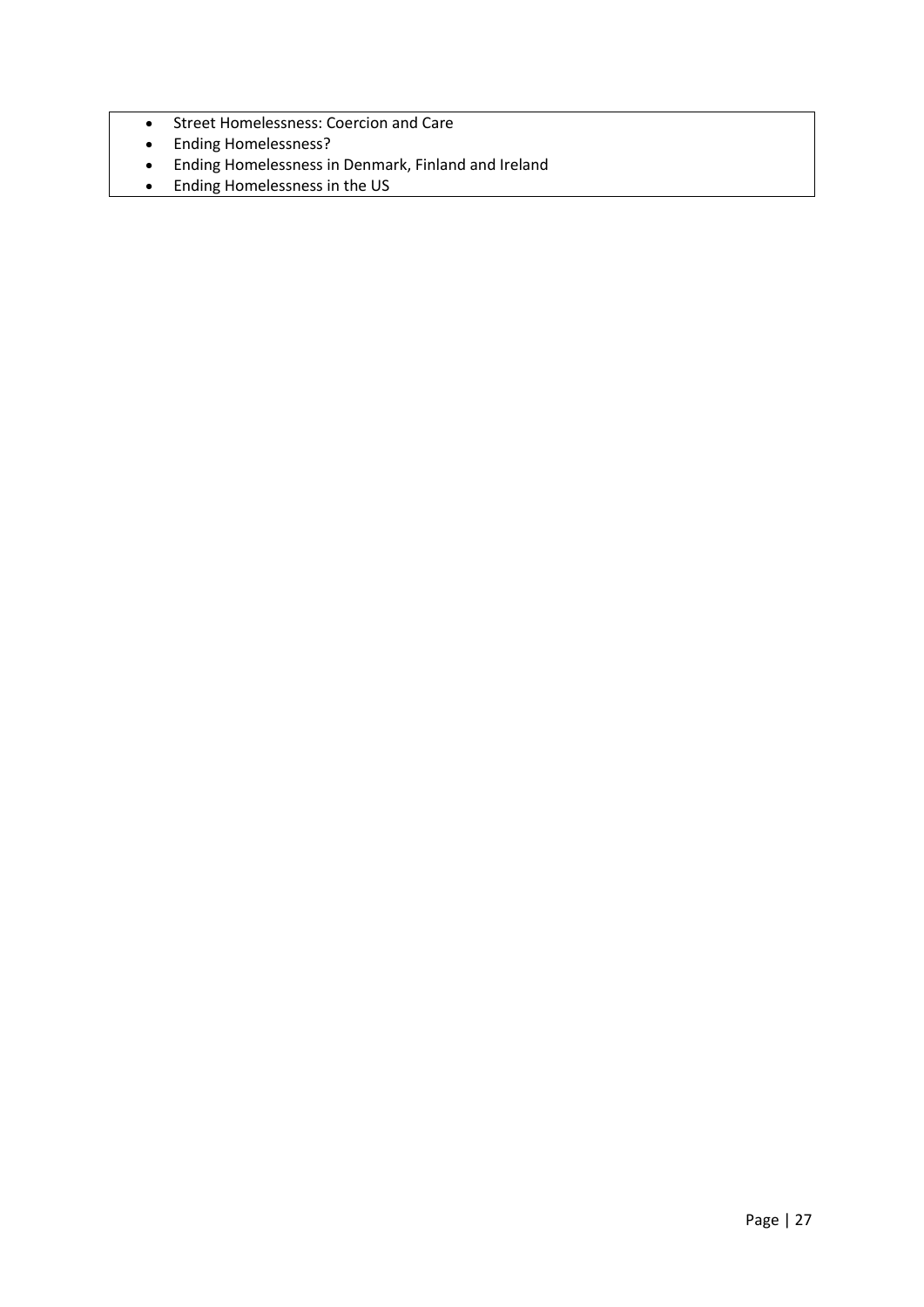## <span id="page-28-0"></span>*SS773 Disability and Human Rights: Global perspectives*

|                          | <b>Module Details</b>                                         |
|--------------------------|---------------------------------------------------------------|
| Module Code              | SS773                                                         |
| Module Title and Credits | Disability and Human Rights: Global perspectives (10<br>ECTS) |
| Module Leader            | Dr Edurne Garcia Iriarte                                      |

#### **Module Overview and Objectives**

This module situates disability as a human rights issue within a global context. The module provides a general understanding of disability from different frameworks (disability models) and key constructs (normalcy and diversity) and explores the influences that they, in particular the human rights-based approach, have in developing disability policy internationally. A key milestone in the advancement of rights for disabled people is the Convention on the Rights of Persons with Disabilities (CRPD), adopted by the United Nations in 2006. The module centres around three of its articles: 12 *Equal recognition before the law*, 19 *Living independently and being included in the community,* and 25 *Health.* A critical analysis of core ideas underpinning the articles, policy developed in each of the areas, and research evidence on the experiences of disabled people allows students to evaluate the potential and limitations of the CRPD. As part of the module, students become familiar with tools to evaluate disability policy.

| <b>Learning Outcomes</b>                                                                    | Having completed this module, students should be able to:                                                                                                                 |  |
|---------------------------------------------------------------------------------------------|---------------------------------------------------------------------------------------------------------------------------------------------------------------------------|--|
|                                                                                             | 1. Critically analyse the impact of a human rights-based approach to<br>the development of disability policy internationally.                                             |  |
|                                                                                             | Evaluate the potential and limitations of the Convention on the<br>2.<br>Rights of Persons with Disabilities (UN, 2006) for disabled people to<br>achieve dignified lives |  |
|                                                                                             | Understand key debates in relation to decision<br>3.<br>making,<br>independent living and health                                                                          |  |
|                                                                                             | 4. Use a human rights-based approach to analyse disability policy                                                                                                         |  |
|                                                                                             |                                                                                                                                                                           |  |
|                                                                                             | <b>Indicative Content</b>                                                                                                                                                 |  |
| $\bullet$                                                                                   | Understanding Disability: A global perspective                                                                                                                            |  |
| Disability models<br>$\bullet$                                                              |                                                                                                                                                                           |  |
| The social construction of "normalcy" and "diversity"<br>$\bullet$                          |                                                                                                                                                                           |  |
| From framing disability as a health issue to disabled people's right to health<br>$\bullet$ |                                                                                                                                                                           |  |
|                                                                                             | Using a human rights-based approach to analyse disability policy                                                                                                          |  |

- Decision-making and the right to legal capacity
- Independent living and the Right to live in the community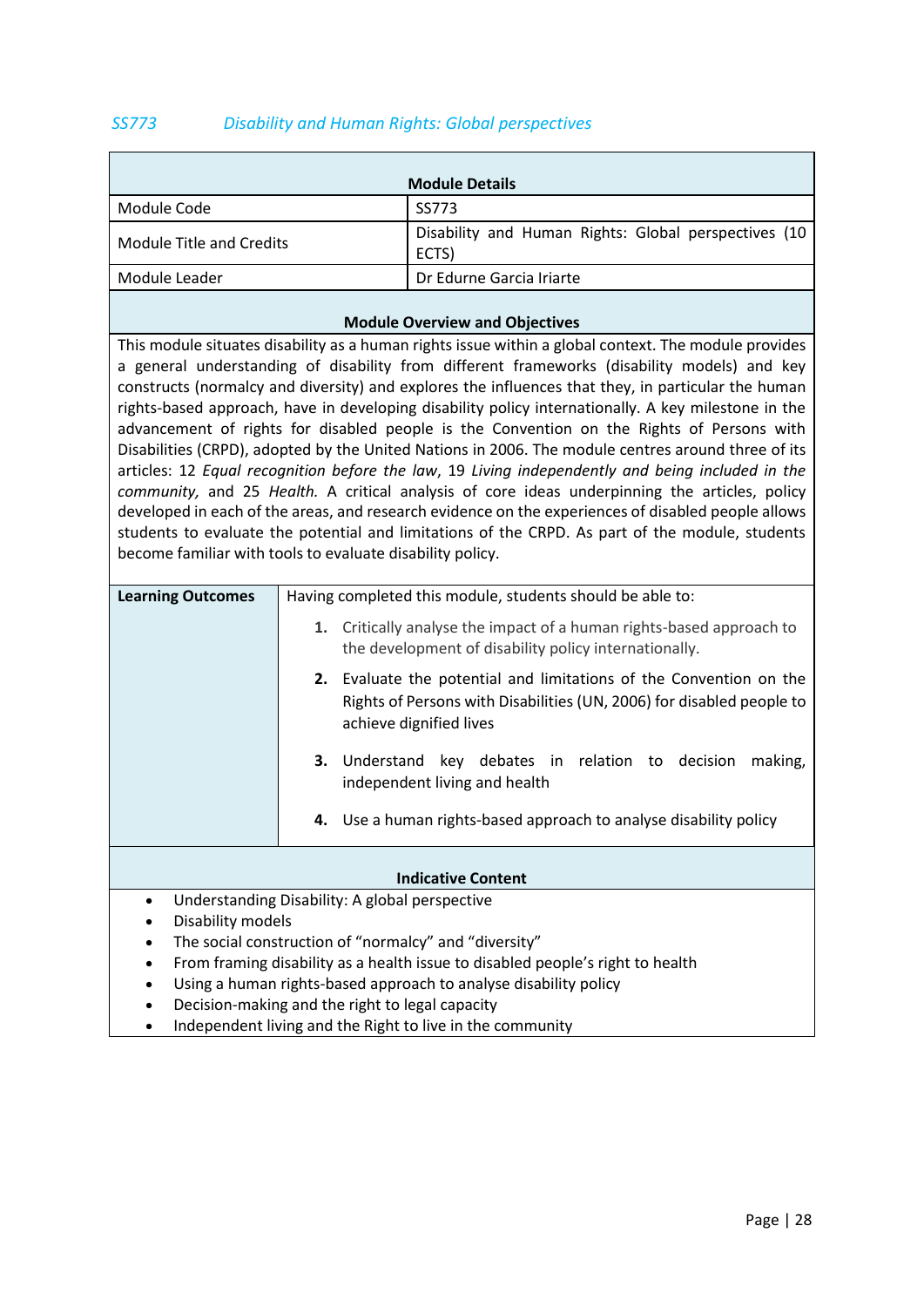# <span id="page-29-1"></span><span id="page-29-0"></span>College Calendar

As well as containing key dates, part 3 of the College Calendar contains all information concerning graduate studies in Trinity College, Dublin including all general regulations. <https://www.tcd.ie/calendar/>

# <span id="page-29-2"></span>College Policies

Students are expected to familiarise themselves with and adhere to the College's policies. Details available a[t http://www.tcd.ie/about/policies/.](http://www.tcd.ie/about/policies/)

## <span id="page-29-3"></span>Participation

It is well established in educational research, especially involving adult learners, that members of a group learn a great deal from their peers. Without physical interaction it can require extra effort for members of an online class to feel like members of a group. To build an effective group and enhance everyone's learning it's important that each individual makes an effort to participate in group discussions whether on the discussion forum or during tutorials. This will involve sharing your experiences and opinions. Students are encouraged to be prepared for group interactions by studying the relevant materials and thinking about their contributions and those of others. Fulfilling these commitments will enhance the learning experience.

## <span id="page-29-4"></span>Peer Support and Respect

Along with academic staff, every student shares the responsibility to help create a supportive and respectful learning environment. This involves accepting that there will be different learning needs in every group, allowing peers to contribute and treating colleagues and lecturers with respect. For effective group learning, class members need to know that interactions will be conducted in a safe and confidential environment. Please be respectful of others' contribution and don't discuss individual details outside of the class. Refer to section 3 of the handbook for information on netiquette and privacy.

## <span id="page-29-5"></span>Non – Satisfactory Report

Students are expected to attend scheduled tutorials each week and to complete all course work assignments on time. All students must fulfil the course requirements as communicated in this handbook and on Blackboard with regards to course work and attendance. Where specific requirements are not stated, students may be deemed non-satisfactory if they miss more than a third of their course of study or fail to submit more than a third of the required course work in any term.

At the end of the teaching term, students who have not satisfied the School requirements may be reported as non-satisfactory for that term. This may mean that the student is required to repeat some or all of the term**. If illness or severe domestic upheaval are affecting your participation on the course you should inform the Course Director**. More information about the College Policy on Attendance can be found in the College Calendar – Part III. Page 22 Attendance and Off – Books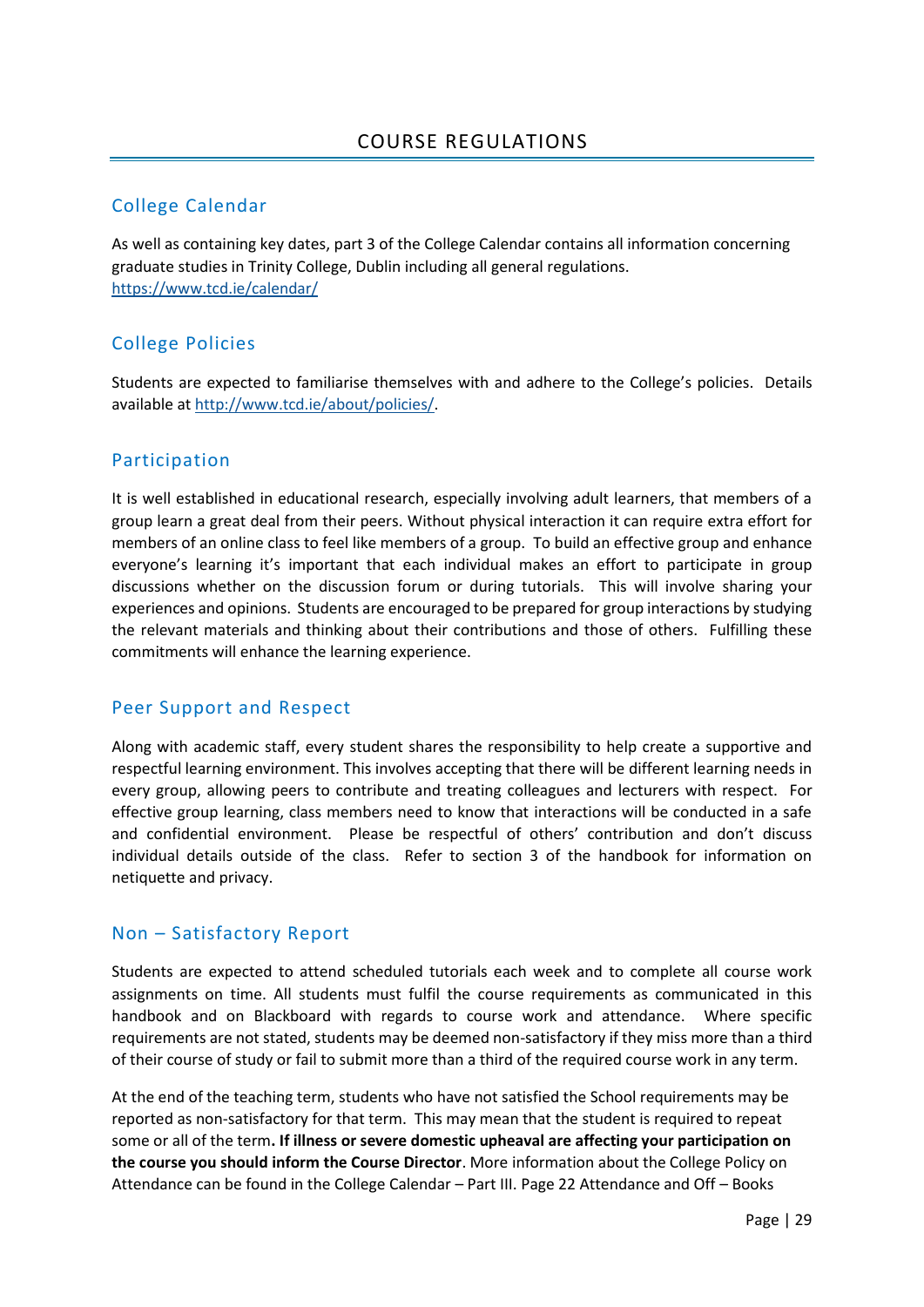# Problems, Complaints and Grievances

If you have an academic-related problem you should discuss it first with the lecturer concerned and the module leader in the case of guest lecturers. If you have a course administration problem, e.g. submitting assessments you should contact the Course Administrator who may refer it to the relevant service. If you have a problem with a Trinity service, you should contact the relevant service. General issues affecting the class should be channelled through your student representative to the Course Director.

If you have a complaint which, after discussion with the relevant Lecturer, Course Administrator or Trinity Service has not been resolved, you should contact the Course Director. If the problem remains, you should consult the Head of School or the Dean of Graduate Studies.

Trinity College Dublin, the University of Dublin, is committed to excellence in teaching, research and service provision. The University aims for the highest standards of quality in all its activities. It takes legitimate student complaints seriously and aims to resolve them in a clear, fair and timely manner. Information about the Student Complaints Procedure can be found at

[https://www.tcd.ie/about/policies/160722\\_Student%20Complaints%20Procedure\\_PUB.pdf.](https://www.tcd.ie/about/policies/160722_Student%20Complaints%20Procedure_PUB.pdf)

# <span id="page-30-0"></span>Academic Policies

Information about the Universities Academic Policies can be found at [https://www.tcd.ie/teaching](https://www.tcd.ie/teaching-learning/academic-policies/)[learning/academic-policies/](https://www.tcd.ie/teaching-learning/academic-policies/)

# Dignity and Respect Policy

Trinity is committed to supporting a collegiate environment in which staff, students and other community members are treated with dignity and respect. Bullying and harassment (including sexual and racial harassment) are not tolerated in Trinity. Information about the Dignity and Respect Policy can be found at [https://www.tcd.ie/equality/policy/dignity-respect-policy/.](https://www.tcd.ie/equality/policy/dignity-respect-policy/)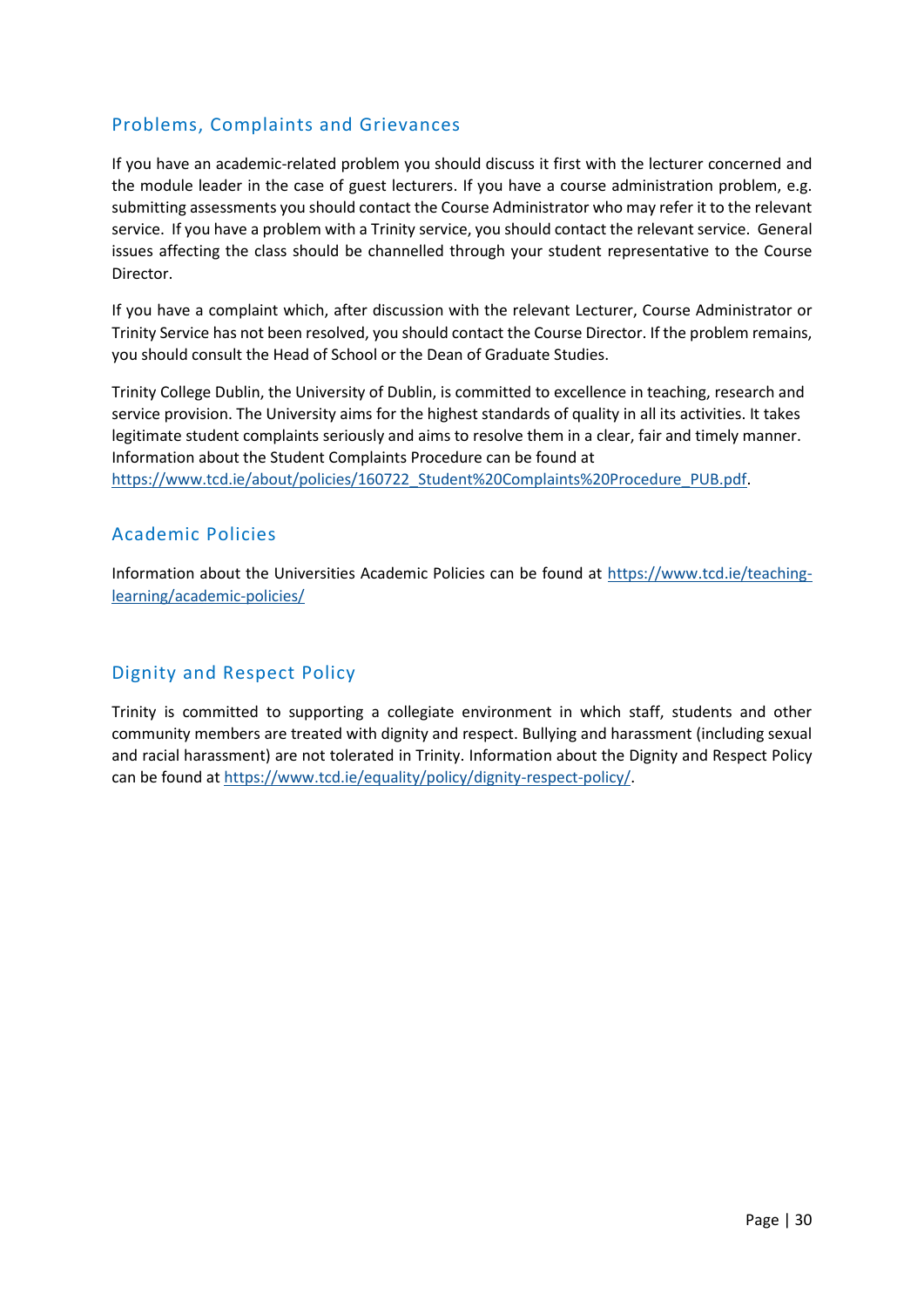## 10. ASSESSMENTS

<span id="page-31-0"></span>Assessment of your learning will take numerous forms. Assessment has two purposes: (i) to optimise learning and (ii) generate evidence that you warrant the award of Postgraduate Diploma in Social Policy and Practice. Module leaders will inform you of the specific assessment requirements for their modules on the Module Home Page and during live tutorials. We expect you to address the assessment brief set by the module leader. If you have any questions about the assessment brief you should ask the module leader during tutorials.

#### <span id="page-31-1"></span>*Assessment Deadlines*

In order to optimise your learning and well-being and to ensure fairness and comparability between students, considerable importance is attached to the submission of assessments according to the deadlinesset. These deadlines are set carefully to allow you time to engage with the weekly materials, consolidate your learning and receive timely feedback. Late submission of even one piece of work will affect this learning cycle and can place you under pressure for the remainder of the course.

To allow you to plan for the on-time submission of assessments, we ensure that you receive information about assessment deadlines by:

- Including assessment deadlines on the course schedule you receive at the beginning of each term
- Posting assessment deadlines on each Module Home Page

## <span id="page-31-2"></span>*Late Submission of Assessments*

Given the importance of assessment deadlines for learning, wellbeing, fairness and comparability, extensions to a published assessment deadline are extremely unusual. An extension request from an individual student will normally only be considered by the Course Director if it is:

- i. submitted on the relevant form (see appendix 2 of this handbook)
- ii. emailed to the Course Administrator
- iii. made on the grounds of illness or severe domestic upheaval
- iv. received well in advance (preferably two weeks) of the deadline
- v. supported by documentation in the case of illness

Students should not contact lecturers requesting an extension. If an extension is granted by the Course Director, the relevant lecturer will be informed of the new submission deadline.

A response to an extension request may take up to 5 days. Students should be aware that until he/she receives a response the original assessment deadline applies. If the request is refused, the original submission date applies.

**The late submission of an assessment without an approved extension will be penalised in the interest of fairness to all students. Work handed in late will be penalised with reference to the Blackboard date stamp. A penalty of 10% points will be applied for each day, or part thereof, exceeding the stated deadline including extensions.** 

For example:

• if course work due on Monday at 3.00pm is submitted on Monday at 3.01pm and earns a mark of 55%, 10% points will be deducted from the mark, bringing the mark down to 45%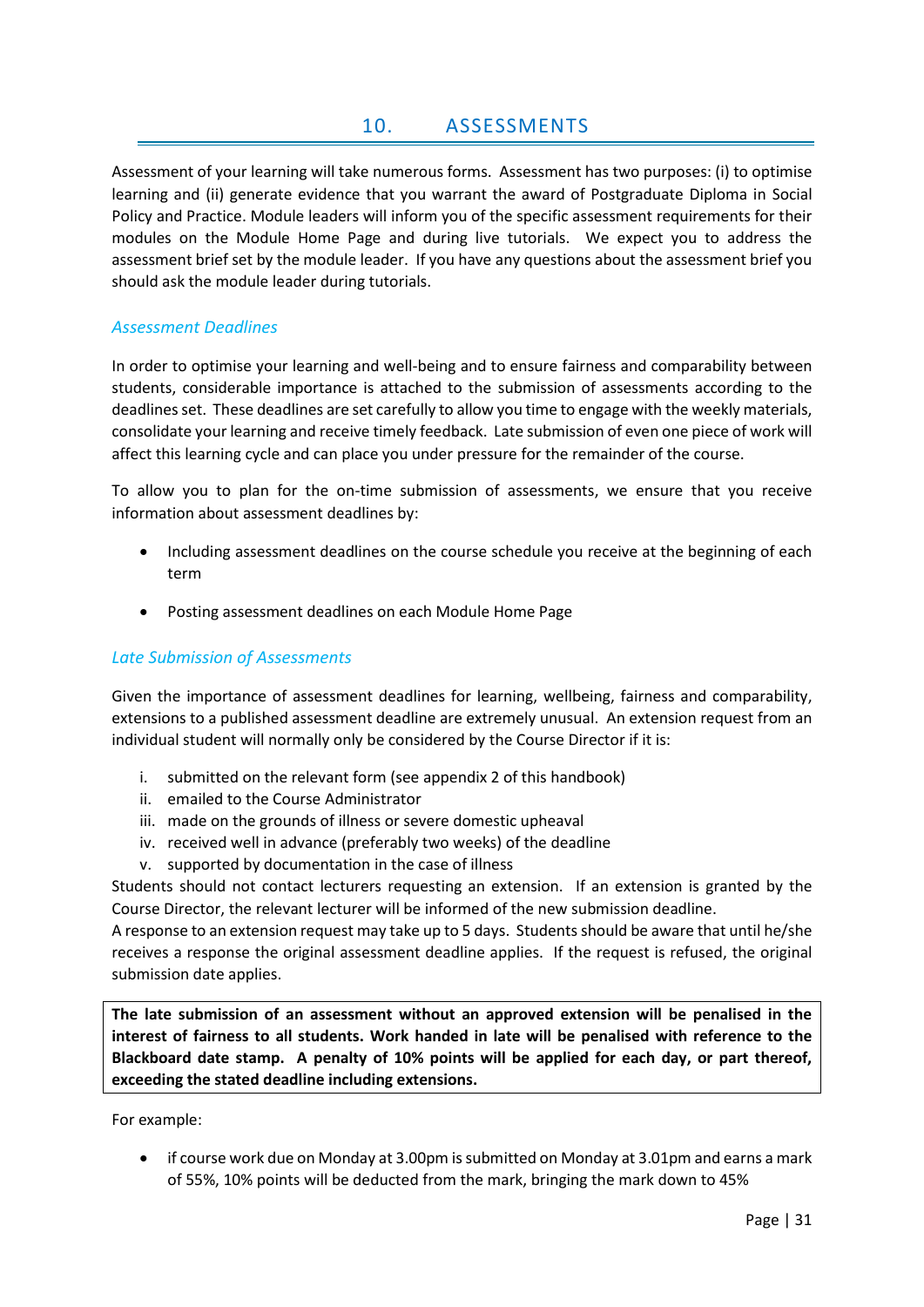• if course work due on Monday at 3.00pm is submitted on Tuesday at 3.01pm, 20% points will be deducted from the mark, bringing the mark down to 35%

Students are fully responsible for submission of their assessments via Blackboard and are advised to give adequate time to complete the online assessment submission procedure correctly. Please see the information on submitting using Blackboard in the SS760 Course Information materials.

Where a student submits an incorrect version of their work via Blackboard, they will be permitted a second upload. Please contact the Course Administrator directly if you submit an incorrect version of your work to Blackboard. However, a penalty for late submission will apply to the second upload if the student did not inform the Course Administrator of the error before the deadline.

## <span id="page-32-0"></span>*Plagiarism*

#### **What is plagiarism?**

Plagiarism is viewed as a form of academic dishonesty and may be defined as stealing or borrowing from the writings or ideas of others and passing them off as your own. Any failure to acknowledge other people's ideas and statements in an assessment is seen by the University as academic fraud. It is regarded as a major offence for which a student may be referred to the Disciplinary Committee of the University and may be expelled from the University. It is important to understand that stating that your intention was not to cheat and that you did not understand what constituted plagiarism will not be accepted as a defense. It is the action and not the intention that constitutes plagiarism. A summary of the University's disciplinary procedures for plagiarism is available here: <https://libguides.tcd.ie/plagiarism/levels-and-consequences>

Acts of plagiarism include copying parts of a document without acknowledging and providing the source for each quotation or piece of borrowed material. This applies whatever the source of the work. Similarly, using or extracting another person's concepts, experimental results or conclusions, summarising another person's work or, where, there is collaborative preparatory work, submitting substantially the same final version of any material as another student without due acknowledgement constitutes plagiarism.

Every submitted assessment is checked by Turnitin, which is a plagiarism detection package.

#### **Avoiding plagiarism**

Avoiding plagiarism is the responsibility of every student. To help you avoid plagiarism please do the following:

- Read the detailed guidance on what constitutes plagiarism and how to avoid it. You must familiarise yourself with these processes prior to submitting assessed work: <https://libguides.tcd.ie/plagiarism>
- Read the section below on referencing guidelines, follow the links and ensure you understand how to reference correctly.
- By 1<sup>st</sup> October you must have completed the online 'Ready, Steady, Write' tutorial. You will find the tutorial here:<https://libguides.tcd.ie/plagiarism/ready-steady-write>
- By 1st October you **must** email the declaration in appendix 1 of this handbook to the course administrator, Jason [\(ocallajw@tcd.ie\)](mailto:ocallajw@tcd.ie), stating that you understand the plagiarism guidelines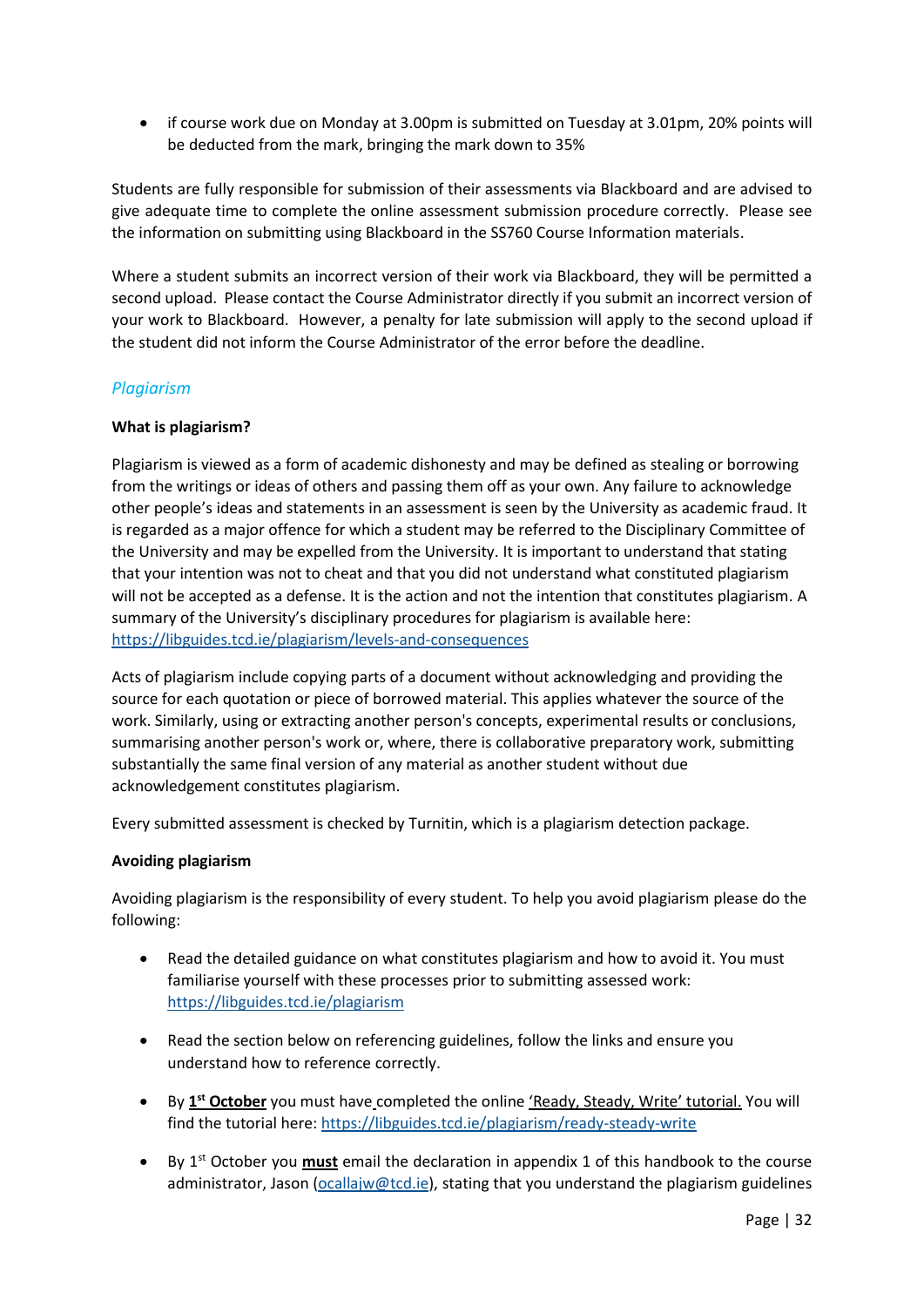and have completed the 'Ready, Steady, Write' Tutorial. You will not be able to submit an assignment if you have not completed this declaration.

• The following plagiarism declaration must be included on the cover sheet for all assessed assignments:

> **"I have read and I understand the plagiarism provisions in the General Regulations of the University Calendar for the current year, found at [http://www.tcd.ie/calendar.](http://www.tcd.ie/calendar/)**

**I have also completed the Online Tutorial on avoiding plagiarism 'Ready Steady Write', located at [http://tcd-ie.libguides.com/plagiarism/ready-steady-write.](http://tcd-ie.libguides.com/plagiarism/ready-steady-write)"**

• As noted above, all assignments are checked for plagiarism using Turnitin software. Prior to submitting your assignment, you can check your assignment's Turnitin in score and, particularly if you receive a score over 20%, please ensure you have addressed any instances of plagiarism before you submit.

Please note: Turnitin highlights text that *may* be a plagiarism concern and so, as well as highlighting instances of plagiarism, it will highlight text that is not in fact plagiarism (e.g. direct quotes, correctly cited with a page number). Only instances of actual plagiarism are a concern.

• Contact the Course Director or Lecturer if you are unsure about any aspect of plagiarism.

## <span id="page-33-0"></span>*Referencing guidelines*

All assignments in Higher Education must be referenced. The Discipline of Social Policy uses 'in-text' Citation style (also known as in-line/APA/Harvard Referencing) and this style must be used for all assignments. Full details on how to correctly reference using this style is available at the following link. Please be sure to click the tabs to see the format for each source e.g. books, edited books, journals etc:<https://libguides.ncirl.ie/referencingandavoidingplagiarism/apa>

As described in detail in this guide, all assignments must include in-text citations (e.g. (Smith, 2006)) throughout the assignment as well as the list of full references at the end of the assignment.

#### **University regulations on Plagiarism for Postgraduates**

The full University regulations on plagiarism are contained in the 2021/22 Calendar entry on plagiarism and the sanctions which are applied which is located at [http://tcd](http://tcd-ie.libguides.com/plagiarism/calendar)[ie.libguides.com/plagiarism/calendar](http://tcd-ie.libguides.com/plagiarism/calendar) . You should familiarise yourself with these regulations:

#### *Calendar Statement on Plagiarism for Postgraduates - Part III, 1.32*

#### *General*

It is clearly understood that all members of the academic community use and build on the work and ideas of others. It is commonly accepted also, however, that we build on the work and ideas of others in an open and explicit manner, and with due acknowledgement.

Plagiarism is the act of presenting the work or ideas of others as one's own, without due acknowledgement.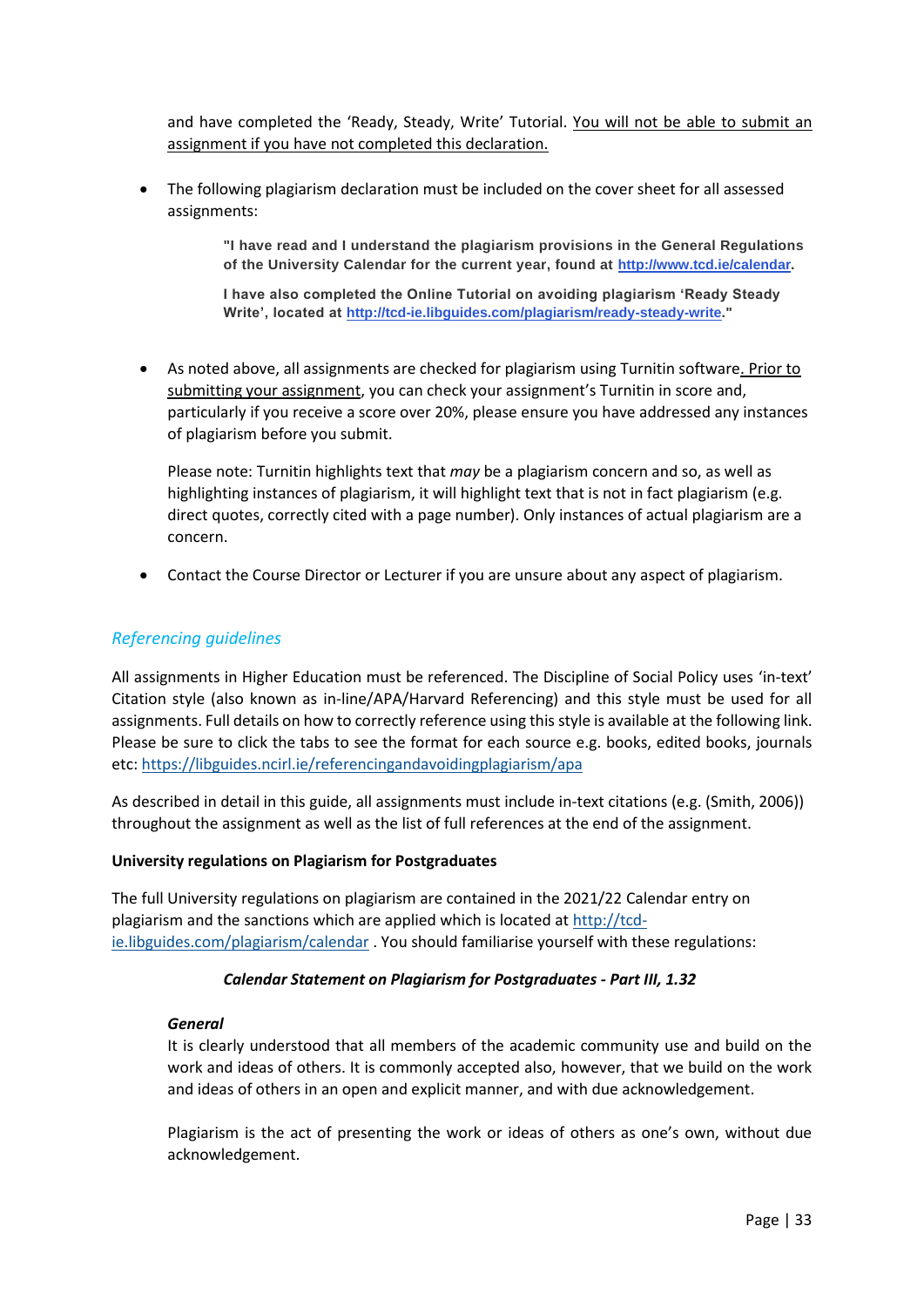Plagiarism can arise from deliberate actions and also through careless thinking and/or methodology. The offence lies not in the attitude or intention of the perpetrator, but in the action and in its consequences.

It is the responsibility of the author of any work to ensure that he/she does not commit plagiarism.

Plagiarism is considered to be academically fraudulent, and an offence against academic integrity that is subject to the disciplinary procedures of the University.

#### *Examples of Plagiarism*

Plagiarism can arise from actions such as:

- (a) copying another student's work;
- (b) enlisting another person or persons to complete an assignment on the student's behalf;
- (c) procuring, whether with payment or otherwise, the work or ideas of another;
- (d) quoting directly, without acknowledgement, from books, articles or other sources, either in printed, recorded or electronic format, including websites and social media;
- (e) paraphrasing, without acknowledgement, the writings of other authors.

Examples (d) and (e) in particular can arise through careless thinking and/or methodology where students:

- (i) fail to distinguish between their own ideas and those of others;
- (ii) fail to take proper notes during preliminary research and therefore lose track of the sources from which the notes were drawn;
- (iii) fail to distinguish between information which needs no acknowledgement because it is firmly in the public domain, and information which might be widely known, but which nevertheless requires some sort of acknowledgement;
- (iv) come across a distinctive methodology or idea and fail to record its source.

All the above serve only as examples and are not exhaustive.

#### *Plagiarism in the context of group work*

Students should normally submit work done in co-operation with other students only when it is done with the full knowledge and permission of the lecturer concerned. Without this, submitting work which is the product of collusion with other students may be considered to be plagiarism.

When work is submitted as the result of a Group Project, it is the responsibility of all students in the Group to ensure, so far as is possible, that no work submitted by the group is plagiarised.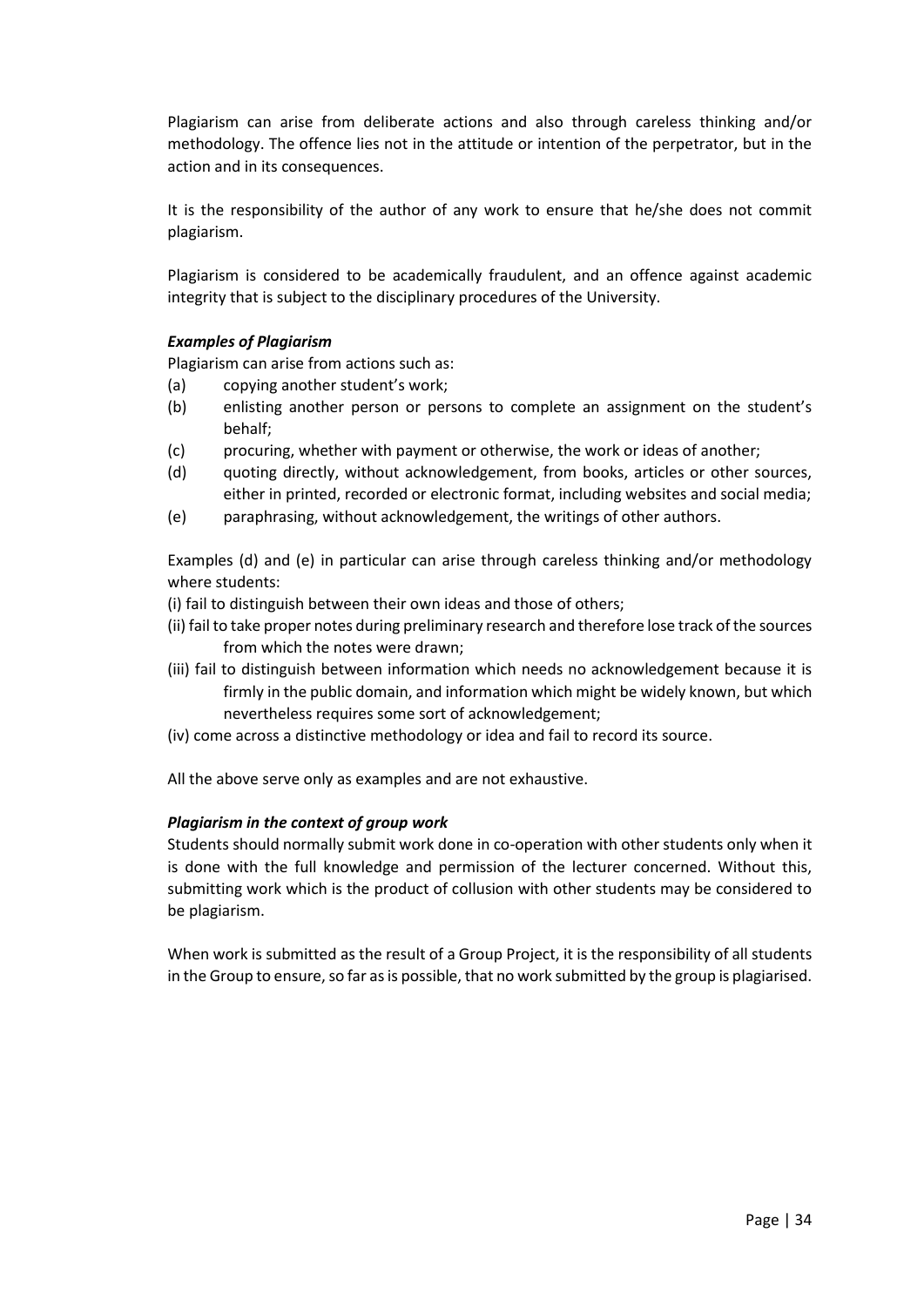#### *Self-Plagiarism*

No work can normally be submitted for more than one assessment for credit. Resubmitting the same work for more than one assessment for credit is normally considered self-plagiarism.

#### *Avoiding Plagiarism*

Students should ensure the integrity of their work by seeking advice from their lecturers, tutor or supervisor on avoiding plagiarism. All schools and departments must include, in their handbooks or other literature given to students, guidelines on the appropriate methodology for the kind of work that students will be expected to undertake. In addition, a general set of guidelines for students on avoiding plagiarism is available at [http://tcd](http://tcd-ie.libguides.com/plagiarism)[ie.libguides.com/plagiarism.](http://tcd-ie.libguides.com/plagiarism)

If plagiarism as referred to in paragraph (1) above is suspected, the Director of Teaching and Learning (Postgraduate) or his/her designate will arrange an informal meeting with the student, the student's Supervisor and/or the academic staff member concerned, to put their suspicions to the student and give the student the opportunity to respond. Students may nominate a Graduate Students' Union representative or PG advisor to accompany them to the meeting. The student will be requested to respond in writing stating his/her agreement to attend such a meeting and confirming on which of the suggested dates and times it will be possible for them to attend. If the student does not in this manner agree to attend such a meeting, the Director of Teaching and Learning (Postgraduate), or designate, may refer the case directly to the Junior Dean, who will interview the student and may implement the procedures as referred to in Section 5 (Other General Regulations).

If the Director of Teaching and Learning (Postgraduate) forms the view that plagiarism has taken place, he/she must decide if the offence can be dealt with under the summary procedure set out below. In order for this summary procedure to be followed, all parties noted above must be in agreement and must state their agreement in writing to the Director of Teaching and Learning (Postgraduate) or designate. If one of the parties to the informal meeting withholds his/her written agreement to the application of the summary procedure, or if the facts of the case are in dispute, or it the Director of Teaching and Learning (Postgraduate) feels that the penalties provided for under the summary procedure below are inappropriate given the circumstances of the case, he/she will refer the case directly to the Junior Dean, who will interview the student and may implement the procedures set out in Section 5 (Other General Regulations).

If the offence can be dealt with under the summary procedure, the Director of Teaching and Learning (Postgraduate) will recommend one of the following penalties:

- (a) Level 1: Student receives an informal verbal warning. The piece of work in question is inadmissible. The student is required to rephrase and correctly reference all plagiarised elements. Other content should not be altered. The resubmitted work will be assessed and marked without penalty;
- (b) Level 2: Student receives a formal written warning. The piece of work in question is inadmissible. The student is required to rephrase and correctly reference all plagiarised elements. Other content should not be altered. The resubmitted work will receive a reduced or capped mark depending on the seriousness/extent of plagiarism;
- (c) Level 3: Student receives a formal written warning. The piece of work in question is inadmissible. There is no opportunity for resubmission.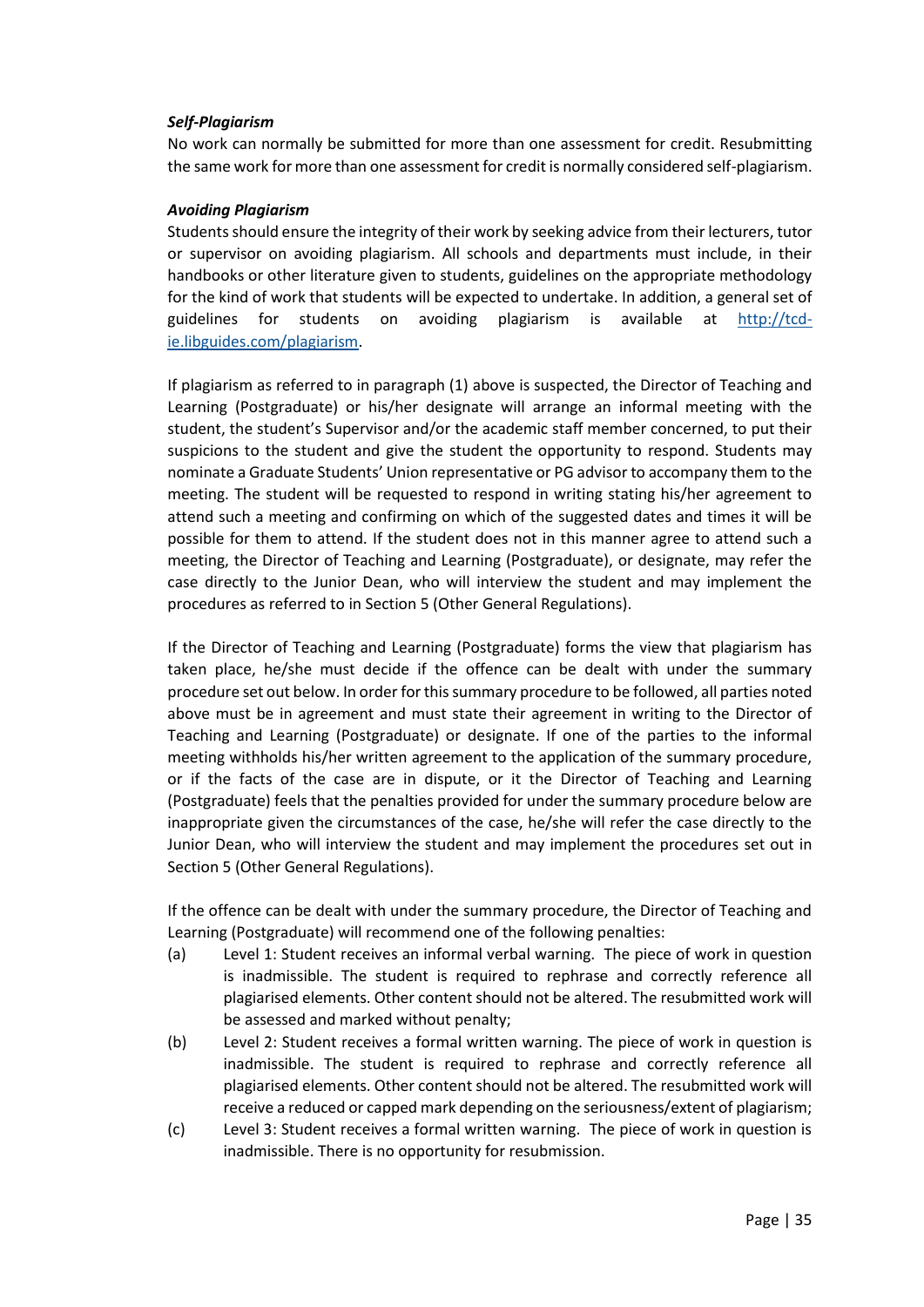Provided that the appropriate procedure has been followed and all parties in (6) above are in agreement with the proposed penalty, the Director of Teaching and Learning (Postgraduate) should in the case of a Level 1 offence, inform the Course Director and, where appropriate, the Course Office. In the case of a Level 2 or Level 3 offence, the Dean of Graduate Studies must be notified and requested to approve the recommended penalty. The Dean of Graduate Studies will inform the Junior Dean accordingly. The Dean on Graduate Studies may approve or reject the recommended penalty, or seek further information before making a decision. If he/she considers that the penalties provided for the summary procedure are inappropriate given the circumstances of the case, he/she may also refer the matter directly to the Junior Dean who will interview the student and may implement the procedures as referred to under conduct and college. Notwithstanding his/her decision, the Dean of Graduate Studies will inform the Junior Dean of all notified cases of Level 2 and Level 3 offences accordingly. The Junior Dean may nevertheless implement the procedures as set out in Section 5 (Other General Regulations).

If the case cannot normally be dealt with under summary procedures, it is deemed to be a Level 4 offence and will be referred directly to the Junior Dean. Nothing provided for under the summary procedure diminishes or prejudices the disciplinary powers of the Junior Dean under the 2010 Consolidated Statutes.

## <span id="page-36-0"></span>*Word Counts*

**Each assessment will have a maximum word count. Writing to this limit is part of the assessment task and we expect you to adhere to it. If the word count is in excess of the maximum set, the lecturer may apply a penalty. You should provide a word count on the cover page of each assessment. The word countshould include all sections of the assessment including headings, tables but excluding the cover page, reference list and appendices.** 

## <span id="page-36-1"></span>*Pass/Fail*

- The pass mark for each assessment is 50%
- In cases where a student fails to achieve a pass grade, a second attempt may be permitted.
- The maximum mark awarded for the second attempt of an assignment is capped at 50%.
- Failure on the second attempt of an assessment will result in a 'Fail' grade for the module
- A 'Fail' grade in any module will result in the student failing the course overall

Second attempts may not be considered by the Summer Court of Examiners and affected students may have to wait for their marks to be considered by the Supplementary Court of Examiners in Autumn.

#### *Marking Conventions*

The Court of Examiners is composed of the Course Director, Head of the School of Social Work and Social Policy, the Director of Teaching and Learning (Post-Graduate), the teaching staff on the Postgraduate Diploma in Social Policy and Practice and the External Examiner. The External Examiner is Dr. Ben Baumberg Geiger, Senior Lecturer in Sociology & Social Policy, University of Kent. Marks given throughout the course are provisional marks only until such time as the external examiner has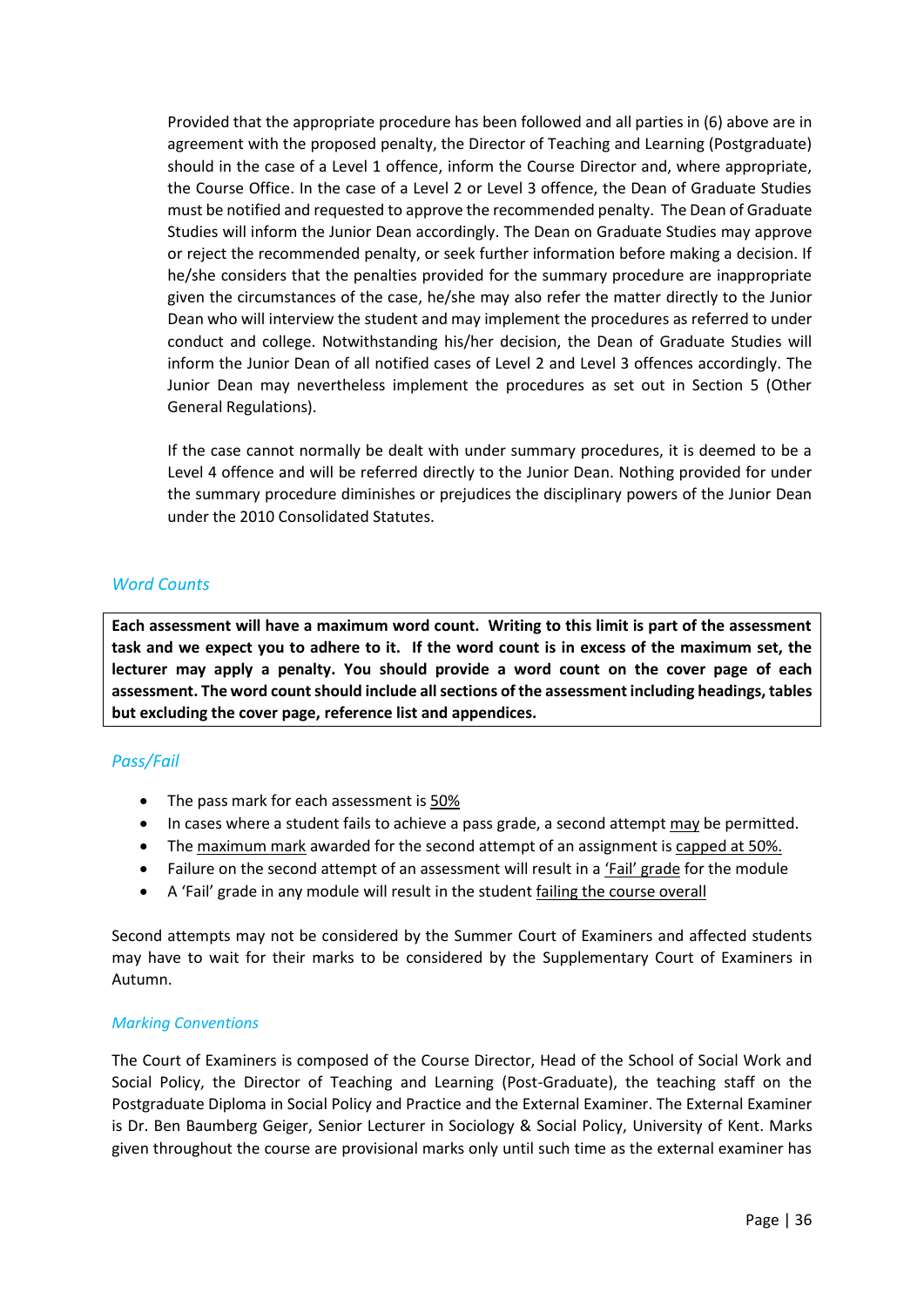approved them at the corresponding Exam Board. Under the regulations of the University, the external examiner can raise or lower the marks of students.

For the purpose of assessment feedback, lecturers may use the following grading scheme:

- Distinction: 70-100%
- Pass: 50-69%
- Fail: 0-49%

Students will receive an average of their marks on a transcript given when the Court of Examiners has met.

Assessment and Progression Regulations can be found in the College Calendar, Part III, Section 3.8 [http://www.tcd.ie/calendar/graduate-studies-higher-degrees/introduction-and-general](http://www.tcd.ie/calendar/graduate-studies-higher-degrees/introduction-and-general-regulations.pdf)[regulations.pdf.](http://www.tcd.ie/calendar/graduate-studies-higher-degrees/introduction-and-general-regulations.pdf)

## <span id="page-37-0"></span>*Submitting Assessments*

All written assignments should be submitted electronically via Blackboard. Please refer to the instructions in SS760 Course Information for detailed information on the Blackboard submission procedure and ensure that you are familiar with the procedure.

#### **It is your responsibility to learn how to accurately submit your course work via Blackboard.**

#### **We will not accept submissions via email, post or hand delivery.**

You are strongly advised to give yourself an adequate margin of time when you are submitting via Blackboard. This is particularly necessary when you are submitting for the first time.

If you submit the incorrect version of your assessment, you may request permission to upload a second version by emailing the Course Administrator. However, please be aware of the penalty policy for late submission of assessments (above). If you request permission to upload a second version after the deadline has passed, the appropriate penalty will be applied to your mark.

Assessments can be read by the lecturer, any moderators, staff on the course and the External Examiner.

All Assessments should use size 12 'Times Roman' font. Please include a cover sheet on each assessment with your name, student number and assessment title (you may choose your own format). The cover sheet should also include the following declaration:

**"I have read and I understand the plagiarism provisions in the General Regulations of the University Calendar for the current year, found at [http://www.tcd.ie/calendar.](http://www.tcd.ie/calendar/)**

**I have also completed the Online Tutorial on avoiding plagiarism 'Ready Steady Write', located at [http://tcd-ie.libguides.com/plagiarism/ready-steady-write.](http://tcd-ie.libguides.com/plagiarism/ready-steady-write)"**

Further important details on plagiarism and referencing are contained in Section 11 of this handbook 'Assessments'. Students **must** ensure they have read this section before submitting any assignments.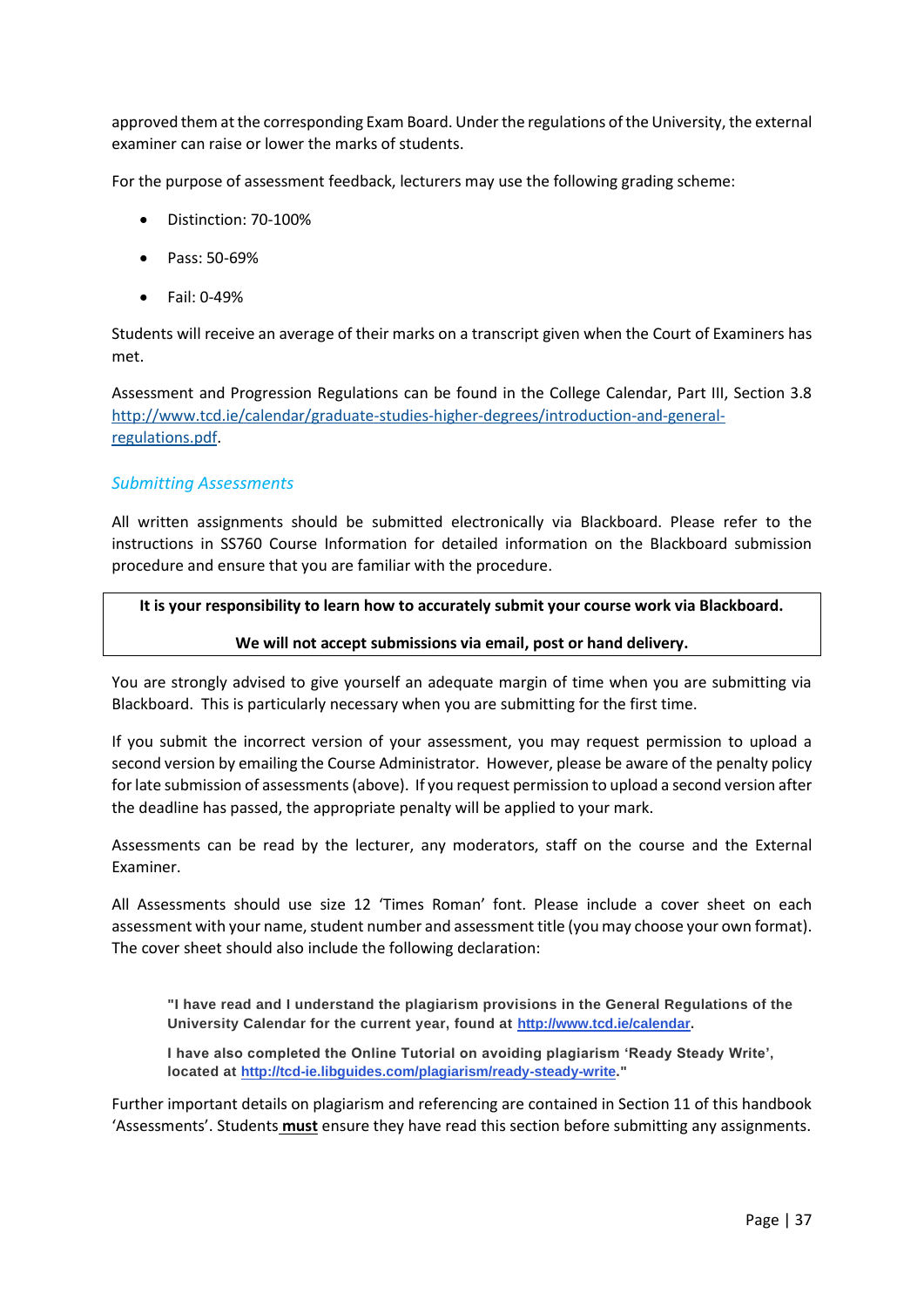<span id="page-38-0"></span>All diplomas and certificates are publicly awarded on those who have successfully completed a diploma. These College awards are bestowed in the student's registered name within class, by the Registrar of the College and University.

Those eligible are automatically scheduled for the award following publication of results confirming the satisfactory completion of the final examination. Students are assigned to an award ceremony on the basis of the schedule of ceremonies drawn up annually. The Academic Registry subsequently issues a letter of invitation to the student to attend the award ceremony assigned.

These award ceremonies are conducted in English, and take place in the Public Theatre, in the Front Square of Trinity College.

More information is available from [academic.registry@tcd.ie](mailto:academic.registry@tcd.ie)

If you are attending an Award Ceremony, please notify Jason O'Callaghan of the date of the ceremony. Members of the course committee would like to accompany you on that day and look forward to the opportunity of meeting you face to face.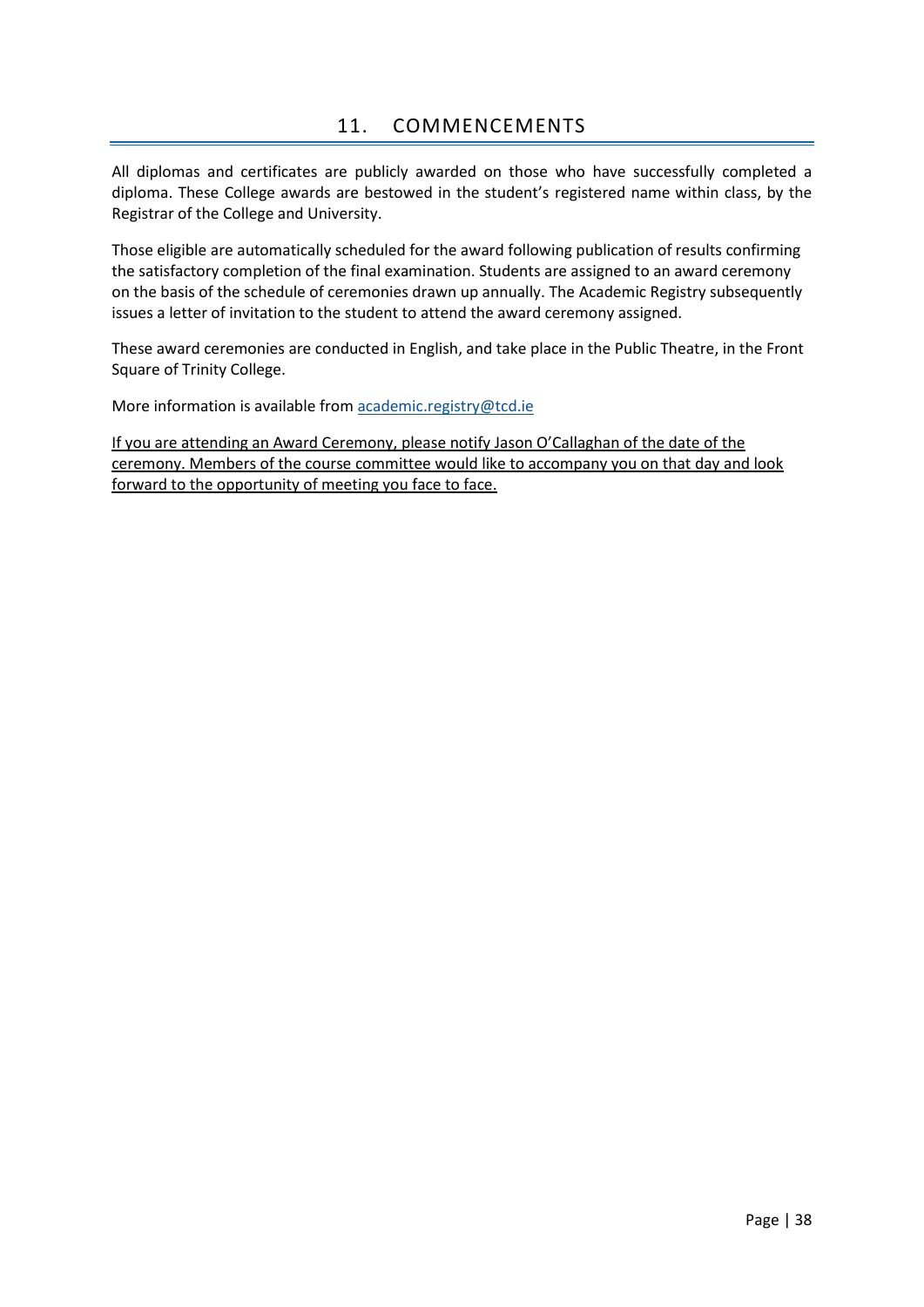# APPENDIX 1

<span id="page-39-0"></span>

|                                                                                                                                                                              | <b>Please mark with an X</b> |
|------------------------------------------------------------------------------------------------------------------------------------------------------------------------------|------------------------------|
| I have read and I understand the plagiarism provisions in the General<br>Regulations of the University Calendar for the current year, found at<br>http://www.tcd.ie/calendar |                              |
| I have completed the Online Tutorial on avoiding plagiarism 'Ready Steady<br>Write', located at http://tcd-ie.libguides.com/plagiarism/ready-steady-write                    |                              |

**Please ensure that this declaration forwarded to [Jason O'Callaghan](mailto:OCALLAJW@tcd.ie) at [OCALLAJW@tcd.ie](mailto:OCALLAJW@tcd.ie) by 1 st October 2021.**